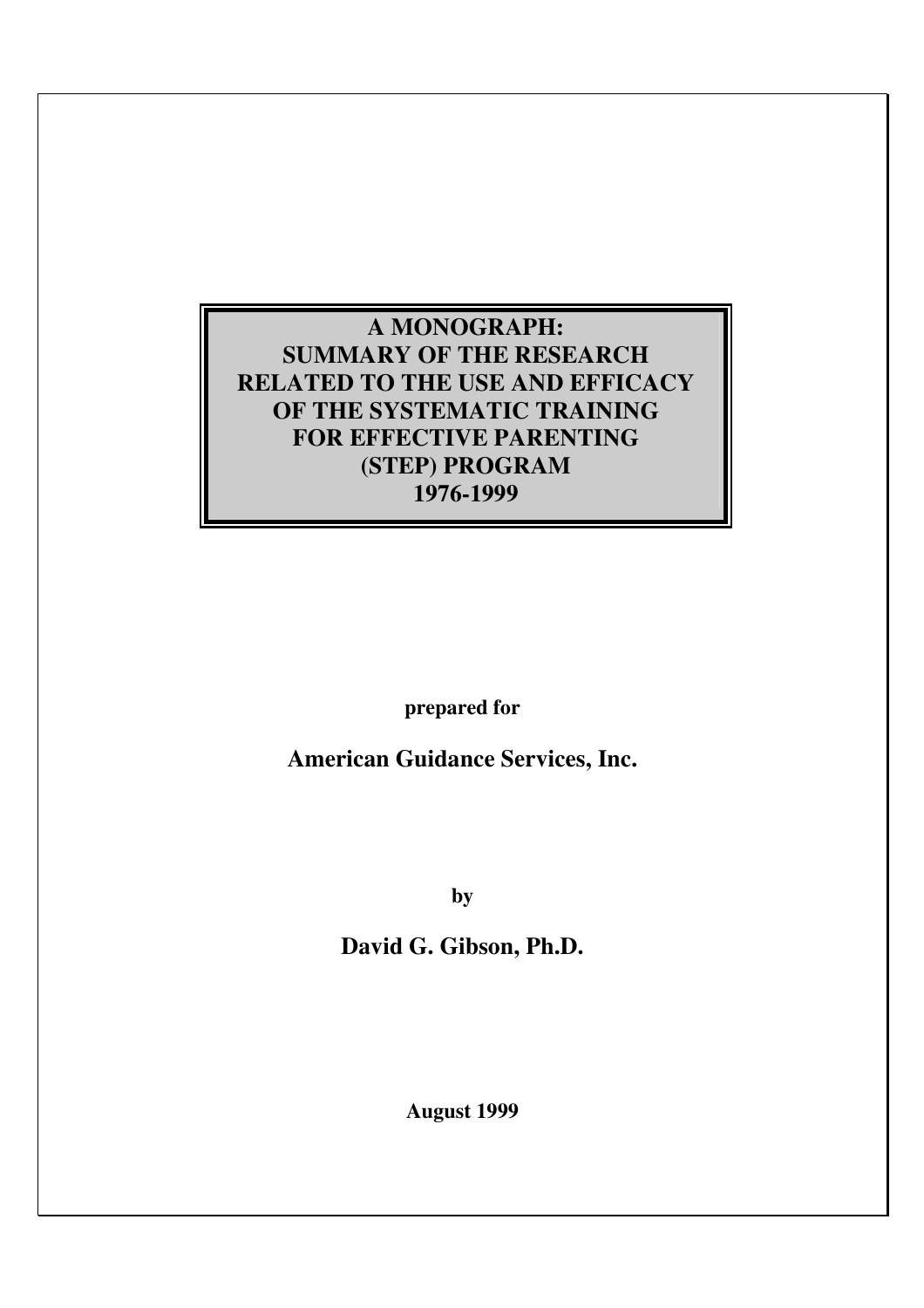"It remains an irrefutable social and individual premise, that no culture has ever been able to provide a better shipyard for building storm-proof vessels for the journey of man from the cradle to the grave than the individual nourished in a loving family."

> Laurens van der Post and Jane Taylor Testament to the Bushmen. Harmondsworth, Middlesex, England: Penguin Books, 1985 (pp. 130-131).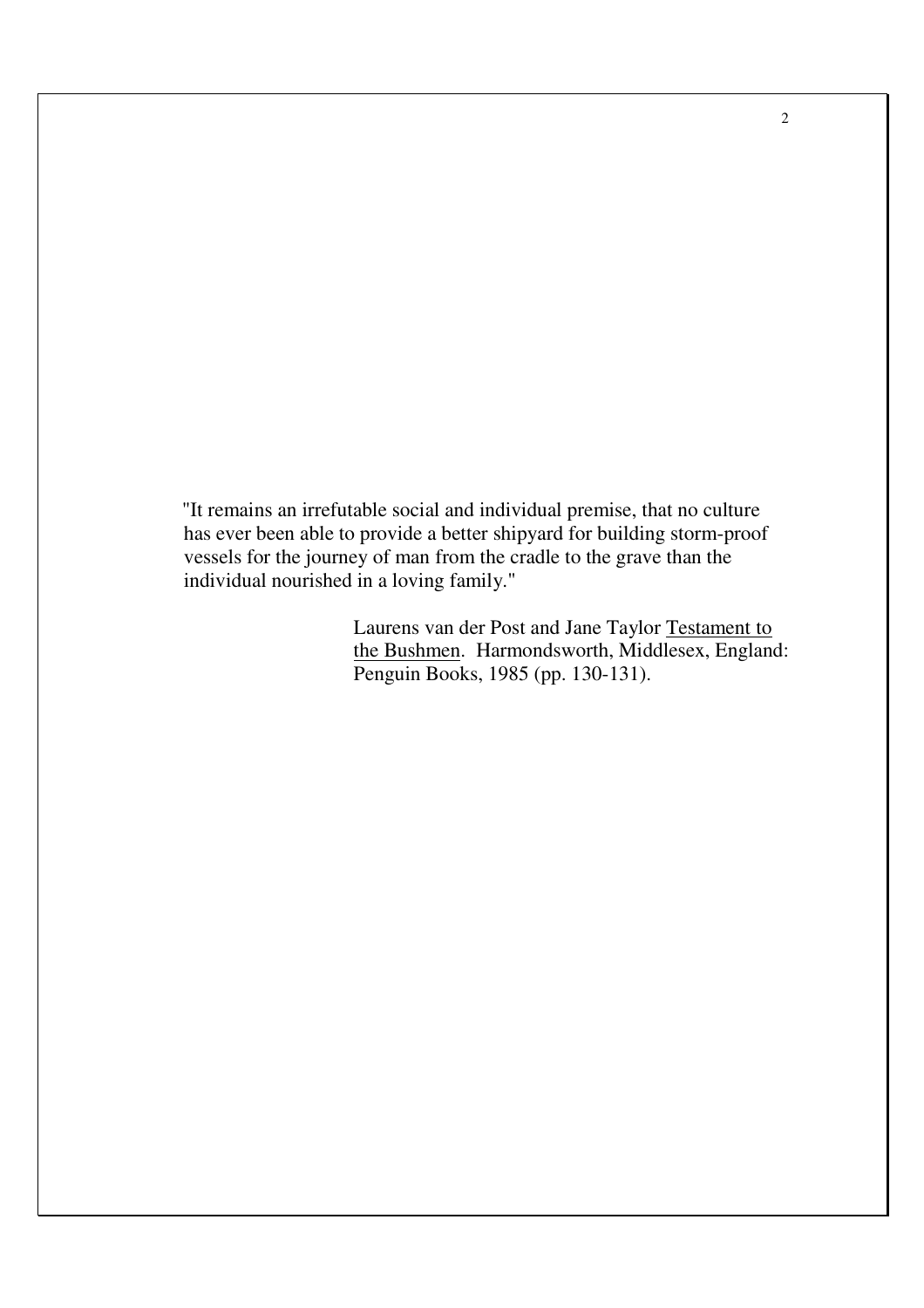## **Table of Contents**

| Narrative Descriptions of STEP Research Reviews  31                   |
|-----------------------------------------------------------------------|
|                                                                       |
| Table 1 – Brief Description of Studies Included in This Monograph  36 |
| Appendix A – Identification and Categorization of                     |
|                                                                       |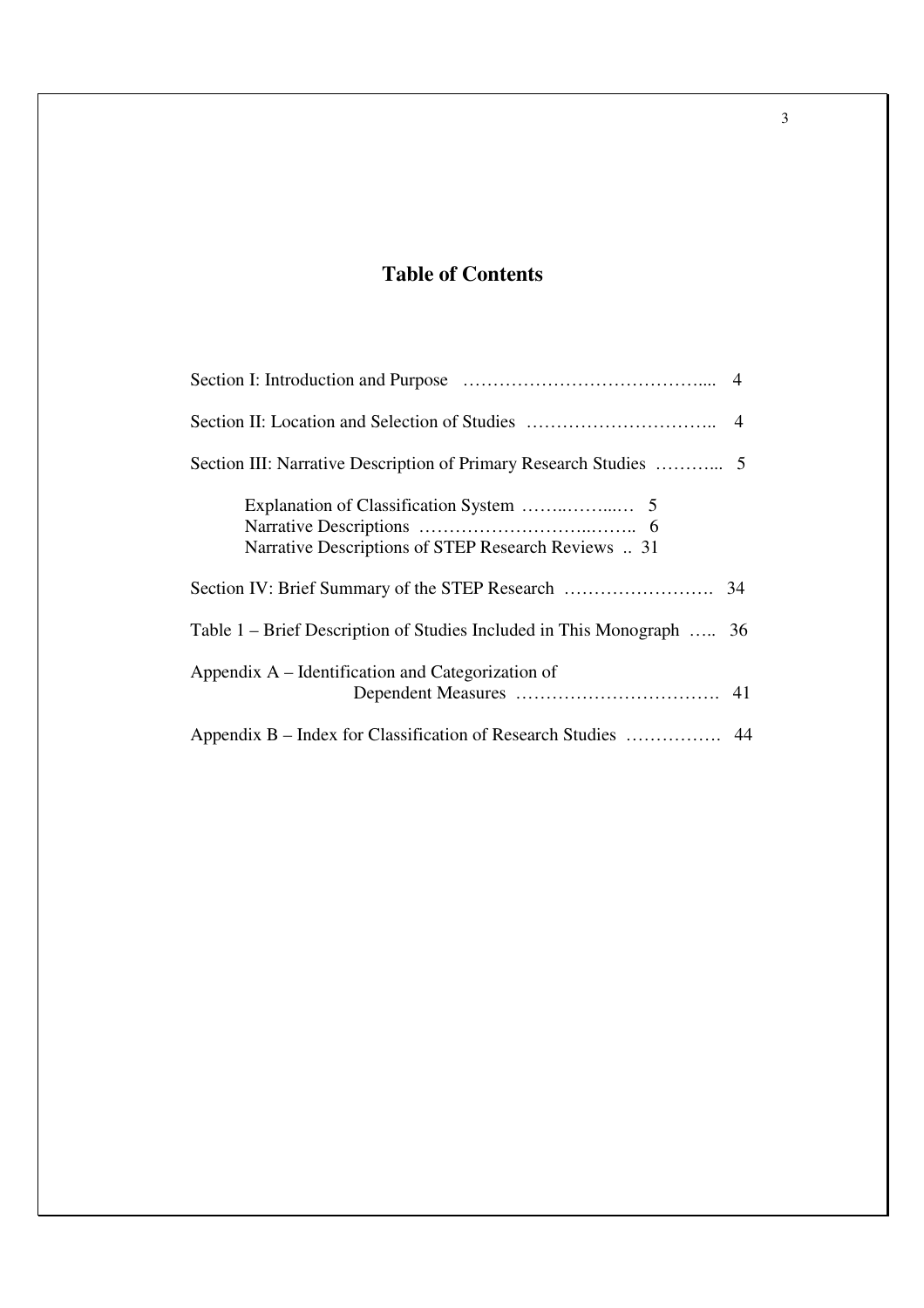## **A Monograph: Summary of the Research Related to the Use and Efficacy of the Systematic Training for Effective Parenting (STEP) Program**

## Section I: Introduction and Purpose

This monograph is offered as tool for both researchers and practitioners who have a stake in the Systematic Training for Effective Parenting (STEP) program. Originally published in 1976, by Dinkmeyer and McKay, this most popular parenting education program has experienced many changes in format and content presentation (e.g., audiotapes to videotapes, additions of STEP Teen and Early Childhood STEP, etc.) and has been the subject of applied research studies for almost 25 years. In this brief paper, the author has attempted to bring together all of the important and reliable research related to the STEP program during the period covering 1976 –1999.

Researchers in the field of parenting education should use the monograph to learn about prior research studies – their foci, methodological strengths and weaknesses, results, population descriptions, and results – in order to help them formulate useful hypotheses to test in further investigations into the efficacy of this popular program. Practitioners will find in this compilation evidence of the impact that the STEP program has had on various populations that they may wish to address. Program administrators may wish to use the information contained in this monograph to bolster their application for funding of their (STEP) parenting education programs.

This paper begins with a narrative description of sixty-one (61) primary research studies that explored the effectiveness of the STEP program on various populations, in varied contexts, using different dependent measures to gauge their success. Seven previous reviews of that focused exclusively on, or included, the STEP program follow the primary research narratives. These reviews were published between 1983 and 1994. The most extensive review (Gibson, 1994) provides a meta-analytical approach to studying the effectiveness of STEP and, along with a prior integration of parent education in general (Gibson, 1992)<sup>1</sup>, provides the background for this paper.

## Section II: Location and Selection of Studies

The search for a pool of studies on STEP began with the ERIC and PsychLit indexes. Psychological Abstracts was also searched to expand the pool. Bibliographies from the located research articles and reviews became a primary source of studies, particularly those studies that remain unpublished (e.g., doctoral dissertations and masters theses). This process was repeated until this author believed that a fair representation of research, review, and reference articles relative the STEP program had been identified.

Gibson, D. G. (1992). An integration of the parent education literature: research, review, reference, and rhetoric. Paper presented at the second joint conference of the Western Psychological Association and the Rocky Mountain Psychological Association. Phoenix, AZ, April 1992.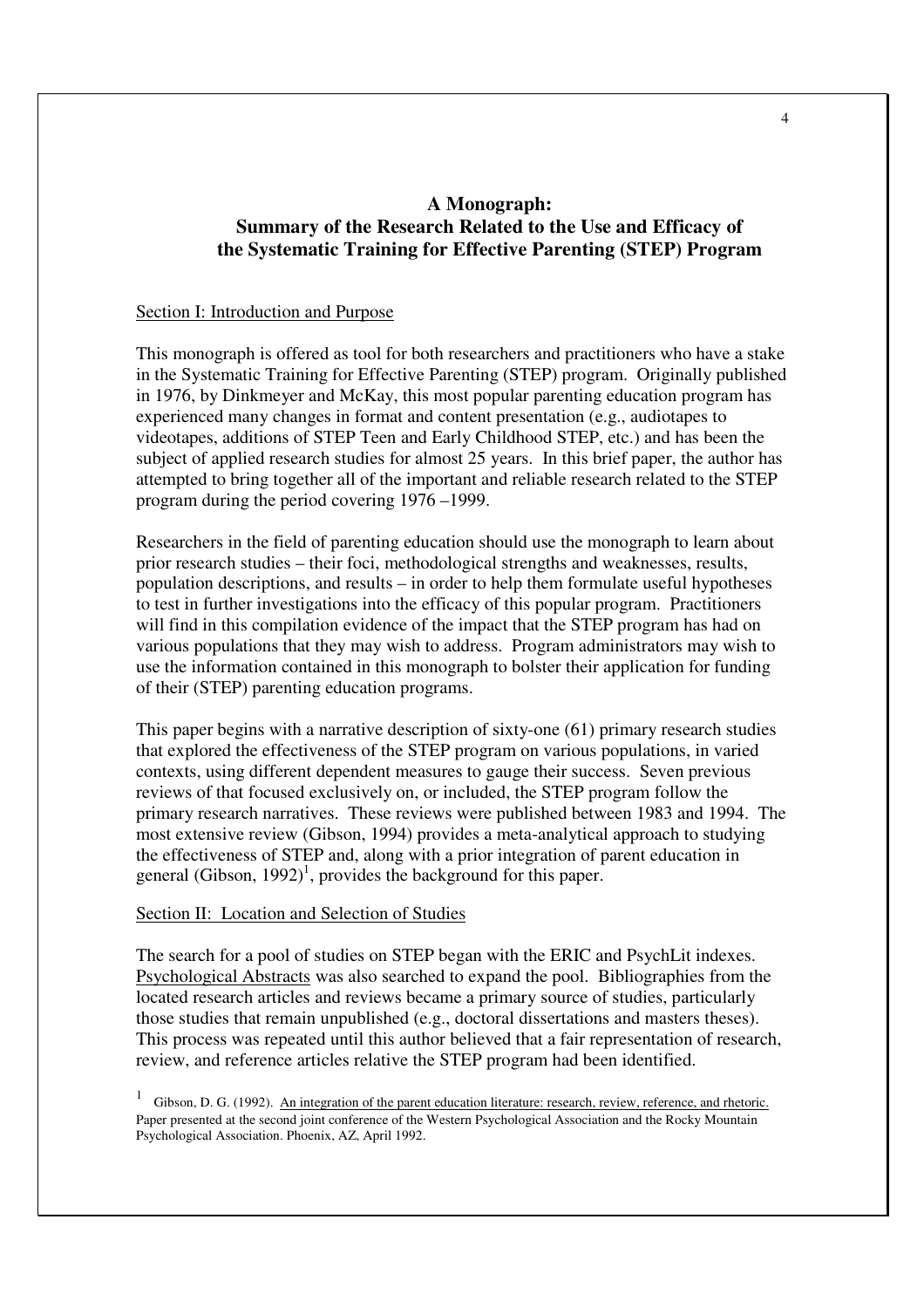This treatise is not meant to be exhaustive in its initial offering. Many unpublished studies and undocumented research efforts have unknowingly been omitted and the publisher, American Guidance Services, Inc. would welcome the opportunity to include these studies in an updated version of this monograph. Since the intention of this work is to provide a classified resource base for the research into and consumption of the STEP parenting education literature, no studies that pertained to this area have been excluded. All levels of sophistication in research design, all classifications of independent and dependent variables, all diversities of subject characteristics, and all theories of parent education are meant to be represented.

## Section III: Narrative Description of Primary Research Studies

This section of the monograph comprises the largest portion of the study. Each of the 61 primary studies is summarized and the consumers are provided with information about the study that would enable them to decide whether or not they wish to obtain the original study. For each study, subject characteristics, research design methodology, independent variables, and dependent variables are described along with significant results and conclusions. These annotations are intended to be much more extensive than an abstract and should, hopefully, save both the researcher and the product consumer hours of exploration and analysis.

The reader is advised that this author has exercised critical license during the annotation process. Perceived weaknesses in research methodology, "leaps of faith" in significance and conclusions, and observed errors in data reporting, along with the personal biases of this author, are brought to the attention of the reader.

## *Explanation of Classification System*

The main body of this study is contained in the Narrative Descriptions. The 61 studies are listed according to the procedure found in the Publication Manual of the American Psychological Association and are numbered in this sequence. Table 1, which follows the Narrative Descriptions, provides a brief description of the 61 studies in terms of the "Subjects and Methods" and "Dependent Measures" used by the researchers.

The first Appendix (A) provides a quick reference to the various acronyms that are used by the researchers to describe their dependent measures while the second Appendix (B) provides a classification system whereby each study (identified by the number assigned in the Narrative Description section) is categorized by Research Subjects, Research Methodology, and Type of Dependent Measure.

Another word of caution seems appropriate at this juncture. As with any area of inquiry into human behavior, this study required some subjective interpretation of the vast body of information with which the author was confronted. As such, an individual consumer with a different interpretation may believe that a component of a particular study (or studies) more appropriately belongs in a different category. This author makes no claims of classification infallibility but has attempted to remain consistent during the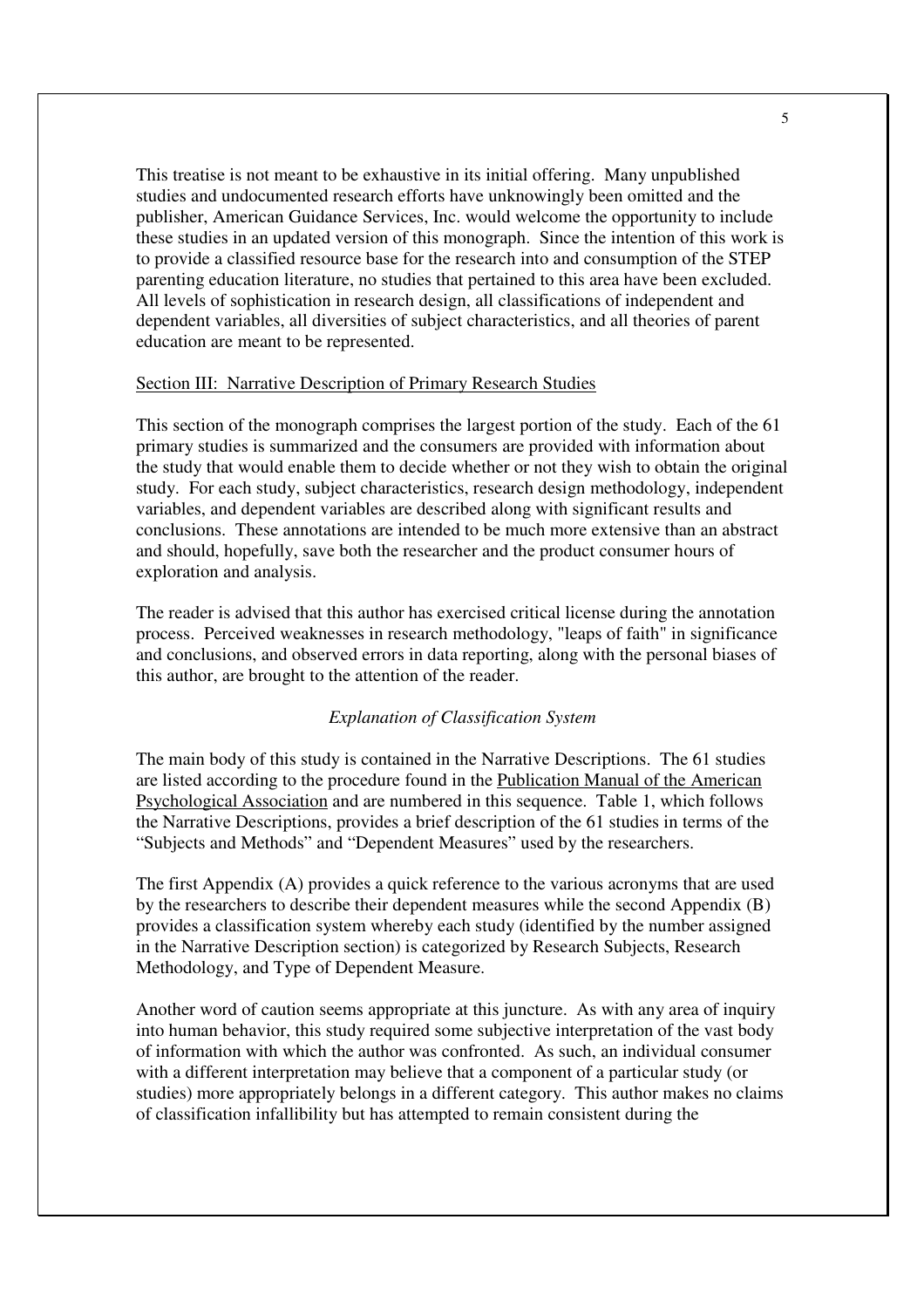classification process. Comments, suggestions, and helpful criticism are welcome in this regard.

#### *Narrative Descriptions of Primary STEP Studies Included in this Monograph*

(1) Allen, S. M., Thompson, R. H. & Drapeaux, J. (1997). Successful methods for increasing and improving parent and child interactions. Paper presented at the National Head Start Association Annual Training Conference. Boston, MA, May 1997.

This ethnographic study of Head Start-like services in South Dakota looked at many aspects of the flexible program. Included in the services were three parenting programs; STEP, Active Parenting, and 1-2-3 Magic. Although observed and reported changes in parents' behaviors are not specifically attributed to any one parenting program, the ethnographer, using about 300 structured interviews, reported a number of changes that would likely follow exposure to STEP (e.g., better listening skills, use of "I" Messages, use of non-punitive disciplinary measures, offering more choices, and an overall increase in interactions with their children). In addition, parents reported becoming more involved in their children's educational experiences.

(2) Bauer, M. T. (1977). A study of the effects of a group education program, Systematic Training for Effective Parenting, upon parental self concept and assessment of child behavior (Doctoral dissertation, The College of William and Mary, 1977). Dissertation Abstracts International, 38/08A, 4511.

The subjects for this study consisted of intact volunteer groups that were randomly assigned to one of three treatments. The treatments were (1) a process oriented STEP program, (2) a didactically oriented STEP program and (3) an Adlerian Parent Study Group (Dreikurs). The non-treatment control group was not randomly selected. No demographic information is provided on the subjects. The dependent measures included the Adlerian Parental Assessment of Child Behavior Scale (APACBS) and five scales of the Tennessee Self Concept Scale (TSCS), Total Score, Identity or Self-Concept, Behavior, Self-Satisfaction, and Family Self. Both measures were administered pre- and posttreatment with the pretest scores used as the covariate for one-way analyses of covariance. Group means and standard deviations, pre- and posttreatment, are reported for all measures. The STEP groups, although not differing from each other, scored statistically significantly higher gains on the APACBS than the control group. No statistically significant differences were found between the STEP groups and the control group on any scale of the TSCS or between the two STEP groups. The Dreikurs group showed statistically significant positive changes over the control group for the APACBS and for the Total Score and Behavior subscale of the TSCS. No difference was found between the STEP groups and the Dreikurs group on the APACBS.

(3) Bellamy, K. T. (1979). The short- and long-term effects of Systematic Training for Effective Parenting on perceived parental attitudes, concerns, and temperament (Doctoral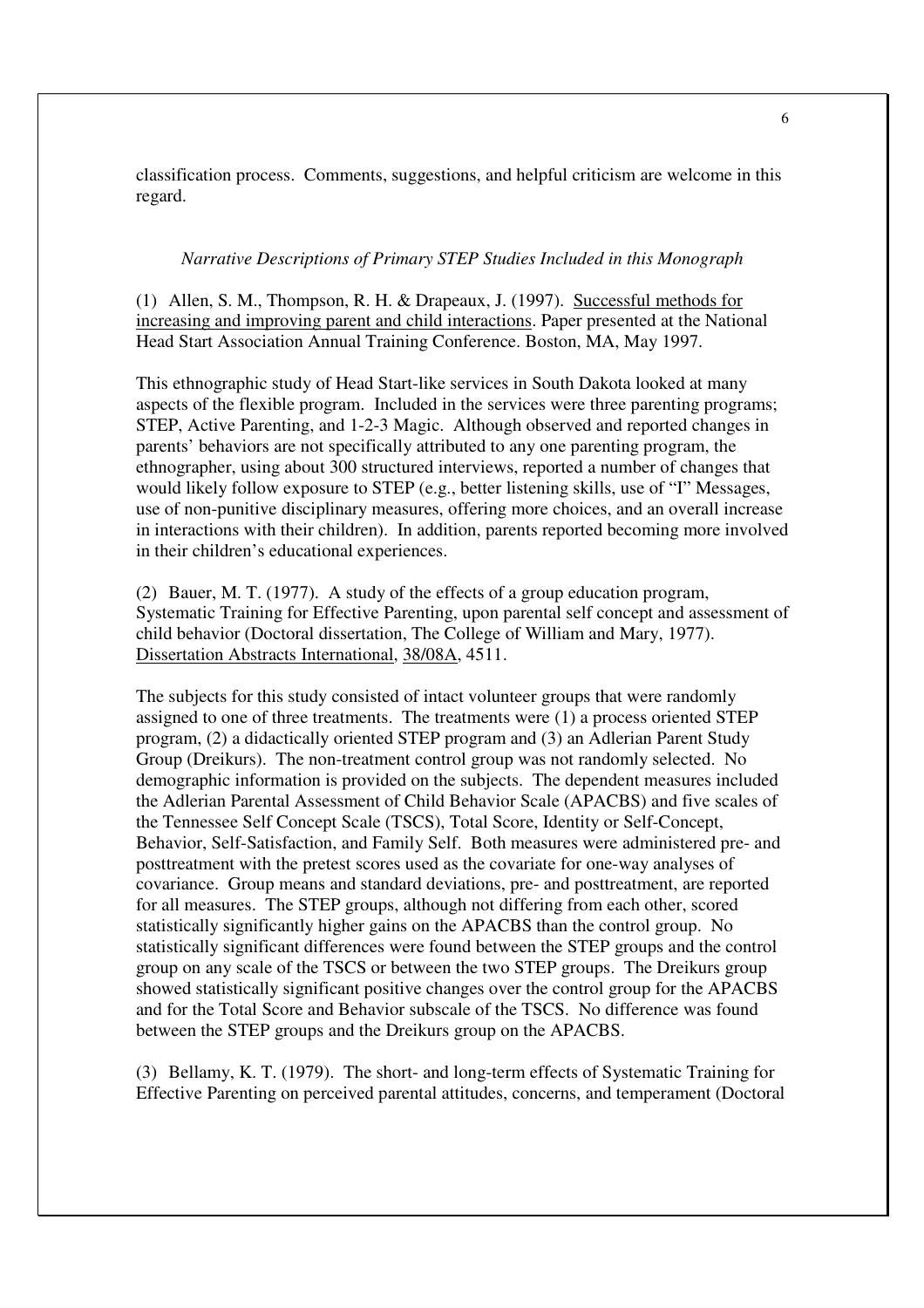dissertation, East Texas State University, 1979). Dissertation Abstracts International, 40/02B, 890.

Volunteer Baptist church-member mothers  $(n = 32)$  were nonrandomly divided into three groups (matched on four demographic variables): (1) Treatment (STEP program), (2) Reading Control (read STEP Parent's Handbook), and (3) No-Treatment Control. Dependent measures at Pretest, Posttest, and 8-week follow-up: The Parent Attitude Survey (misidentified as the Parent Attitude Scale), the Becker Adjective Checklist (BAC), and the Taylor-Johnson Temperament Analysis Profile (TJTAP). Only ANCOVA tables with F-ratios are reported; no group means or standard deviations. Ages of subjects are not reported. The only statistically significant differences between groups were found on the Less-Withdrawn and Hostile subscales of the BAC at the 8 week follow-up test with the posttest scores used as the covariate where the Treatment Group had statistically significantly higher scores than the two Control groups. No other statistically significant differences were reported among the group means comparing pretest, posttest, and post-posttest scores for the remaining dependent measures.

(4) Bradley, E. C. (1993). The relationship between parent characteristics and effects of Systematic Training for Effective Parenting on parenting style and behaviors (Masters thesis, University of Florida College of Nursing, 1993). Masters Abstracts International, 33/01, 171.

Eleven parents (2 males and 9 females), with children between the ages of 4 and 12 years, were assigned to the STEP (treatment) group based on their ability to attend the classes at the scheduled time. The control group consisted of nine parents (3 males and 6 females) who were put on a waiting list. However, only two parents from the control group attended the next STEP program offered by the researcher. The site for the study was a Catholic Church in north central Florida. An instrument called the Parenting Questionnaire was administered to both groups as a pretest, posttest, and delayed posttest (4 weeks). The pretest and posttest were mailed to the control group parents. The parents in the STEP group showed statistically significant gains in the measure of their democratic parenting style  $(p = .0005)$  while the control group showed no significant gain. On the parents' use of natural and logical consequences, as measured by Section Two of the Parenting Questionnaire (PQ), both the treatment group and the control group demonstrated statistically significant gains (pretest to posttest). However, the researcher used the Wilcoxin Rank Sum Test to reveal a statistically significant difference between the posttest scores of the two groups ( $p = .04$ ). Four weeks after completing the posttest, the parents in the STEP group took a delayed posttest. There were no significant differences in the scores indicating that the concepts and behaviors had been retained.

(5) Brooks, L. D., Spearn, R. C., Rice, M., Crocco, D., Hodgins, C., & Schaaf, V. (1988). Systematic Training for Effective Parenting (STEP): An evaluation study with a Canadian population. Canada's Mental Health, 36, 2-5.

The subjects were non-randomly assigned to experimental and wait-list control groups. Forty-four of the original 81 experimental subjects comprised the final sample along with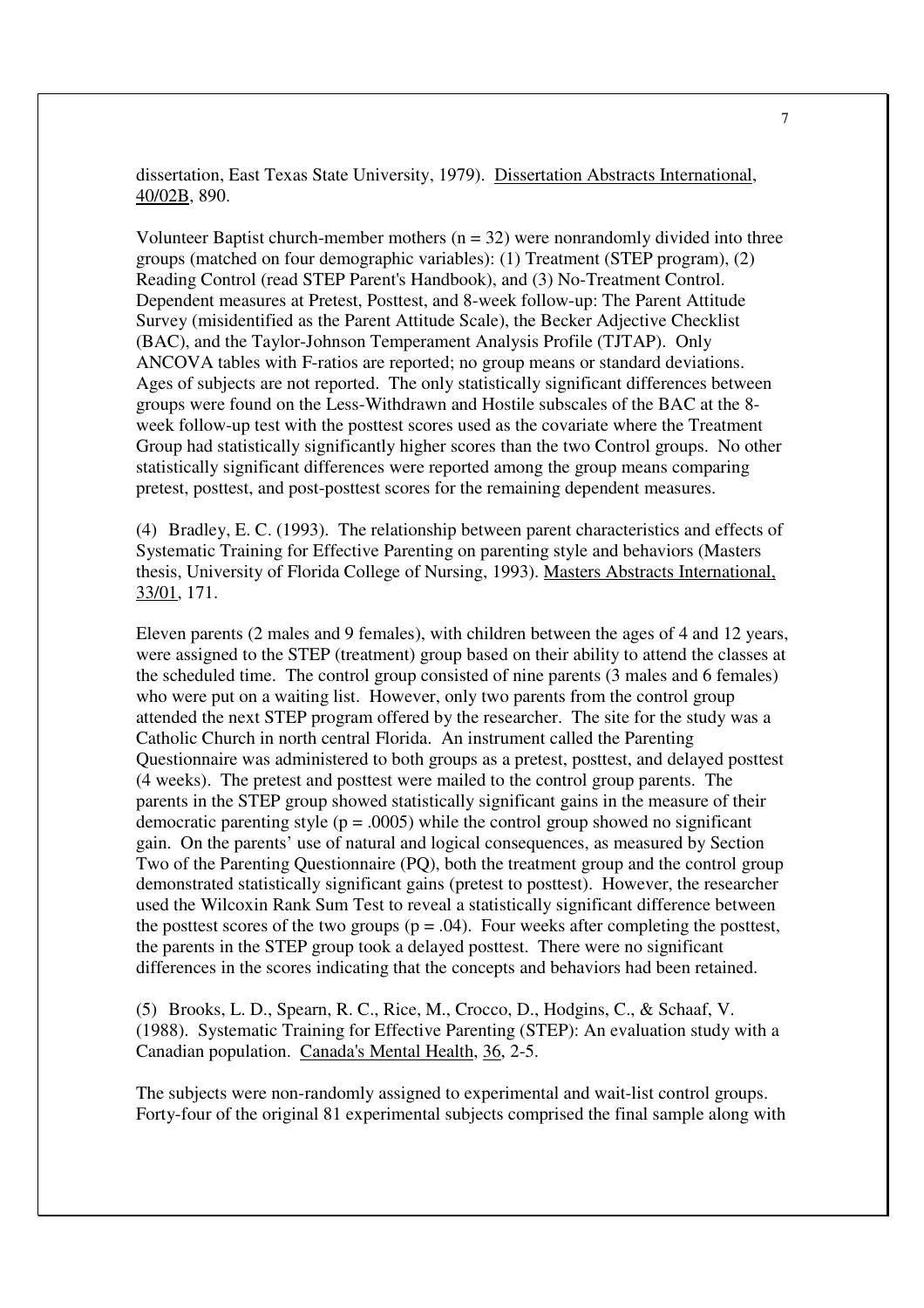15 of 22 original control subjects. The mean age of the children in the study was 5.7 years. The regular nine-week STEP course served as the treatment. Dependent measures: The Confidence and Trust subscales of the Parent Attitude Survey (PAS), the Child and Adolescent Adjustment Profile (CAAP), and an author-devised STEP Evaluation Questionnaire. Pre/Post and 3-month follow-up measures (STEP Evaluation Questionnaire only) were given. Only the scores on the "Trust" subscale of PAS were found to be statistically significantly higher for the original experimental group versus the original control group. For the subsequent experimental group (originally the wait-list control group),  $n = 8$ , statistically significant differences were reported for the total PAS and for two subscales. Similar positive changes for CAAP are reported for both the experimental and control groups with no differences found between the groups. Group means and standard deviations are reported for only the STEP Evaluation Questionnaire. However, Dr. Marnie E. Rice graciously provided missing data. The authors suggest that, "STEP should be considered more a preventative intervention than a modifier of child behaviour." (p. 4).

(6) Campbell, N. A., & Sutton, J. M., Jr. (1983). Impact of parent education groups on family environment. Journal for Specialists in Group Work, 8, 126-132.

Ninety-three parents from 13 parent education groups participated in the STEP (treatment) group with 57 volunteers from university continuing education classes serving as a comparison group. The two groups were similar in demographic composition except for gender – 80% female in STEP and 68% female in comparison group – and level of education – mean education level of 2 years of college versus 4 years of college. Three test instruments were used: The Attitudes Toward Child Rearing Scale (ATCRS), the Family Environment Scale (FES), and the Child Behavior Checklist (CBC). The STEP group was given a pretest, a posttest, and a 3-month delayed posttest using all three instruments. The comparison group completed only the FES and ATCRS twice. The results of ANOVA for the ATCRS showed statistically significant differences between groups across time and on repeated measures, indicating a change toward more democratic parental attitudes for the STEP group. In addition, statistically significant differences were found on three subscales of the FES: the Cohesion subscale, the Independence subscale, and the Control subscale. These results showed the family members for the STEP group became more helpful and supportive of one another, became more assertive and self-sufficient, and became less rigid, exhibiting less autocratic behavior toward one another. The results of the CBC were mixed with only the "morning behavior" category showing statistically significant positive changes. The posttest scores for "evening behavior" and "miscellaneous behavior" also showed positive change – with the delayed posttests remaining essentially the same – but the changes were not statistically significant. The authors conclude that, " … behavior change in children can be accomplished by employing democratic principles."

(7) Catania, L. L. (1985). Parent education as part of a comprehensive drug rehabilitation program (Doctoral dissertation, Fordham University, 1985). Dissertation Abstracts International, 46/03B, 991.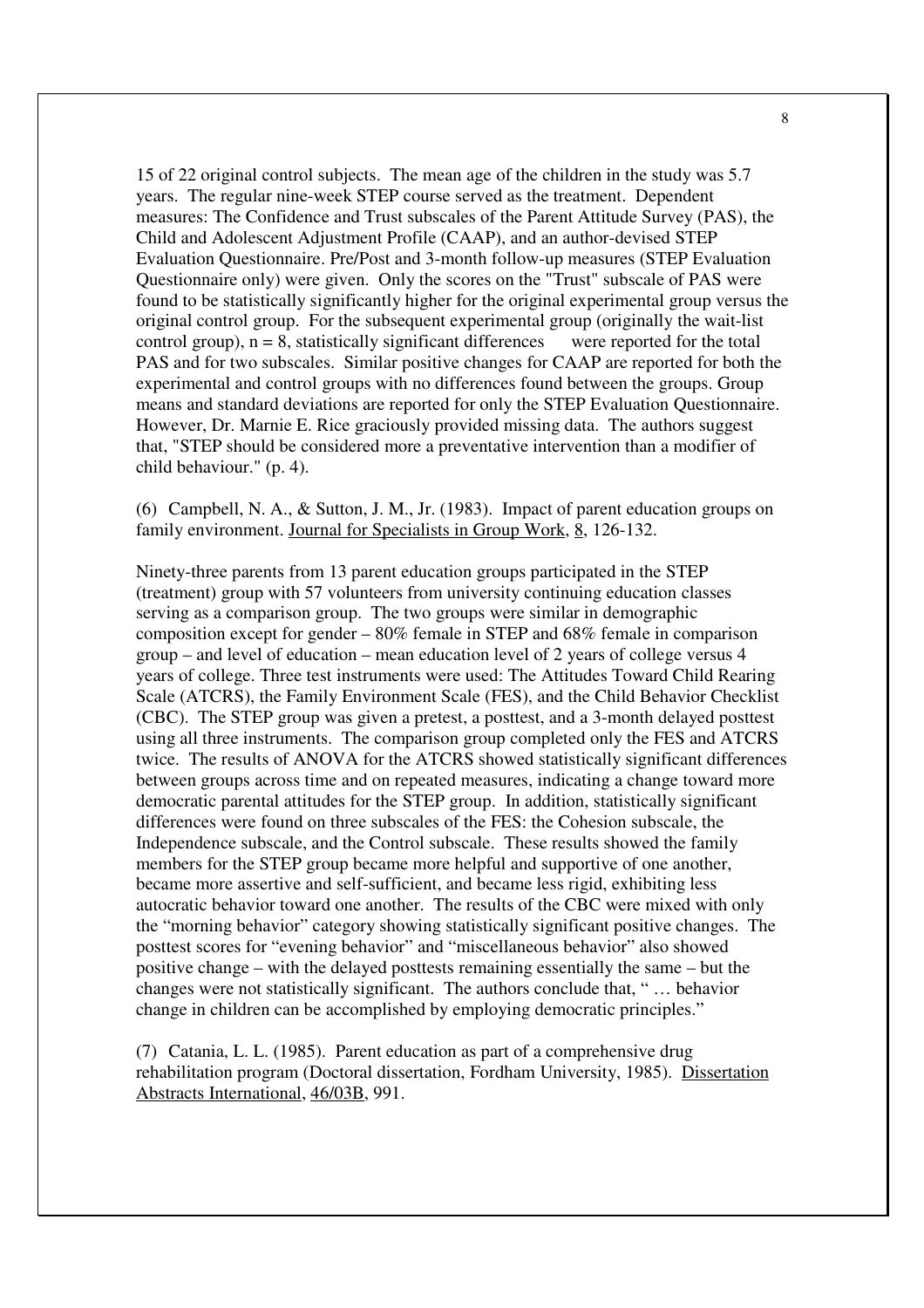A sample of drug-addicted persons and their spouses (n=80) were randomly assigned to treatment (a 10-week STEP course) or control. Subjects ranged in age from 23 to 40 years. The mean age of the designated target child for each couple was 9.5 years. Dependent measures, obtained pre- and posttreatment and at a 3-month follow-up, included the Parent Attitude Research Instrument (PARI), the Adlerian Parental Assessment of Child Behavior Scale (APACBS), and the Swanson Child-Parent Relationship Scale (completed by the target child). Statistically significant positive differences were found, pre- to posttest, between the treatment and control groups for all dependent measures. The effect eroded considerably (but maintained statistical significance) at the 3-month follow-up for the APACBS and the Swanson. In an additional analysis of the data, the author found no statistically significant differences between drug-addicted and non-addicted parents.

(8) Clark, F. J. H. (1983). The impact of two parent training models on foster parent attitudes and behaviors (Doctoral dissertation, Texas Woman's University, 1983). Dissertation Abstracts International, 44/10B, 3181.

Sixty foster parents were randomly assigned to either STEP, Parenting Skills Training (PST), a control group. With 24 dropouts, the study used the scores of 12 subjects in each group. The mean age of the parents was 41.5 years. Dependent measures, pre- and posttreatment, included the Porter Parental Acceptance Scale (PPAS), the Sensitivity to Children Questionnaire (STC), the Parent Training Inventory (PTI), and a Self-Reported Problem Areas questionnaire. Observed and adjusted group means are reported but no standard deviations. Both ANOVA and MANCOVA tables are used to report results. The author reports that statistically significant differences ( $p<0.05$ ) were found between the STEP group and the control group for the scores on the PPAS and the STC. The author reports that no other statistically significant differences were found.

(9) Clarkson, P. J. (1978). Effects of parent training and group counseling on children's functioning in elementary school (Doctoral dissertation, University of Massachusetts, 1979). Dissertation Abstracts International, 39A, 4726.

Combinations of child group counseling (Developing Understanding of Self and Others, DUSO) and parent training (STEP) were offered to children in elementary school (grades one through six) and their parents. Subjects were nonrandomly assigned to one of four groups: DUSO and STEP, STEP and no DUSO, DUSO and no STEP, and control with no DUSO and no STEP. Pre- and posttreatment and 3-month follow-up measures were obtained on these dependent variables: the Gates-MacGinitie Reading Test, the Devereaux Elementary School Behavior Rating Scale, Measures of Self-Concept (MSC), and the Adlerian Parental Assessment of Child Behavior Scale (APACBS). A two-bytwo MANOVA was used to analyze the results. No statistically significant differences were found between any groups either immediately following treatment or at follow-up. (10) Cronauer, D. W. (1981). The effects of Systematic Training for Effective Parenting (Doctoral dissertation, Indiana University of Pennsylvania, 1981). Dissertation Abstracts International, 42/05A, 1958.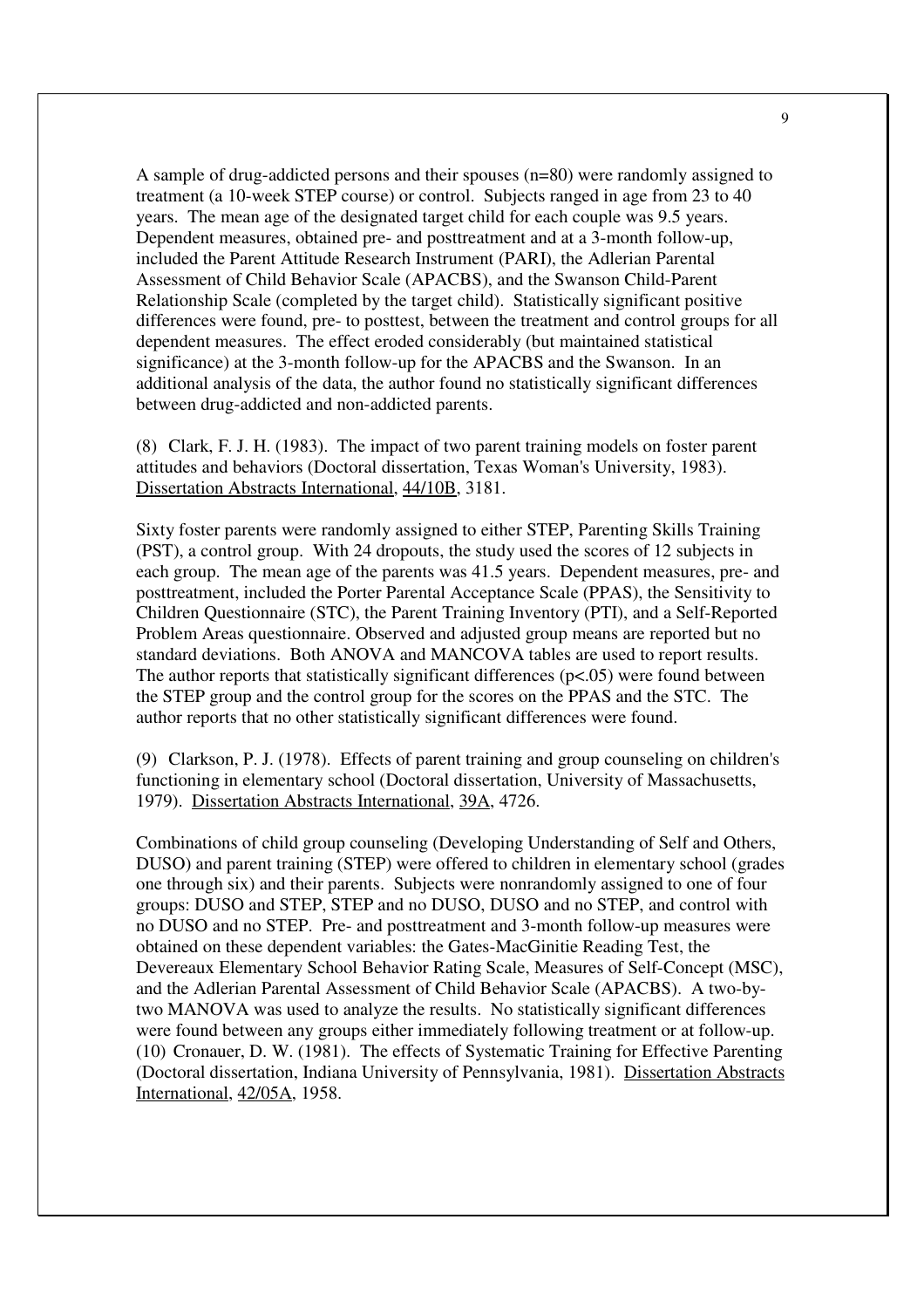The subjects for this study were 48 volunteer parents and their children (third, fourth, and fifth graders) from a parochial school system. Subjects were randomly assigned to treatment (STEP) or control. Dependent measures (pre- and posttreatment) included the Piers-Harris Children's Self-Concept Scale (administered to the children), the Short-Form Parent Attitude Research Instrument (PARI), the Adlerian Parental Assessment of Child Behavior Scale, and the Quay-Peterson Behavior Problem Checklist (completed by interviewing the children's teachers). Individual scores as well as group means and standard deviations are reported for all measures for both pre- and posttesting. A randomization test for two independent variables was used to determine that no statistically significant differences ( $\alpha = 10$ ) existed between the treatment and control groups on the pretest scores. Statistically significant differences ( $\alpha$  = 0.05) between groups were found on all dependent measures for the posttest scores with the results favoring the treatment group. NOTE: Table 7 (p. 46) contains some, seemingly, erroneous values for the group standard deviations.

(11) de Sherbinin, P. R. (1981). Psychological study of the impact of Systematic Training for Effective Parenting groups upon children's behavior, achievement and selfratings at home and at school (Doctoral dissertation, University of Massachusetts, 1981). Dissertation Abstracts International, 42/11A, 4765.

Parents of Title I children (scoring at least a half grade below grade level on a measure of reading achievement) were nonrandomly assigned to either a treatment (STEP) or control group. The book Liberated Parents/Liberated Children was also incorporated into the treatment. The audiotape portions of the STEP lesson plans were not used after the first week. Pre- and posttreatment measures included the Adlerian Parental Assessment of Child Behavior Scale (APACBS), the Pre-Primary Nowicki-Strickland Internal/External Scale, the MacDaniel-Piers Self-Concept Scale, the Devereaux Elementary School Behavior Rating Scale, and the Gates-MacGinitie Reading Test. Possible ceiling effects for the control group on the APACBS posttest may be operating as well as possible regression effects on all measures for all children. Group means and standard deviations are reported for both groups. Although the author reports that no statistically significant differences were found for any of the variables, a standardized mean difference effect size of +1.49 can be computed for the APACBS due to significantly different pretest scores between groups.

(12) Dodley, L. E., Sr. (1981). The effects of "Systematic Training for Effective Parenting" on parents' and children's behavior (Doctoral dissertation, Ohio State University, 1981). Dissertation Abstracts International, 42/04A, 1486.

Thirty parents (of the 45 originally enrolled) of seventh through twelfth grade students with "maladaptive behaviors" comprised the treatment group (STEP) for this study. No control group was used. The mean ages of the parents and children were 38 years and 14 years, respectively. Pre-and posttreatment measures were obtained on the STEP Questionnaire, the Jesness Behavior Checklist (JBC), and the Family Environment Scale (FES). ANOVAs are used to analyze the data; group means and standard deviations are not reported. No statistically significant differences were found, pre- to posttest, on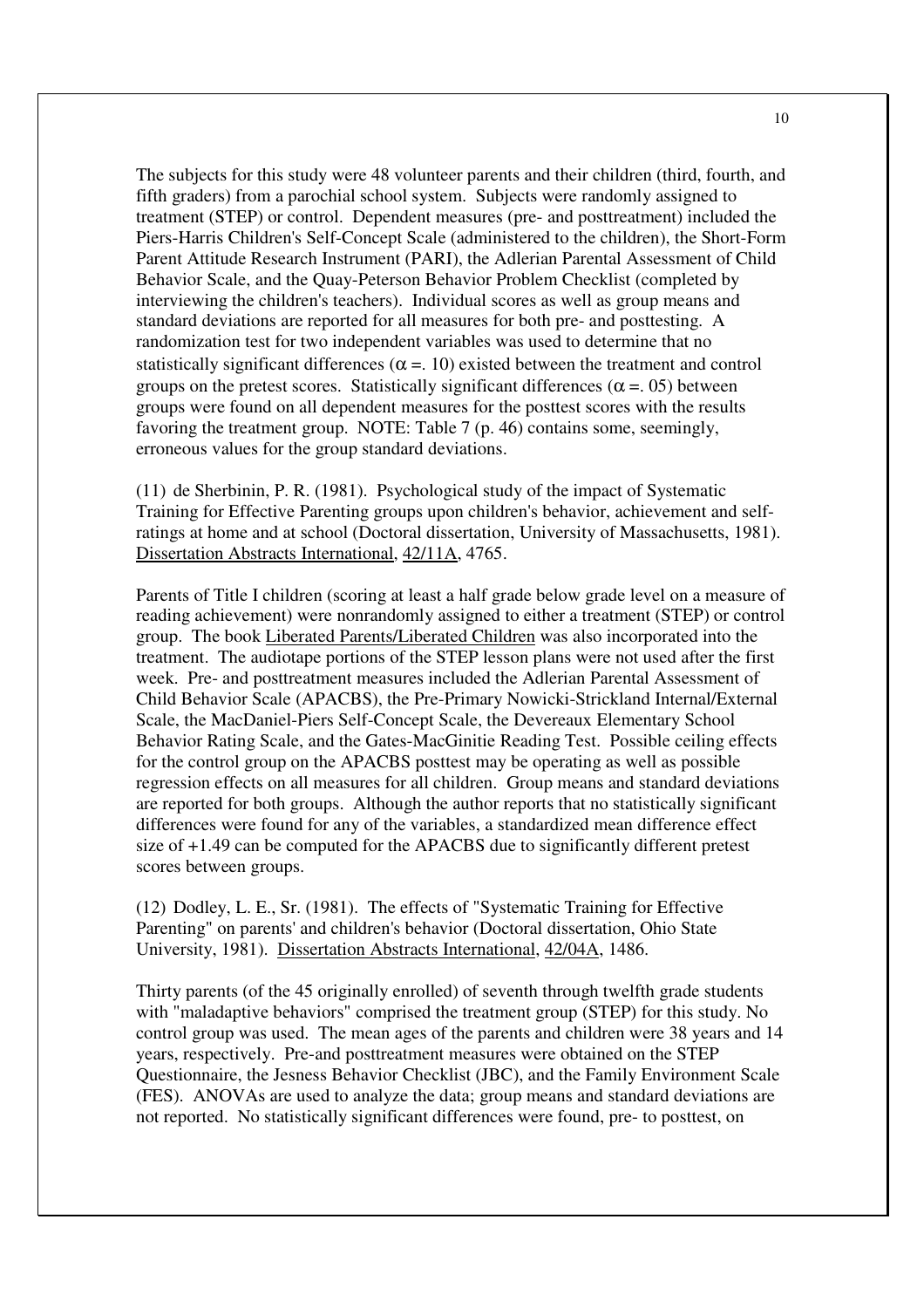scores for the JBC or the FES. A statistically significant positive gain was found on scores for the STEP Questionnaire, an instrument that assessed the parents' knowledge and understanding of the STEP program concepts.

(13) Esters, P. (1980). The differential effects of a Gilmore Self-Esteem and a STEP parent counseling approach for low achieving latency-age children (Doctoral dissertation, Boston University School of Education, 1980). Dissertation Abstracts International, 41/05A, 2013.

Systematic Training for Effective Parenting (STEP) is compared with SEM (Self-Esteem Method) a wait-list control group using random assignment to groups. Some demographic information on the child subjects is reported. The dependent measures include grade point average (GPA), the Piers-Harris Children's Self-Concept Scale (PHS), and the Coopersmith Behavior Rating Form (CBRF). The dependent measures were administered pre- and posttreatment and at a 3-month follow-up. Group means and standard deviations, along with F-ratios (adjusted for covariance), are reported for all measures. Both programs had a statistically significant impact on GPA, compared to the control group with no difference found between the two treatment groups. Both the SEM and the STEP programs resulted in consistent statistically significant gains in self-esteem (as measured by the PHS, self-reported, and the CBRF, teacher-rated). The gains in selfesteem were greater for the SEM group.

(14) Fair, M. (1995). Project STRIVE: The synergistic effect of vocational development and parenting education (Doctoral dissertation, Walden University, 1995). Dissertation Abstracts International, 58/08A, 3102.

The Long Island Educational Opportunity Center (LIEOC) served as the focus for this study involving 17 "educationally and economically disadvantaged" single mothers. The treatment group was selected from the general population of business students from the LIEOC. Although no criteria for selection are indicated, the treatment group seems to mirror the general population of students at the LIEOC in terms of their age and racial mix. The treatment, which lasted for two semesters, consisted of the regular vocational skills training offered by the business school plus two additional components: life skills training in the form of the Adkins Skills Career Development Series and the STEP program. The results are reported in qualitative terms from the evaluation forms, which addressed positive outcomes, and were completed by the participants. In addition, the positive outcomes (e.g., program completion and employability, job placement, and college placement) were compared with the general population of the LIEOC. Whereas only 46% of the general population experienced a positive outcome for their business education program, fully 94% of the STRIVE group experienced positive outcomes. The author reports that, "The integration of the personal (parenting education/counseling) along with the vocational (career development series) was deemed extremely important and beneficial to all of the participants. … the most helpful aspect of the program was the parenting component."

(15) Falzone, R. J. (1993). Changes in family functioning and role satisfaction reported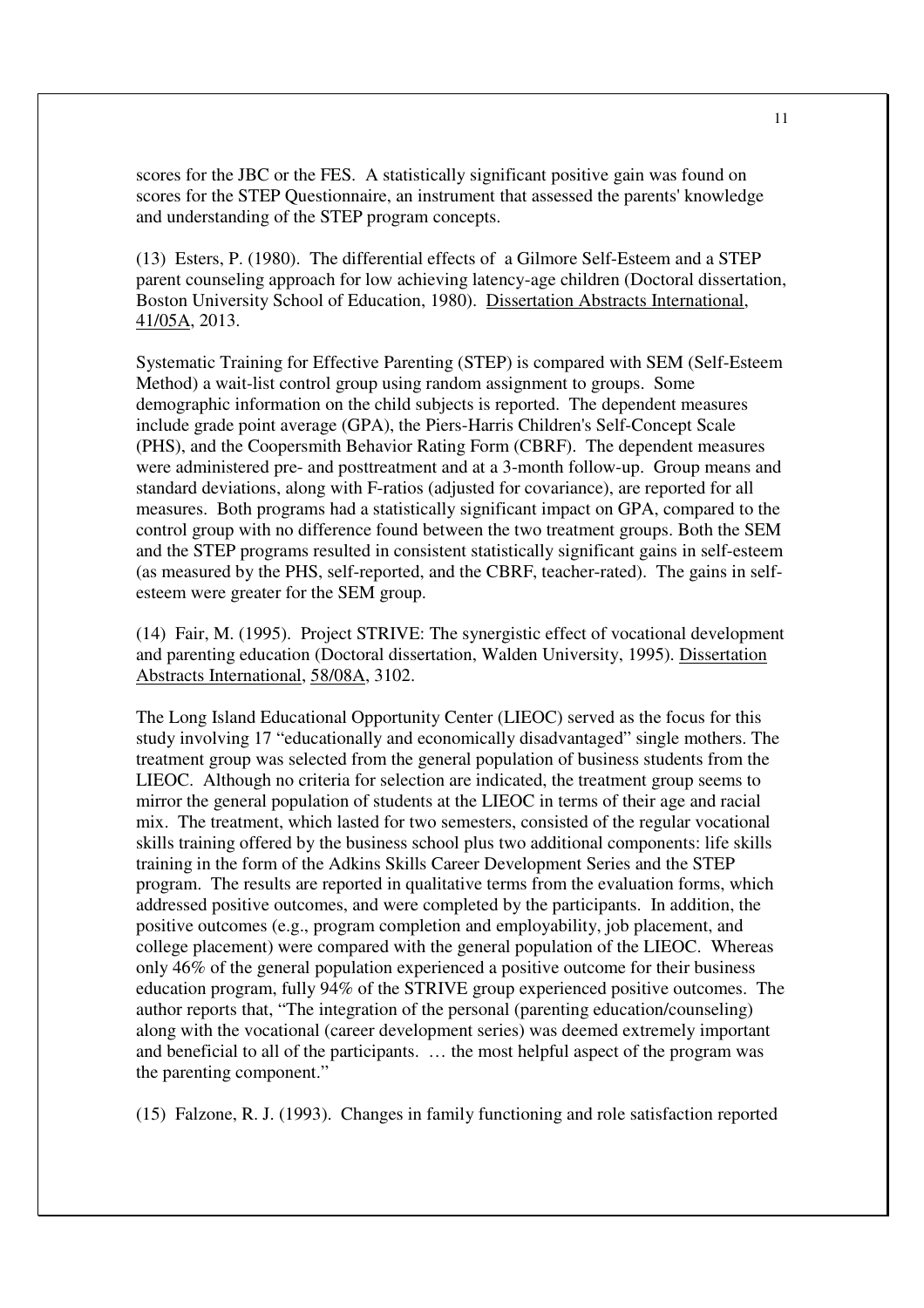by parents who engage in Systematic Training for Effective Parenting (Doctoral dissertation, Boston College), Dissertation Abstracts International, 54/08A, 2817.

The author recruited nine different STEP class leaders from Massachusetts and New Hampshire to participate in this study. The nine leaders brought a considerable range of experience to the study. A total of 68 experimental subjects (88% women and 80% married) participated in the nine classes with a group of 45 local PTA parents recruited for comparison. The comparison group differed from the experimental (STEP) group across several dimensions including almost all pretest measures. Subjects in both groups received pre- and posttesting using the Family Environment Scale (FES), the Parent Satisfaction Scale (PSS), and the Being A Parent Scale (BAP). Using analysis of covariance (ANCOVA) to analyze the results, the author found only one statistically significant difference between the two groups on posttest measures. On the Efficacy dimension of the BAP, the STEP group made statistically significant ( $p < .05$ ) gains from pretest to posttest when compared to the group of PTA parents. Efficacy is defined by the authors of the BAP as, "an instrumental dimension of parenting, reflecting the degree to which the parent feels competent, capable of problem solving and familiar with parenting." A negative, unpredicted, outcome was the decrease in scores related to satisfaction with parental role after the STEP training. The author suggests that, as a result of the STEP training, the participants may become aware of the limitations to the approaches to parenting that they have been using.

(16) Gillette, N. Y. (1989). Evaluation of the use of a Systematic Training for Effective Parenting program modified for low-income Puerto Rican parents of preschoolers (Doctoral dissertation, University of Massachusetts, 1989). Dissertation Abstracts International, 51/03A, 737.

The Spanish language version of STEP (PECES) is used in this 4-week program for lowincome Puerto Rican mothers. Twenty-four mothers of three and four year old children from a pre-school were randomly assigned to an experimental (PECES) and control group. Qualitative analysis, as well as the Adlerian Parental Assessment of Child Behavior Scale (APACBS), was used to evaluate the effects of the program. The author collected additional data using a four-part pretest questionnaire, four brief achievement tests, four evaluation forms, and a five-part posttest questionnaire. Some mothers in the PECES group opted for an "individualized" condition based on the convenience of individual appointments and rescheduling, as necessary. In modifying the program to teach the materials in only four sessions the author chose to focus on skill training, omitting the discussions. A two-way ANCOVA revealed a statistically significant positive change ( $p < .05$ ) in the PECES mothers' attitudes regarding their children's behavior, as measured by an adapted (16 item) APACBS. However, no difference was found when using the full 32-item scale. The author explains that the adapted 16-item scale is composed of items for which "the answer is less obviously determined by cultural or societal norms and thus likely to be more sensitive to the parents' personal attitudes." Qualitative analysis revealed that six of the ten PECES mothers focused on their own parental behavior and limitations when asked what they were doing regarding the target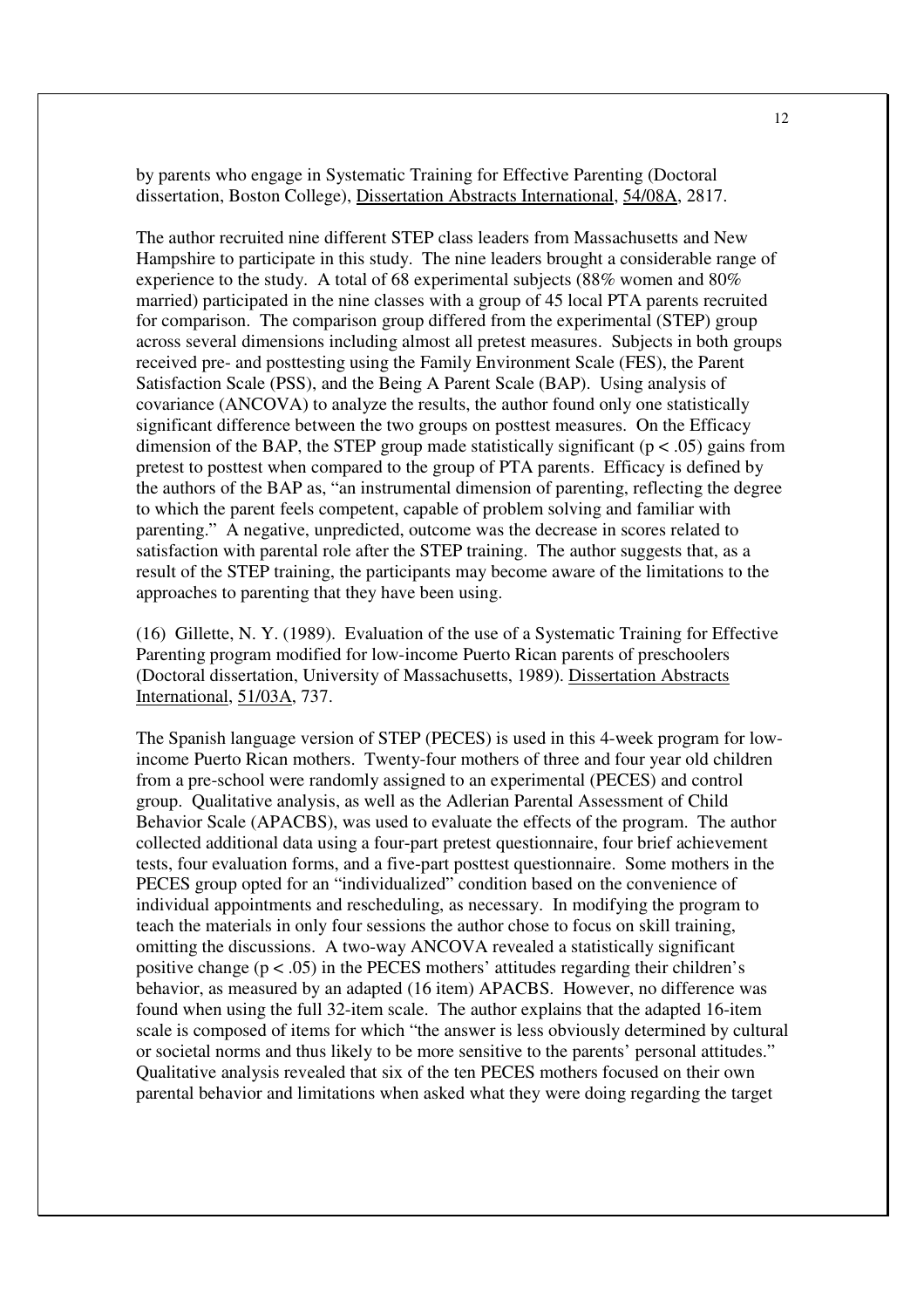behavior they selected for their child. This contrasted sharply with the control group mothers who reported focusing strictly on punishment or its absence.

(17) Goldstein, R. E. (1990). Assessment of the effects of communication training on the adult elderly and the assistive adult child (Doctoral dissertation, University of North Texas, 1990). Dissertation Abstracts International, 51/09A, 3220.

Older adults (mean age  $= 71$  years) and their primary assisting adult child (mean age  $= 41$ ) years) were randomly assigned to either treatment (STEP) or control. Quinn's Family Life Questionnaire (one version for parents and one version for the adult children) was administered pre- and posttreatment and at a one-month follow-up. The STEP workshop was conducted in four 12-hour sessions. The author experienced a 33% dropout rate in the treatment group. Group means and standard deviations are reported for all five scales of the QFLQ. No statistically significant differences between groups were found for either the adults or their assisting adult children.

(18) Good, L. (1997). Parent education in a rural state. Paper presented at the Annual Meeting of the American Educational Research Association, Chicago, IL, March 1997.

Although not a research paper, this report discusses the widespread use of parent education classes in various settings in South Dakota. STEP and Teen STEP are reportedly used in about 34% of the settings – Head Start, BIA, County Extension Agencies, Residential Treatment Centers, Schools, Penitentiaries, etc. – followed by Active Parenting, used by 27%.

(19) Gould, E. O. (1979). A comparison of the relative effectiveness of Adlerian group counseling and Adlerian parent education on middle school youth with classroom adjustment problems. Unpublished doctoral dissertation, University of Nevada.

Thirty-six volunteer students, with "classroom difficulties", in the sixth, seventh and eighth grades were randomly assigned to one of two treatment conditions: (1) the pupils participated in Adlerian group counseling or (2) the pupil's parents participated in a STEP program (Systematic Training for Effective Parenting). No control group was used and only very general demographic information is reported. The dependent measures, administered pre- and posttreatment, included the Walker Problem Behavior Identification Checklist (WPBIC), the Piers-Harris Children's Self-Concept Scale (PHCSCS), and a Perceptual Survey for Parents (an untried, non-standardized instrument that was expanded by the researcher). The results were analyzed using analyses of covariance with pretest scores as the covariates. Group means and standard deviations are reported for all measures along with a summary table for the ANCOVA. The results are inconclusive. Statistically significant differences (by grade level, method, or interaction) between groups were not found for the scores on either the PHCSCS or the WPBIC, although isolated instances of statistical significance were found as a result of post hoc t-tests. The STEP group did demonstrate a statistically significant improvement over the other treatment group on the Perceptual Survey for Parents which was expected since the Adlerian group counseling parents received no treatment.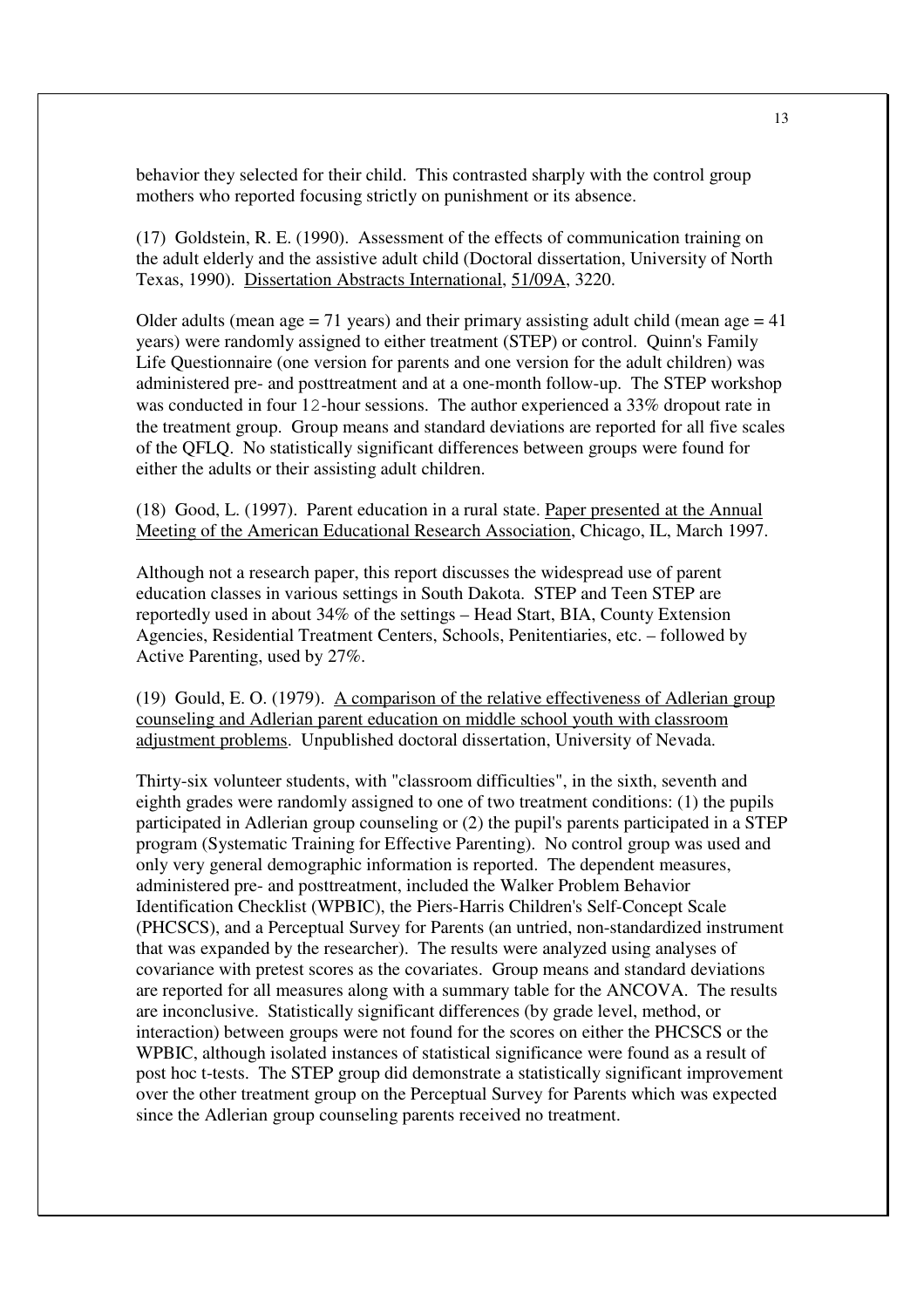(20) Gruen, S. N. (1978). Effects of a systematic parent training program on parental attitudes and child behavior (Doctoral dissertation, Texas A & M University, 1978). Dissertation Abstracts International, 39/04A, 2143.

Couples were nonrandomly assigned to one of three treatment groups: STEP cofacilitated by experienced leaders, STEP co-facilitated by inexperienced leaders, and an inactive control group. Dependent measures, administered pre- and posttreatment, included the Attitude Toward the Freedom of Children Scale (ATFC-II), the Adlerian Parental Assessment of Child Behavior Scale (APACBS), and the Child Rearing Practices Scale (CRPS). Pre- and posttest group means are reported without standard deviations. Analysis of Covariance is used in the data analysis. Statistically significant differences  $(p < 0.005)$  are found for all measures across groups. However, no differences were found between the two STEP groups. Average standard deviations from other studies were used in the computation of standardized mean difference effect sizes for the APACBS and the ATFC-II.

(21) Hammett, V. L., Omizo, M. M., & Loffredo, D. A. (1981). The effects of participation in a STEP program on parents' child-rearing attitudes and the self-concepts of their learning disabled children. Exceptional Child, 28, 183-190.

Forty-six mothers and their LD children (age range = 5-8 years) were randomly assigned to experimental (STEP) and control groups ( $n = 25$ , for each). The dependent measures were administered pre- and posttreatment and included the Parent Attitude Survey (PAS) for the parents and the Primary Self-Concept Inventory (PSCI) for the children. Group means and standard deviations are reported for both measures for posttest scores only. A multivariate analysis of variance was computed on the PAS and the PSCI scores along with univariate F-ratios and discriminant analysis procedures. Parents in the STEP group scored (statistically) significantly higher on the Acceptance and Trust subscales of the PAS and their children scored (statistically) significantly higher on the Personal-Self and Social-Self subscales of the PSCI.

(22) Jackson, M. D. (1982). Effects of a STEP parent education program on parent and child attitudes and child self-concept and school behavior (Doctoral dissertation, University of North Carolina at Chapel Hill, 1982). Dissertation Abstracts International, 43/08A, 2556.

Forty-five volunteer parents (all women, mean age = 32.2 years) are randomly assigned to experimental (Systematic Training for Effective Parenting, n=25) and wait-list control (n=20) groups. The children in the groups numbered 62 in the experimental group and 94 in the control group (which included a third group of children whose parents could not participate). The dependent measure for the parents was the Parent Attitude Survey (PAS), administered posttreatment only, with group means and standard deviations reported. The dependent measures for children (pre- and posttreatment) included 8 subscales of the Children's Report of Parental Behavior Inventory (CRPBI) and the Piers-Harris Children's Self-Concept Scales. The author reports no statistically significant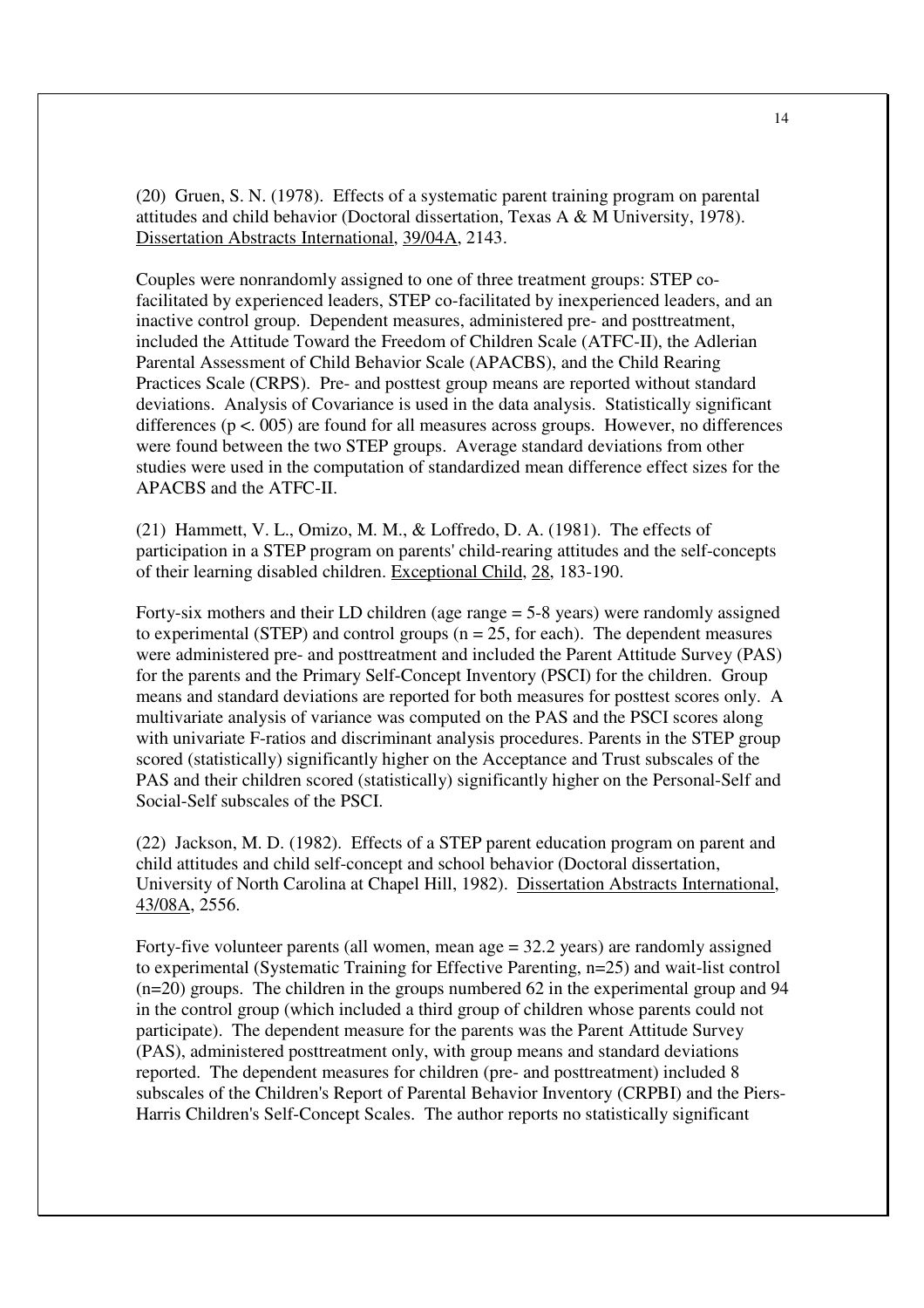differences for the children's measures. Only the scores on the Trust subscale of the PAS were significantly different ( $p < 0.05$ ) between the groups of parents.

(23) Kozlowski, J. (1979). The effects of Systematic Training for Effective Parenting on parent attitudes. (Doctoral dissertation, Northern Illinois University, 1978). Dissertation Abstracts International, 39/08A, 4825.

The effectiveness of STEP is assessed using the Parent Attitude Survey (PAS), the Rokeach Dogmatism Scale (RDS), and the Piers-Harris Self-Concept Scale for Children as dependent measures. Volunteer parents were semi-randomly assigned to a treatment (STEP) or control group (group membership was controlled for equal proportions of parent couples and singles). All measures were administered pre-, post-, and 8 weeks following treatment. 26 of the original 40 parents assigned to groups completed all three test administrations. Group means but no standard deviations or t-scores are reported. Using Analysis of Covariance with the pretest scores as the covariate the author claims to have found statistically significant gains for the experimental group (STEP) on two scales of the PAS (Understanding and Trust) from pre- to posttreatment; the gain on the Understanding scale was not maintained at follow-up. The results also disclosed statistically significant differences in favor of the experimental group on the Causation subscale of the PAS. This gain was maintained at follow-up. Only non-significant changes were recorded for the RDS and the Piers-Harris. In a further correlational study, a statistically significant positive relationship was found between the initial degree of parent dogmatism and the changes in attitude of parents as measured by the PAS Trust subscale both from pretest to posttest and from pretest to delayed posttest (at the 8 week follow-up).

(24) Krieg, P. E. (1985). Effects of Systematic Training for Effective Parenting (STEP) on perception and attitude of parents of learning disabled children (Doctoral dissertation, University of New Orleans, 1985). Dissertation Abstracts International, 46/07A, 1902.

This study involved parents of learning disabled (LD) and non-learning disabled children in a six-week STEP program. Each STEP group had its own nonrandom control group. The mean ages of all parent and child groups are reported along with the mean education level of the parents (14 years). The dependent measures, administered pre- and posttreatment, included the Adlerian Parental Assessment of Child Behavior Scale (APACBS) and two subscales (Confidence and Understanding) of Hereford's Parent Attitude Survey (PAS). Analysis of covariance, with pretest score as the covariate, was used to analyze the data. The parents of LD children had pretreatment attitudes that reflected lower confidence in their role as parents. No statistically significant differences were found between the LD parents and their control group on any dependent measure. There was a statistically significant difference, pre- to posttest, between the non-LD parents and their control group on the Understanding subscale of the PAS.

(25) LaFountain, R. M. (1987). The efficacy of parent counseling and support groups on stress levels, self-esteem and degree of coping of parents of developmentally delayed or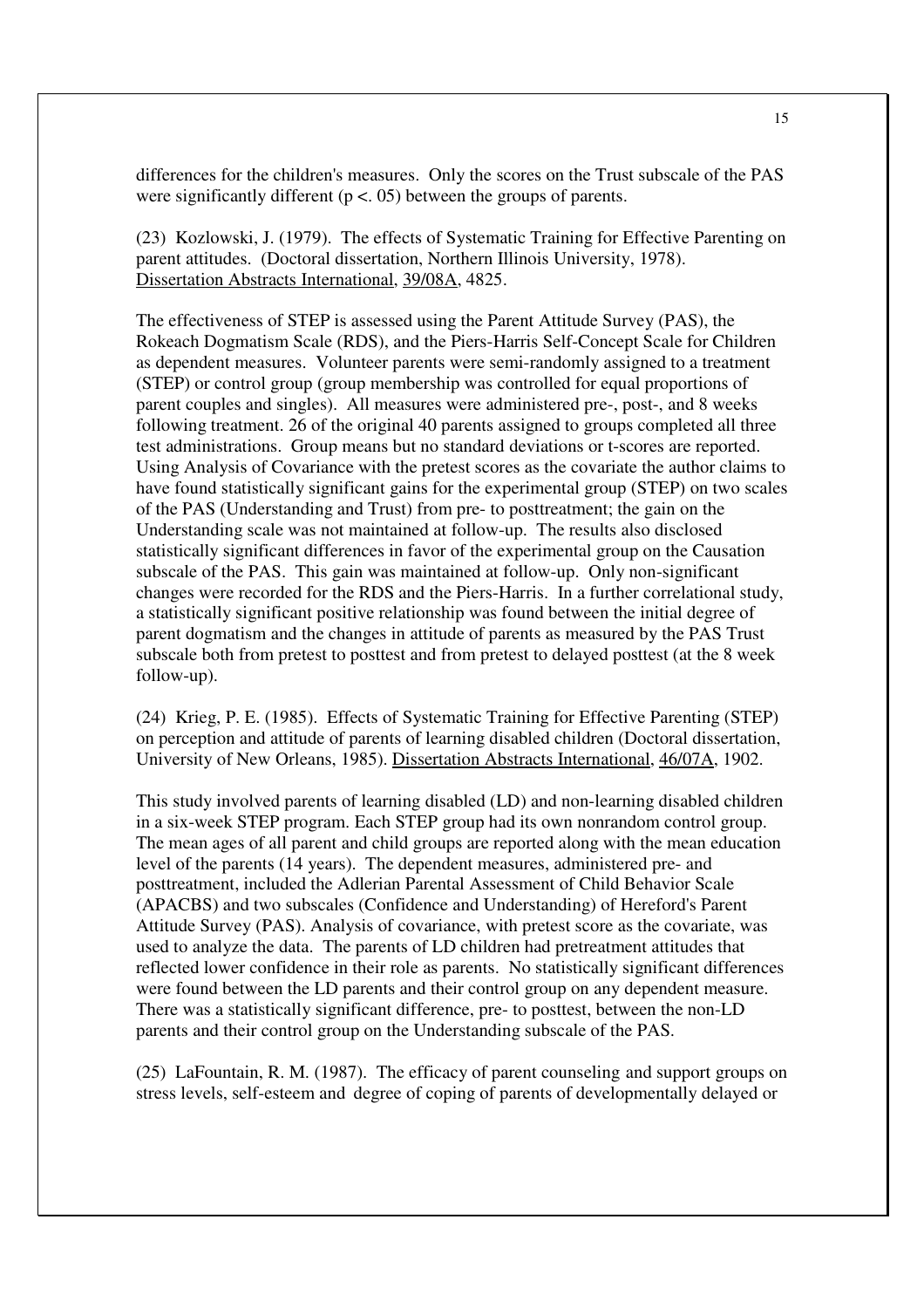handicapped infants involved in an infant intervention program (Doctoral dissertation, College of William & Mary, 1987). Dissertation Abstracts International, 49/01A, 73.

Parents of children enrolled in an infant intervention program (for developmentally delayed or handicapped children) were randomly assigned to a self-help support group, a counseling group, or a no-treatment control group. The counseling group used the STEP program, adapted to include parent-infant interaction concepts and a therapy component. The author experienced a dropout rate of almost 35%. The dependent measures were administered only following treatment. They included the Coopersmith Self-Esteem Inventory (CSI), the Parenting Stress Index (PSI), and the two subscales (Used to Feel and Presently Feel) of the author-developed Coping with Loss Scale (CWLS). No statistically significant differences were found between the counseling (STEP) group and the control group on any measure. However, the results revealed significantly higher scores for the self-help support group compared to the counseling group on the CSI and the PSI.

(26) Landerholm, E. & Lowenthal, B. (1993). Adding variety to parent involvement activities. Early Childhood Development and Care, 91, 1-16.

This article describes a study of a parent involvement program conducted at a daycare center at Northeastern Illinois University. The purpose of the program was to increase parent involvement in a number of activities including support activities for parents (28 different activities at 2 levels), support activities for parents and children (12 different activities), educational activities (12 different activities), and leadership activities (7 different activities). The Early Childhood STEP program was included as an activity in "educational activities" component. Thirteen parents participated in one or more of the seven weekly session of the STEP program. They all came from middle class homes and included four single parents and one grandmother/primary caretaker. Their children, enrolled in the daycare center, ranged from 2 to 5 years in age with an average age of three years. A qualitative evaluation of the effects of the program was conducted informally following the group meetings. Comments included, "A very positive program.", "I learned to be more patient.", "Knowing the goals of misbehavior helped me better understand my child when she acted up.", "This program helped me get my confidence back as a parent – it validated what I was doing.", and "I learned to listen to my child more." In addition, the authors found that the parents who participated in the STEP program (education) also participated in a higher number of types of activities (both support and education) than did the parents who did not participate in STEP. There are two interesting side notes to this study. Food was used very successfully to entice the parents to attend all of the activities and children's books were distributed to participants at the end of each STEP group meeting as a reward for attendance.

(27) Larrivee, R. C. (1982). A comparison of the effects of three parent education programs, STEP, PAT, and EP, on the perceptions and interactions of low income Head Start mothers and their preschool children (Doctoral dissertation, University of Massachusetts, 1982). Dissertation Abstracts International, 42/12A, 5068.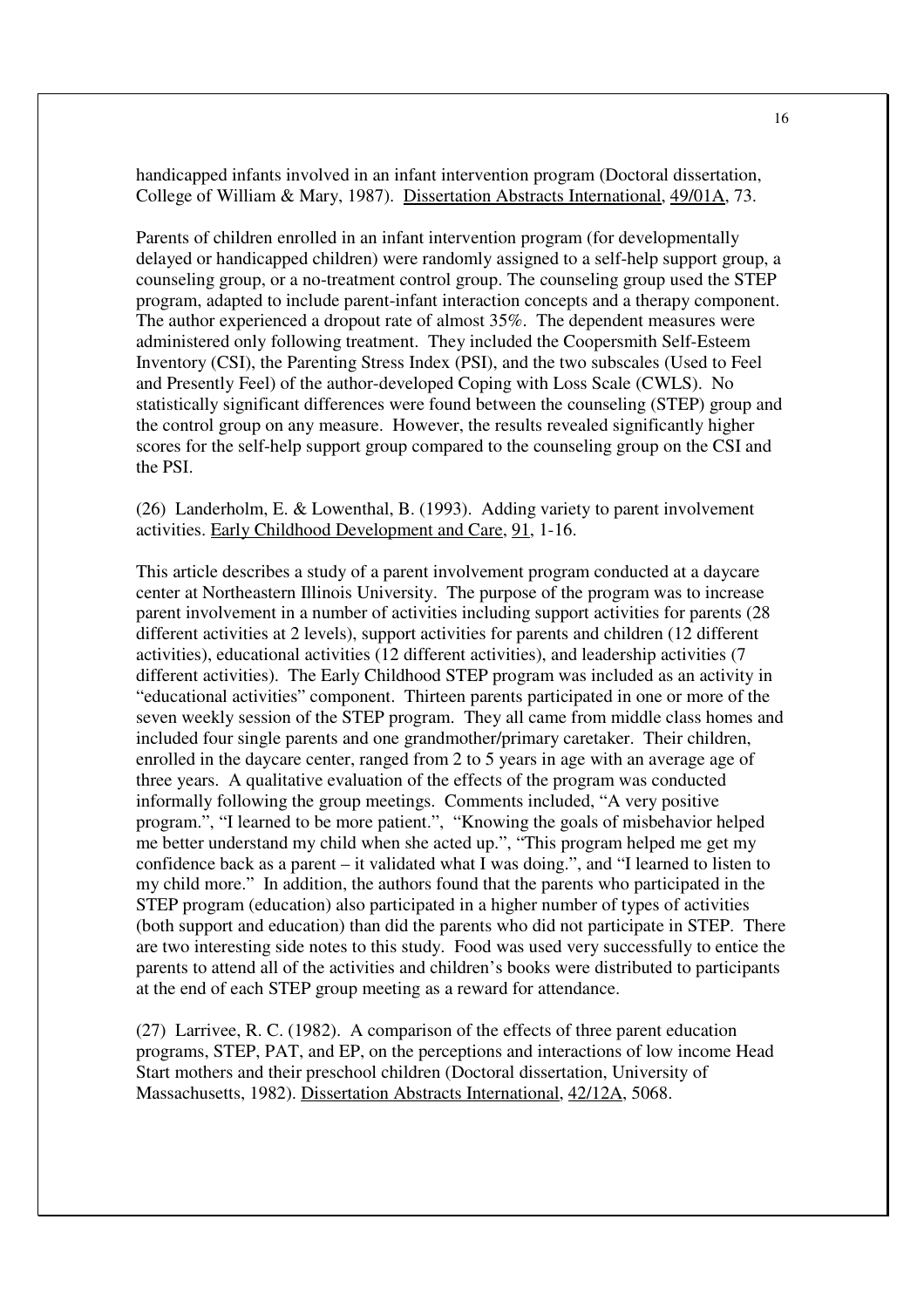Thirty-eight Head Start mothers were randomly assigned to one of three treatment programs; STEP, Parents are Teachers (PAT), or Exploring Parenting (EP). Only 18 mothers (six in each group) completed the program. No control group was used in the study. The attendance at the STEP meetings averaged only 62%. Pre- and posttreatment dependent measures included a Concept Evaluation Instrument (CEI), a Parent Questionnaire, which assessed the parents' perceptions of their children's behavior, and a Response-Class Matrix, which provided a measure of parent and child behavior scored from videotape recordings. The mean ages of the parents and children were 30 years and 4 years. All 3 treatment groups showed significant positive gains pre- to posttreatment. The STEP group showed significantly greater gains over the other groups on the measures of behavior (the Parent Questionnaire and the Response-Class Matrix).

(28) Levenson, C. A. (1994). Developing a parent education course for parents of children with disabilities and/or chronic illness (Doctoral dissertation, University of Nevada, Reno, 1994). Dissertation Abstracts International, 56/01A, 95.

For this study STEP was used in combination with materials written by and for parents of children with disabilities and/or chronic illness. These additional materials included chapters assigned from After the Tears: Parents Talk about Raising a Child with a Disability and articles from magazines for parents of children with special needs. Only 15 parents took part in the study and completed the evaluation instruments, with no control group. The goals were to increase the perceived sense of competence as parents – as measured by the Parenting Skills Inventory (PSI) – and decrease the stress experienced as parents – as measured by Parenting Stress Index/Short Form (PSI/SF). A pre- posttest design was used on these two instruments along with evaluation forms for each class session and for the course as a whole. The course lasted eight weeks and was offered at three different times. The ages of the children ranged from 1.5 to 13 years of age. The most common disabilities and/or chronic illnesses were Attention Deficit Hyperactivity Disorder (ADHD), Cerebral Palsy, and Epilepsy. Using the Wilcoxin Matched-pairs Signed-ranks Test, the author demonstrated statistically significant differences between the pre- and posttest scores on several subscales (Objectivity, Expectations, Communications, and limit Setting) of the PSI, as well as on the total score. However, the author had expected to see a statistically significant difference in the Role Image subscale of the PSI and that was not realized. The Role Image subscale examines each parent's perception as "confident, comfortable, adequate, competent, successful, and positive in the parenting role." For the PSI/SF two of the three subscales (Parental Distress and Parent-Child Dysfunctional Interaction) as well as the total scores on the test showed statistically significant differences between the pre- and posttest scores. These results support the finding that there was a decrease in parental stress as a result of participation in the course.

(29) Lifur-Bennett, L. (1982). The effects of an Adlerian and a behavioral parent education program on learning disabled children and their parents (Doctoral dissertation, California School of Professional Psychology, 1982). Dissertation Abstracts International, 43/06B, 1959.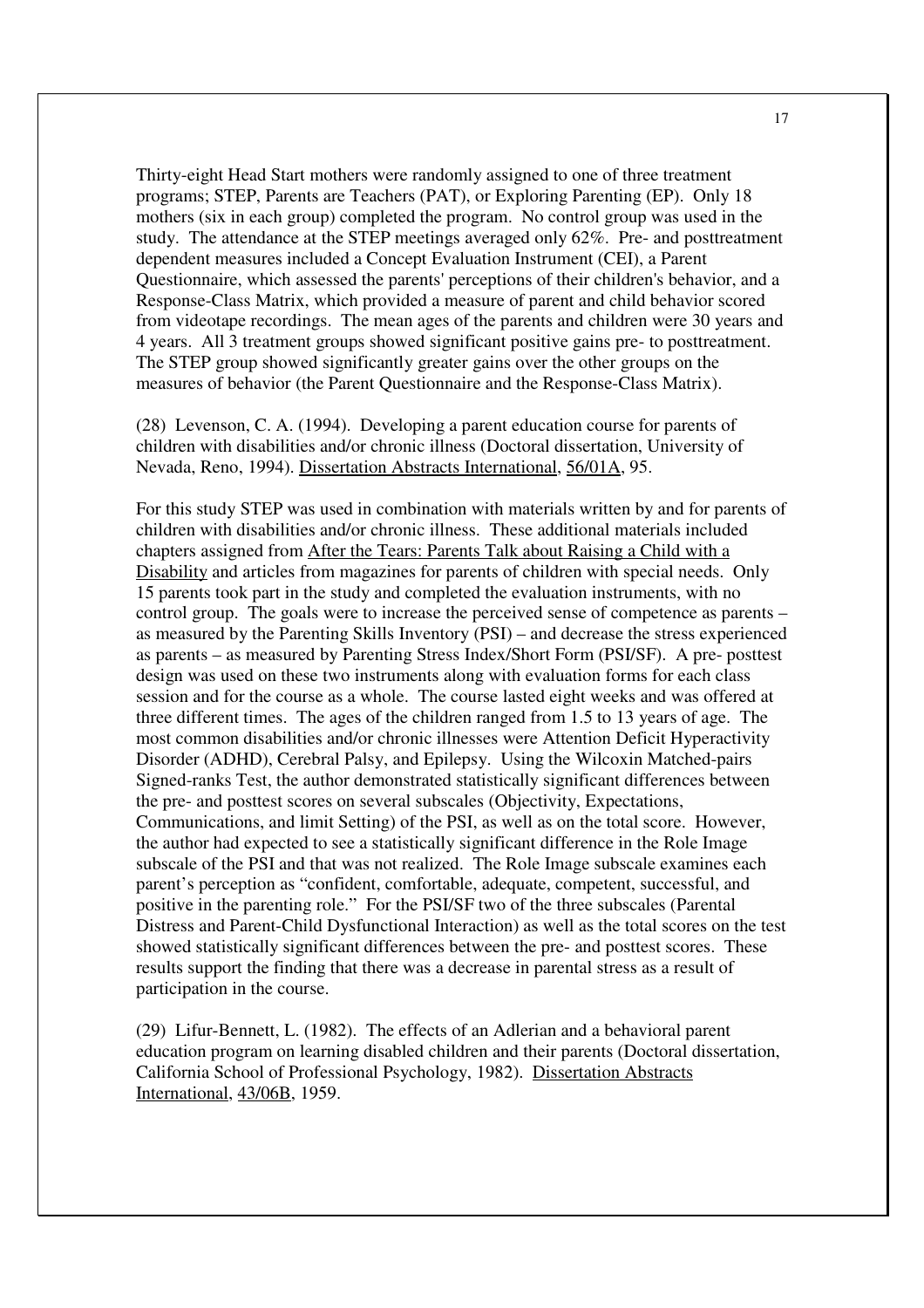Eighty-two parent-teacher-child triads were nonrandomly assigned to two Adlerian (STEP) groups (n=29), two behavioral groups (Confident Parenting, n=28), or a notreatment control group (n=25). The children in the study were all labeled Learning Disabled. The means ages of the parents and children were 37 years and 12 years respectively. Only parents participated in the treatment but all members of the triad were tested pretreatment, posttreatment, and after a two-month follow-up period. The dependent measures included the Piers-Harris Children's Self-Concept Scale (PHCSCS), the Parent Acceptance-Rejection Questionnaire (PARQ) - completed by both parents and children - and the Missouri Children's Behavior Checklist (MCBC) - administered to both parents and teachers. No statistically significant differences ( $p < .05$ ) were found between the combined STEP groups and the control group, pre- to posttreatment, on the PHCSCS, the PARQ (parent and child), or the MCBC, in contradiction to the author's discussion of the results. The only significant differences were found when pretest and follow-up measures were compared between the STEP and control groups on the parent and child measures of the PARQ.

(30) Maez, A. (1987). The effects of two parent training programs on parental attitudes and self-concepts of Mexican-American mothers (Doctoral dissertation, University of California at Los Angeles, 1987). Dissertation Abstracts International, 48/10A, 2583.

This study compares STEP with a behavioral program, Confident Parenting (CP). A randomly sample of 120 low income Mexican-American mothers was selected from a master list of 400 intact families with 2-3 children within the Regional District of the Los Angeles County Mental health System. The subjects were randomly assigned to STEP groups, CP groups, or a control group. The mean ages of the parents and children were 30 years and 7 years respectively. The mean education level for the mothers was eight years. The dependent measures, taken posttreatment only, included the Parent Attitude Survey (PAS) and the Tennessee Self-Concept Scale (TSCS). Group means, without standard deviations, are reported, therefore F-values from 2-way ANOVA tables are used to compute effect sizes. A statistically significant difference ( $p = 0.008$ ) was found between the STEP mothers and the control mothers for the total PAS scores. No difference was found for the TSCS. Only seven of the 14 scales on the TSCS were reported and they were collapsed into a total effect size.

(31) McInnis-Dittrich, K. (1996). Violence prevention: An ecological adaptation of Systematic Training for Effective Parenting. Families in Society, 77(7), 412-422.

This study takes place in an isolated community in the Appalachian Mountains where domestic and societal violence widely occurs. The author introduced three important differences between the original STEP model and ecological adaptation of STEP used in this study. First, the revised model acknowledges that corporal punishment was part of the parents' culture when they were growing up. Second, there is a shift from exclusive attention to the individual parent in the original STEP to the parent as part of ontogenic, familial, exo-, and macrosystems. Third, the revised approach reflects the significance of the "cognitive, affective, and psychomotor aspects of adult learning." The author provides a table contrasting the ecological adaptation of STEP with the original.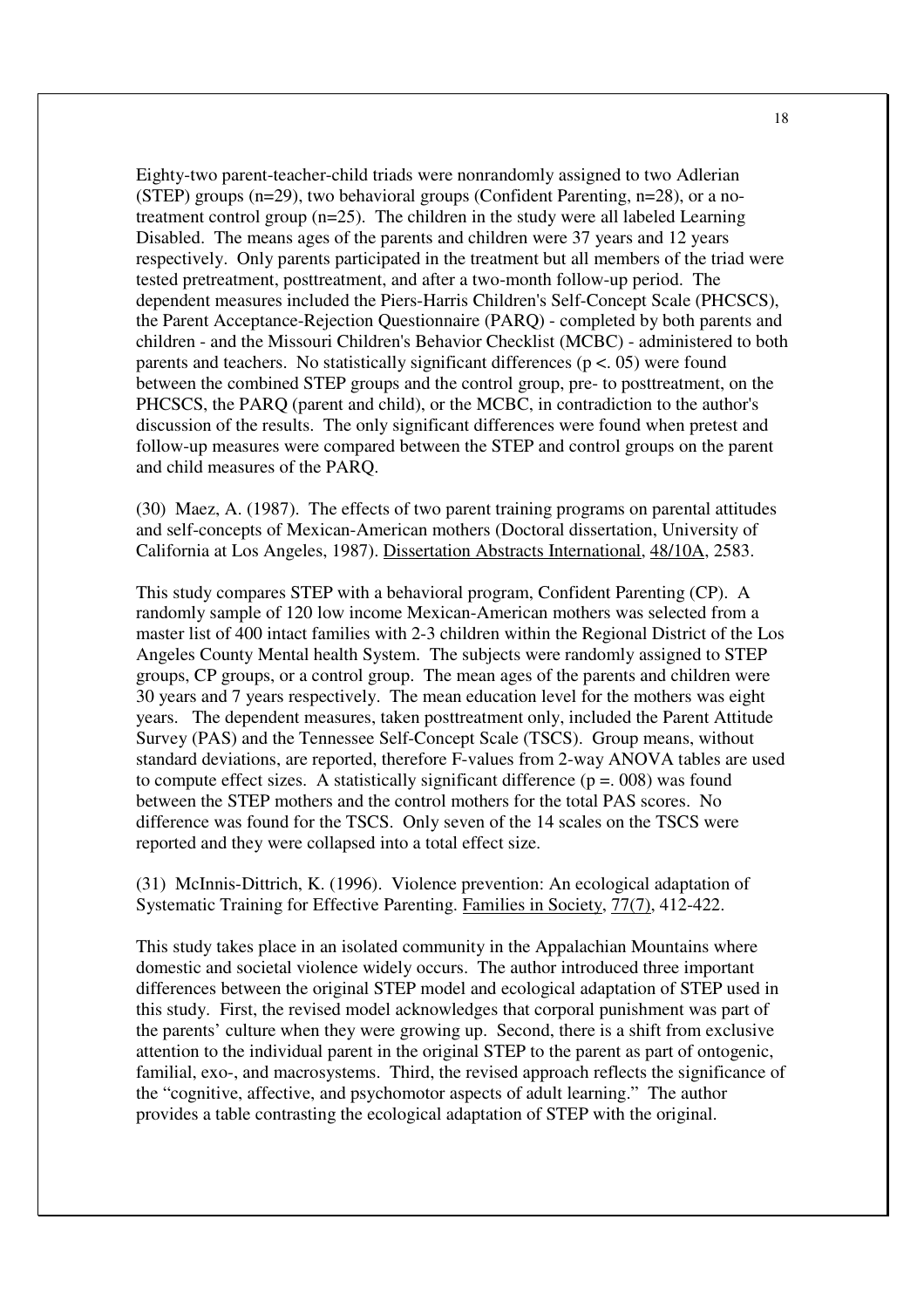Although the author performed no formal evaluation of the impact of this STEP adaptation, self-reports from parents obtained immediately after and within six months of the training were "extremely positive." The group discussions that focused on the participants own experiences in childhood and the appropriateness of corporal punishment seemed to have the greatest impact.

(32) McKay, G. D. (1976). Systematic Training for Effective Parenting: Effects on behavioral change of parents and children (Doctoral dissertation, University of Arizona, 1976). Dissertation Abstracts International, 37/06A, 3423.

Random assignment of 26 volunteer mothers (10 in each group used in data analysis) is made to an experimental (Systematic Training for Effective Parenting) or control group. The mean age of the children (midpoint of range)  $= 8.5$  years. The dependent measures included the Adlerian Parental Assessment of Child Behavior Scale (APACBS), developed and tested by the authors and a Mother/Child Interaction Exercise (for facilitating and non-facilitating statements). The study incorporates a pre-, posttreatment measures design. Group mean scores, without standard deviations, and F-ratios from a one-way analysis of covariance (with pretest scores as the covariate) are reported. The treatment group demonstrated statistically significant positive changes in the mothers' perceptions of their target child's behavior. No significant differences were found between groups on the Interaction Exercise scores. The reported probability level for the F-value for between group variance in the ANCOVA table for the APACBS translates into a standard deviation of approximately 8.5. The range of standard deviations for the APACBS from other studies ranges from 20-26.

(33)Meredith, R., & Benninga, J. S. (1979). Counseling with parents to benefit children. Elementary School Guidance and Counseling, 14, 36-42.

The study used random assignment of 28 voluntary parents, whose children (mean age=6.8 years) scored below the mean on a self-concept scale, to treatment (STEP) or control groups. Since only 5 parents in the control group completed the pretest correctly, a second control group of teachers and parents was adopted. The dependent measures included, (1) for parents; The F-Scale and the Attitudes Towards the Freedom of Children Scale (ATFCS), and (2) for children; the "I Feel ... Me Feel" Self-Concept Appraisal (IFMF). Pre- and posttreatment scores were obtained for all measures but no data are presented in this article. Data was obtained from Ruth Meredith by mail confirming the reports of no The authors report no statistically significant differences on ATFCS. F-Scale mean scores decreased significantly (statistically) for the experimental group and increased significantly (statistically) for the control group. Nonsignificant results were found opposite the expected direction for IFMF.

(34) Messinger-Revell, J. (1983). A comparative analysis of the relative efficacy of two methods of increasing the attitude of acceptance in parents toward young special needs children (Doctoral dissertation, Boston University School of Education, 1983). Dissertation Abstracts International, 44/05A, 1420.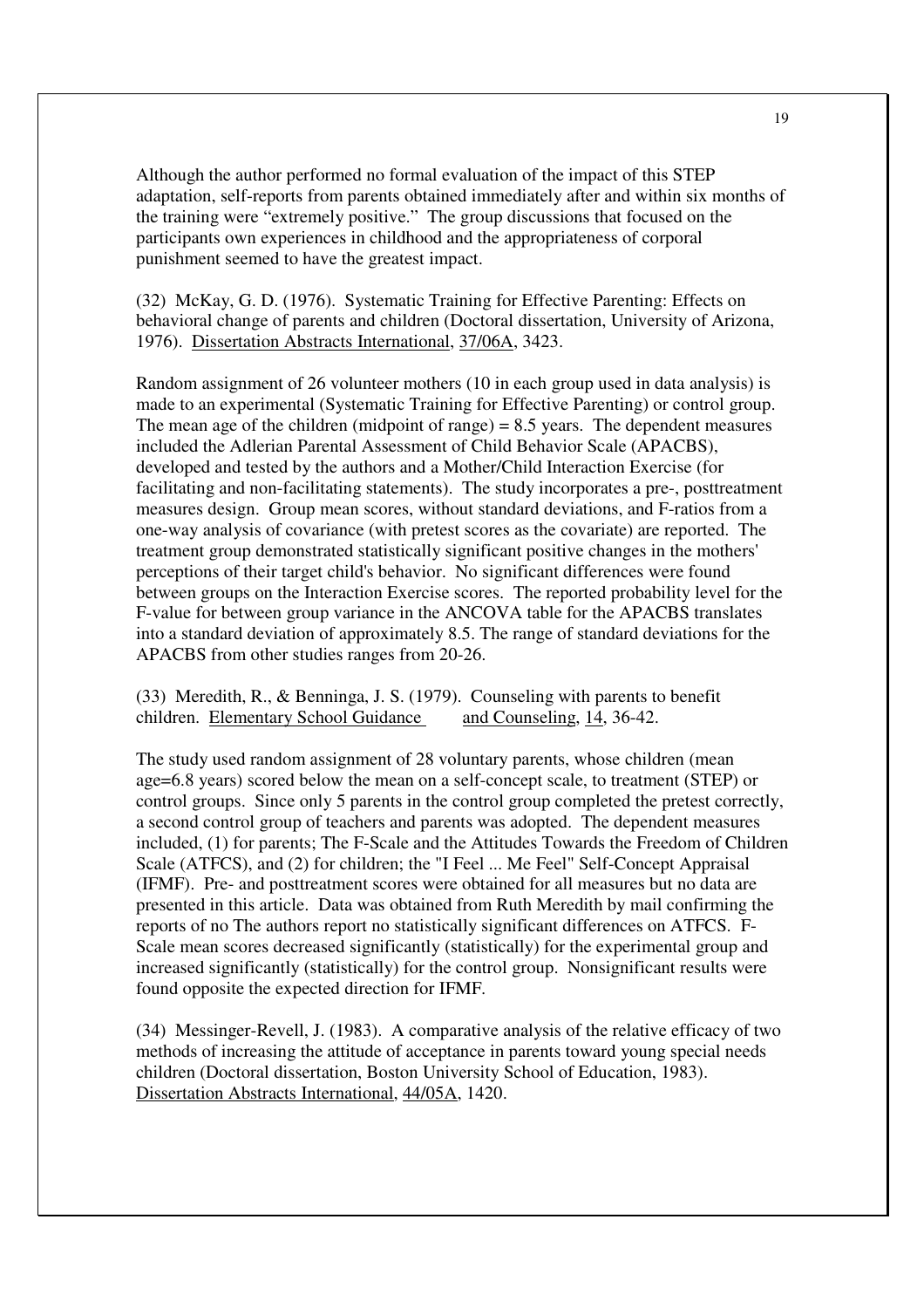The STEP program and the Parents Evaluating Attitudes toward their CHildren (PEACH) program were compared using a nonrandom control group. Parents of special needs children (mean age = 5 years) were nonrandomly assigned to STEP  $(n=9)$ , PEACH (n=10), or control (n=9). The researcher-designed Parent Attitude toward Special Needs Youngsters (PATSNY) served as the dependent variable. The author indicates that preand posttreatment measures were obtained but only posttreatment scores are reported. Since only the mean and range of group attitude scores are reported, the standard deviation for the PATSNY scores was estimated by taking one-sixth of the range. No statistically significant difference was found on the PATSNY between the STEP group and the control group.

(35) Miller, J. H. (1979). Structured training with parents of exceptional children (Doctoral dissertation, Texas A&M University, 1979). Dissertation Abstracts International, 40/08B, 3908.

This study investigates the impact of STEP on specific diagnostic subsets of the population of parents of handicapped children. The study specifically included parents of mentally retarded (MR) children (n=8), parents of language learning disabled (LLD) children (n=17), and parents of speech handicapped (SP) children (n=8). Both the Attitude Toward the Freedom of Children – Scale II (ATFC-II) and the Adlerian Parental Assessment of Child Behavior Scale (APACBS) were administered pre- and posttreatment. Analysis of Covariance, using pretest scores as a covariate, and t-tests were used to analyze the data for statistical significance. The author found no statistically significant differences in the adjusted posttest scores among the three diagnostic subset groups on either the ATFC-II or the APACBS. However, statistically significant differences between pre- and posttest scores were found for 2 of the 3 subset groups on both the ATFC-II (LLD and SP subset groups) and the APACBS (MR and LLD Subset groups).

(36) Miller, W. M. (1987). Play therapy and parent training: The effects of the "Systematic Training for Effective Parenting" program on children in play therapy and their parents (Doctoral dissertation, University of Northern Colorado, Greeley, 1986). Dissertation Abstracts International, 47/09A, 3374.

Families were assigned to one of three groups using a "controlled randomization process" (i.e. nonrandom): (1) Treatment with children in play therapy and parent(s) in STEP; (2) Control 1 - with children in play therapy and parent(s) wait-listed for STEP; (3) Control 2 - with children wait-listed for play therapy and parent(s) wait-listed for STEP. The children's age ranged from 3-8 years. Pre- and posttreatment dependent measures were obtained using the Parent Attitude Survey (PAS), the Primary Self Concept Inventory (PSCI), and the Walker Problem Behavior Identification Checklist (WPBIC). A multiple analysis of variance on the pretest data led to WPBIC-Adult scores being treated as a covariate in the ANCOVA computations. Group Means and standard deviations, preand posttest, are reported. No statistically significant differences were found between the groups.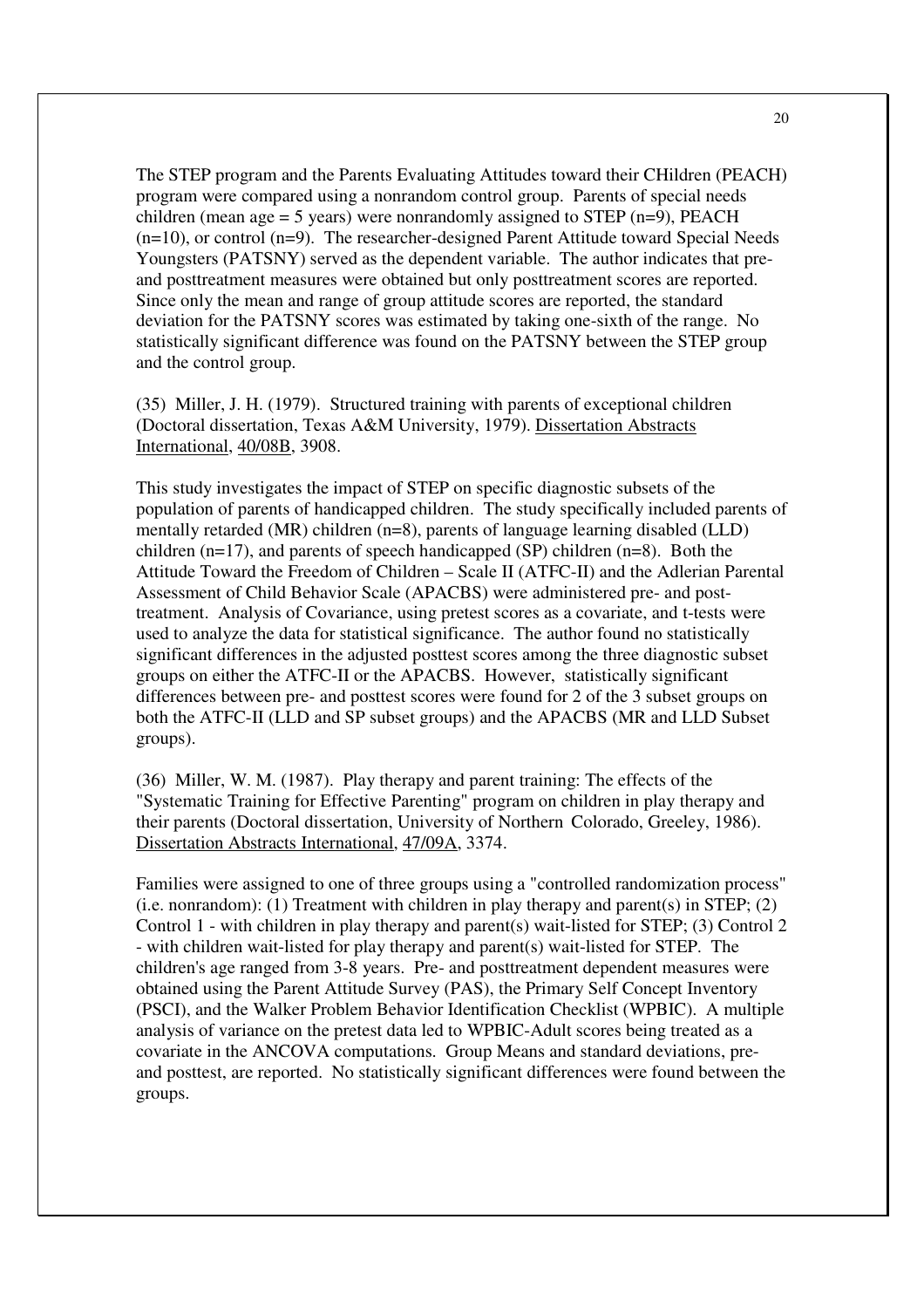(37) Misja, C. F. (1980). Change in child-rearing practices as a result of an Adlerian parent study group (Doctoral dissertation, Kent State University, 1980). Dissertation Abstracts International, 41A, 3494.

Fifty-three parents were nonrandomly assigned to either treatment (STEP) or control. In reference to the independent variable, the author states that, "the approach used was not rigid and inflexible." A pre-, posttreatment design was used with two dependent measures: the Child-Rearing Practices Scale (CRPS) and the Parental Perception Survey (PPS), a measure of the parents' perception of their children's behavior. Using ANCOVA (with pretest scores as the covariate), statistically significant differences ( $p < 01$ ) were found between the STEP and control groups, favoring the STEP group, on all subscales of both dependent measures. The three subscales of the CRPS and the four subscales of the PPS were combined in the computation of effect sizes.

(38) Moline, D. (1979). Systematic Training for Effective Parenting: A study of the effects of the STEP program on abusive parents' perceptions of their children's behaviors and attitudes toward the freedom of children (Doctoral dissertation, Brigham Young University, 1979). Dissertation Abstracts International, 40/07A, 3786.

Thirteen parents (mean  $\text{age} = 29.5$  years), cited by the county court system for being abusive toward their children, and their target child (mean age = 5.5 years) constituted the experimental (STEP) group. A semi-equivalent control group composed of eleven abusing mothers (mean age  $= 29.0$  years) and their target child (mean age  $= 8.0$  years) was selected randomly from the remaining active caseload of the Department of Family Protective Services. Dependent measures, administered pre- and posttreatment, included the Attitude Toward the Freedom of Children Scale (ATFC), the Adlerian Parental Assessment of Child Behavior Scale (APACBS), and a fifteen-item quiz based on the STEP lessons (posttest only). Pretreatment group means and standard deviations and posttreatment group means (without standard deviations) are reported for the ATFC and the APACBS. Posttreatment group means and standard deviations are reported for the quiz. Statistically significant differences, favoring the experimental group, are found between the experimental and control groups on the changes in scores (pre- to posttreatment) on both the ATFC and the APACBS.

(39) Naso, M. & Mirande, E. (1990). Efforts to help parents of LEP students take many forms. BEOutreach, 1(3), 8-14.

This article provides some details and outcome information about the adoption of Spanish language STEP (PECES) within the San Bernardino City Unified School District in California. The nine chapters normally too 14 weeks to complete in weekly 2-hour sessions. No formal evaluation of the program was attempted. However, in random telephone surveys the staff determined that parents were using PECES strategies such as assigning tasks to children, treating siblings equally, listening actively, and controlling their angry responses to their children's misbehavior. Some unanticipated outcomes were also found. Parents indicated that they were sharing information about community services, attending adult vocational and English classes, contacting teachers about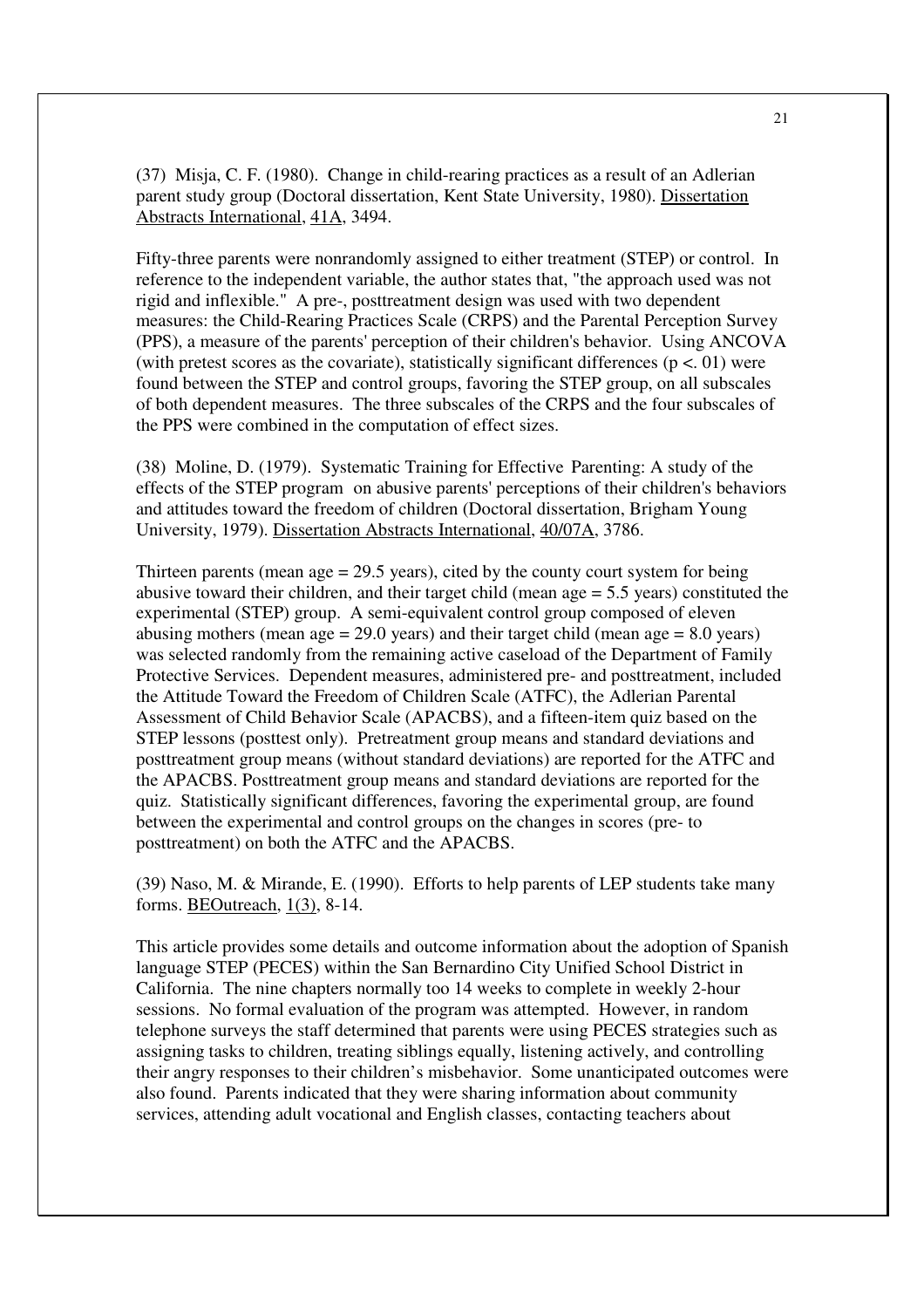concerns, volunteering at school, and seeking employment within the district. All are interpreted as indications of increased self-esteem, confidence, and assertiveness.

(40) Nolan-Stenseth, S. (1982). The effects of Systematic Training for Effective Parenting on parent's self-concept and parental perceptions of children's behavior (Doctoral dissertation, University of South Dakota, 1982). Dissertation Abstracts International, 43/08A, 2558.

Twelve parents were randomly assigned to each of two groups: treatment (STEP) or control. The mean ages of the parents and their target children were 33 years and 8 years respectively. The mean education level of the parents was approximately 14 years. Only posttreatment measures were obtained using the Tennessee Self-Concept Scale (TSCS) and the Adlerian Parental Assessment of Child Behavior Scale (APACBS). Group means and standard deviations are reported with t-tests used to test for statistically significant differences between groups. No statistically significant differences ( $p = 0.05$ ) were found between groups on the TSCS. Non-significant differences favoring the control group were found on the posttreatment scores on the APACBS.

(41) Noller, P., & Taylor, R. (1989). Parent education and family relations. Family Relations, 38, 196-200.

Thirty-one couples were involved in this study (mean age  $=$  33.5 years). For 8 couples, both members completed either the Parent Effectiveness Training program (7 couples) or the Systematic Training for Effective Parenting program (1 couple); for 23 couples only one member participated (10 parents in P.E.T. and 13 parents in S.T.E.P). There is no mention of random assignment and no control group was used. The dependent measures included the Dyadic Adjustment Scale (DAS), Parents' Ratings of Program Effectiveness (PRPE), and the Areas of Change in Parenting Scale (ACPS). Pre-, posttreatment, and 8 week follow-up data were collected. The two courses were rated as equally effective. No differences were found between participants and nonparticipants (whose spouses participated alone) at posttest. At follow-up, however, the nonparticipants had lost their enthusiasm for the courses. Participants expressed desire for more change in their partner's parenting than nonparticipants did. Group means, standard deviations, and Fratios are reported for the statistically significant effects and interactions.

(42) Nystul, M. S. (1982). The effects of Systematic Training for Effective Parenting on parental attitudes. The Journal of Psychology, 112, 63-66.

Twenty-eight Australian mothers (age range, 23-50 years) were randomly assigned to treatment (STEP) or wait-list control (14 per group). Dependent measures included the Attitude Toward the Freedom of Children Scale II (ATFC-II) and the Parent Attitude Research Instrument  $Q_4$  (PARI  $Q_4$ ). A pre-, posttreatment design was followed with no group differences found at the pretest. Only F-ratios are reported from one-way ANOVAs. STEP mothers were found to be more democratic than the control group mothers in child-rearing attitudes, based on the ATFC-II scores. They also differed from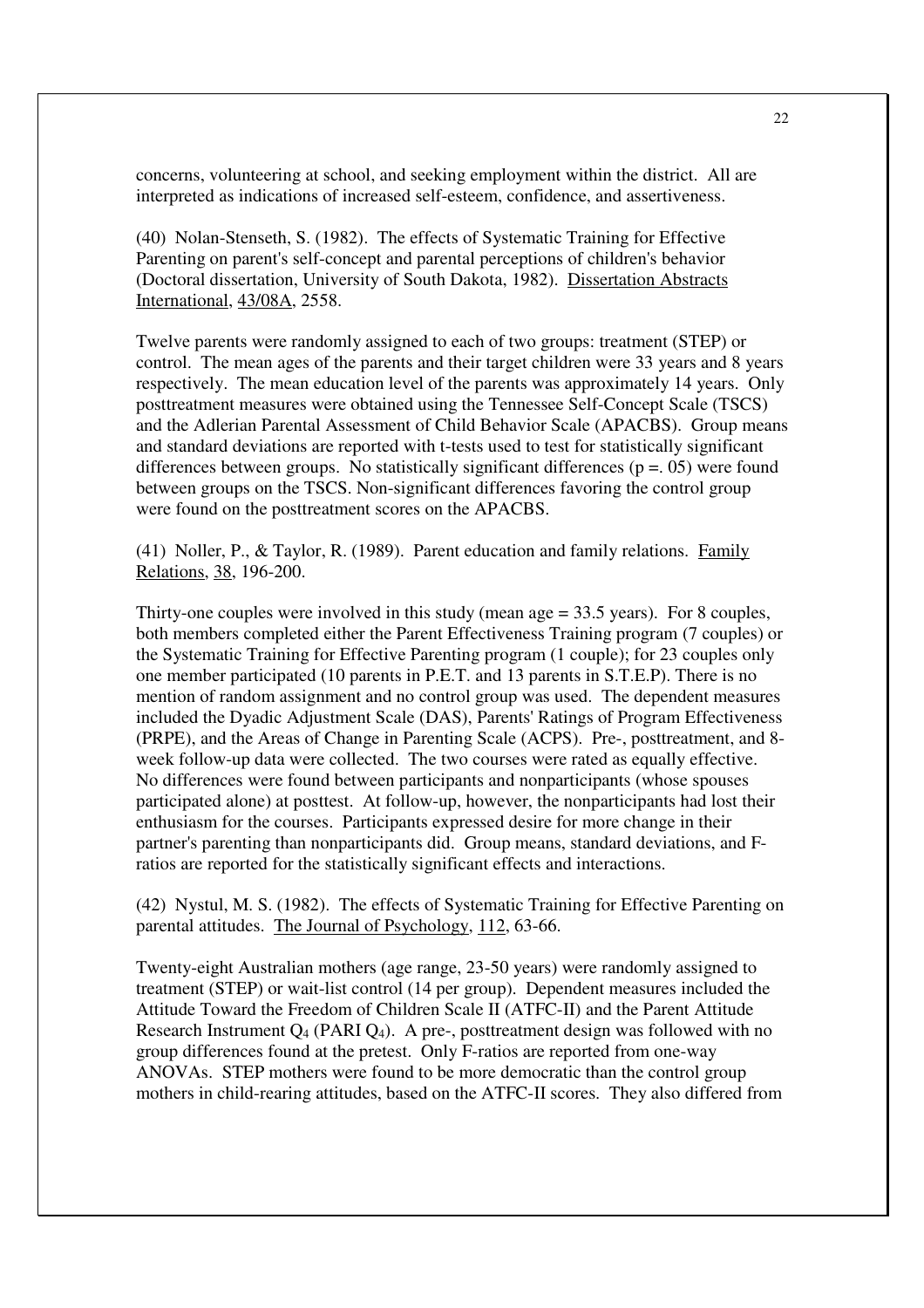non-STEP mothers on 2 of 5 scales of the PARI  $Q_4$  (a statistically significant increase in Encouraging Verbalization and a statistically significant decrease in Strictness).

(43) Orem, K. L. (1993). Primary prevention of child abuse: the effects of Systematic Training for Effective Parenting on empathy and attitudes of high school students (Doctoral dissertation, California School of Professional Psychology, 1993). Dissertation Abstracts International, 54/08B, 4401.

This study examined the effects of pre-parent education – Early Childhood STEP – on high school students' empathy toward children and attitudes about parenting. Three classes totaling 85 students were involved in the study. Of two Child Development classes, one was randomly chosen to participate in a shortened (5 sessions) STEP program over a period of one week. The  $2<sup>nd</sup>$  Child Development class was designated as didactic control group, receiving regular coursework didactic information about parenting. A  $3<sup>rd</sup>$  classroom served as a no-treatment control group. Approximately 80% of the students were female with an age range from 14 to 19 years. A number of instruments were administered to all three groups prior to treatment to ascertain that the groups were initially equivalent in terms of demographics, socioeconomic status, previous history of abuse, and family substance use history. In addition, all subjects were asked to complete several instruments related to the dependent variables under study. These instruments were administered pre- and posttreatment and at a two month followup. They included the STEP Parenting Assessment Technique (SPAT), to ensure that the students in the treatment group did indeed learn the material from the STEP program, the Adult-Adolescent Parenting Inventory (AAPI), and the Child Abuse Potential Inventory (CAP). All subjects also viewed vignettes from the STEP videotapes and wrote three to five sentences about each one. Their responses were scored by trained independent raters, in terms of feelings of empathy, using the Garza Index of Responding. The results indicated that, "although students in the experimental (STEP) condition did not demonstrate an increased knowledge of parenting skills according to the test of STEP material, nor did they demonstrate more positive attitudes about parenting following this week-long experiment, they were able to respond more empathetically to children pictured in videotaped vignettes." The author feels that this increased empathy could result in a decreased propensity toward child abuse.

(44) Radabaugh, D. B. (1981). The effects of participation in a Systematic Training for Effective Parenting group on parents' self-assessed child rearing attitudes and on their learning disabled child's self-concept (Doctoral dissertation, University of Houston, 1981). Dissertation Abstracts International, 43/06A, 1900.

Parents (n=46) of learning disabled children (mean age  $= 10$  years) were randomly assigned to treatment (STEP) or control groups. The dependent measures - the Parent Attitude Survey (PAS) and Dimensions of Self-Concept (DSC) - were administered preand posttreatment, but only posttreatment scores are reported. The author states that, "The two parent groups were theoretically equivalent since they were randomly established." Statistically significant differences favoring the STEP group were found between groups on three scales (Confidence, Acceptance, and Trust) of the PAS. A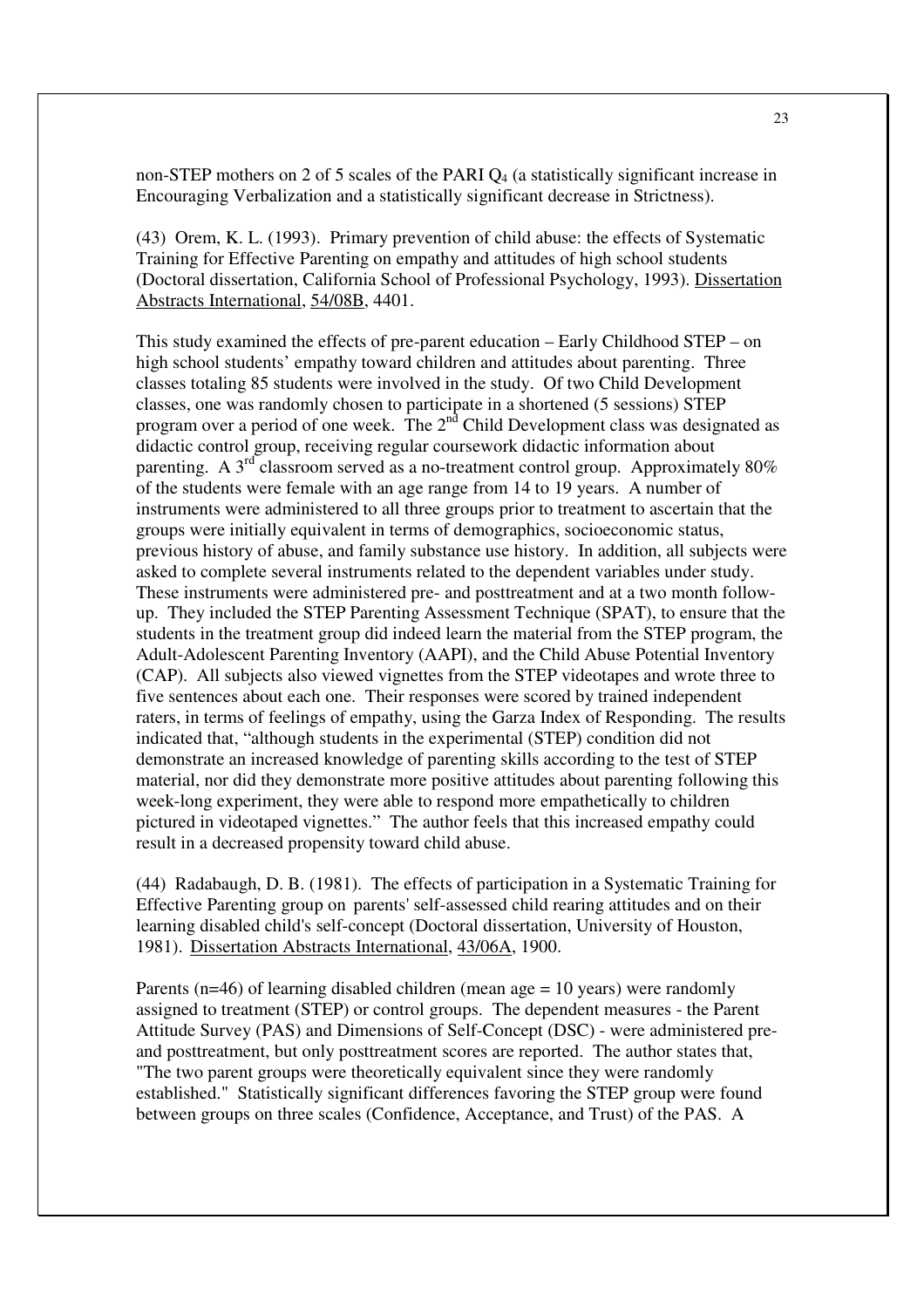statistically significant difference favoring the control group was found between groups on the Causation scale of the PAS. No significant differences were found between groups on the collapsed scores from the five subscales of the DSC. The author talks about "significant gains" on four of the five PAS subscales. Since pretest scores are not reported, only posttest differences between groups should be addressed. One such difference (on the Causation scale scores of the PAS) was actually negative.

(45) Ritchie, M. H. & Partin, R. L. (1994). Parent education and consultation activities of school counselors. School Counselor, 41(3), 165-171.

This short article assesses the extent and nature of school counselors' involvement in "parenting skills training" in Ohio. Information was gathered using questionnaires mailed to 300 randomly selected elementary, middle (or junior high), and high school counselors. Of importance for this STEP monograph is the finding that 84.5% of the 213 respondents indicated that there was a need for parent-skills training for the parents of the students in their schools (almost 35% indicated there was "much need" for this training. The survey results also disclosed that the most popular parenting program used by school counselors was STEP, used by over 38% of the counselors, followed by self-designed programs. Lack of training, time and support are listed as primary reasons for not offering the necessary parent-skills training. The authors recommend that school administrators reevaluate the duties and responsibilities of their school counseling staff in light of their findings.

(46) Saltzer, W. D. (1987). The effects of parent training and classroom group guidance on the self-concept of parents and their transitional second-grade children (Doctoral dissertation, Lehigh University, 1987). Dissertation Abstracts International, 48/04A, 882.

Parents were grouped by the schools that their children attended and randomly assigned to one of three treatment groups or a no-treatment control group. The treatment groups were combinations of STEP for the parents and Developing Understanding of Self and Others (DUSO) for the children. The children in the study were all transitional second grade students identified as "having difficulties within the public school system." The dependent measures included the Piers-Harris Children's Self-Concept Scale (PHCSCS), administered to both the child and parent pre-and posttreatment, and the Tennessee Self-Concept Scale (TSCS), administered to the parents posttreatment only. For the STEP versus the control group, the gains for the parents' perception of their child's self concept, as measured by the PHCSCS, were significantly higher in the STEP group. However, the parents' perception of the child's self-concept did not agree with the child's selfperception. Gain scores for the TSCS were also significantly higher ( $p < 0.05$ ) for the STEP group as compared to the control group.

(47) Schramm, K. N. (1990). Measured personality trait changes in parents of at-risk or delinquent male adolescents following a STEP program presentation (Doctoral dissertation, United States International University, 1990). Dissertation Abstracts International, 51/07B, 3593.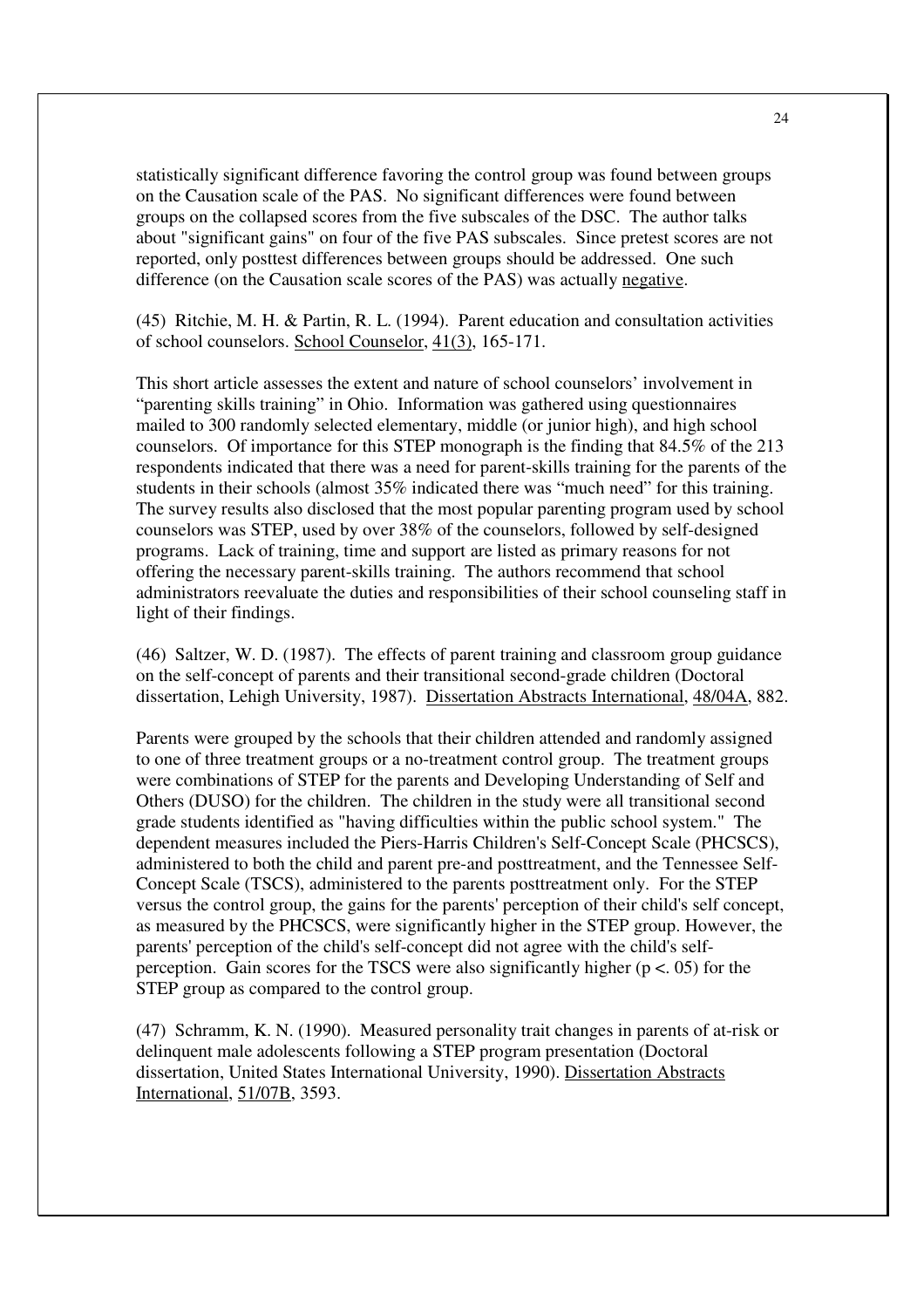Parents and caretakers of at-risk and delinquent male adolescents, between the ages of 12 and 16 years, who had attended a summer boy's camp, comprised the population for this study. The methodology included a pretest followed by four consecutive Saturday sessions, a posttest, and a three-month follow-up test by mail. Experimental and wait-list control groups was randomly selected with 34 treatment subjects and 28 control subjects completing all aspects of the study design. Of these 62 subjects 54, or 87%, were female. The Fundamental Interpersonal Relations Orientation-Behavior (FIRO-B) was administered at pretest, posttest and follow-up to measure possible changes in " … the fundamental interpersonal dimensions of … expressed and wanted inclusion, control, and affection." The results were analyzed using t-tests, with a .05 level of significance, to compare the scores on the various scales of the FIRO-B between the two groups and across time within the groups. Statistically significant changes, in the direction of Social, were found on the pretest and posttest Inclusion scores for the STEP group. Also, a statistically significant difference was found between pre- and posttest scores for the STEP group on the Control scale, with movement shown moving in the direction toward Democratic. Several statistically significant changes were also found in differences between pre- and posttest scores for the wait-list control group. This tends to confuse and dilute the impact of the changes for the STEP (treatment) group. The author concludes that STEP training had a positive effect, over a short period, by moving subjects toward a more Social, Democratic, personal style of interpersonal functioning. The effects were not maintained at the three-month follow-up testing.

(48) Sellick, S. B. (1979). Sellick, S. (1979). Effects of three modalities for Adlerian parent study groups upon mothers' attitudes (Doctoral dissertation, University of Arizona, 1979). Dissertation Abstracts International, 40A, 614.

An eight-session STEP program was included with Adlerian-based bibliotherapy and a consultation group in this study involving 64 mothers. Random assignment was made to one of three treatment groups or a control group. The Adlerian Parental Assessment of Child Behavior Scale (APACBS) was administered pre- and posttreatment. The results suggest that bibliotherapy (a component in all three treatment groups) accounted for almost all of the changes in scores on the APACBS. When factored out of the other treatment methods, participation in the STEP program provided no gains in scores on the APACBS.

(49) Sharpley, C. F., & Poiner, A. M. (1980). An exploratory evaluation of the Systematic Training for Effective Parenting (STEP) programme. Australian Psychologist, 15, 103-109.

The subjects for this study were 56 Australian parents who attended nine different Systematic Training for Effective Parenting (STEP) groups. No control group was used. Pre- and posttreatment testing was conducted using a 20-item questionnaire devised by four experienced STEP leaders that tapped into situations discussed during the STEP program. The results of a t-test are reported with no group means or standard deviations. A statistically significant difference was found as expected. The authors also performed multiple discriminant analysis on all 20 items of the questionnaire. All but three of the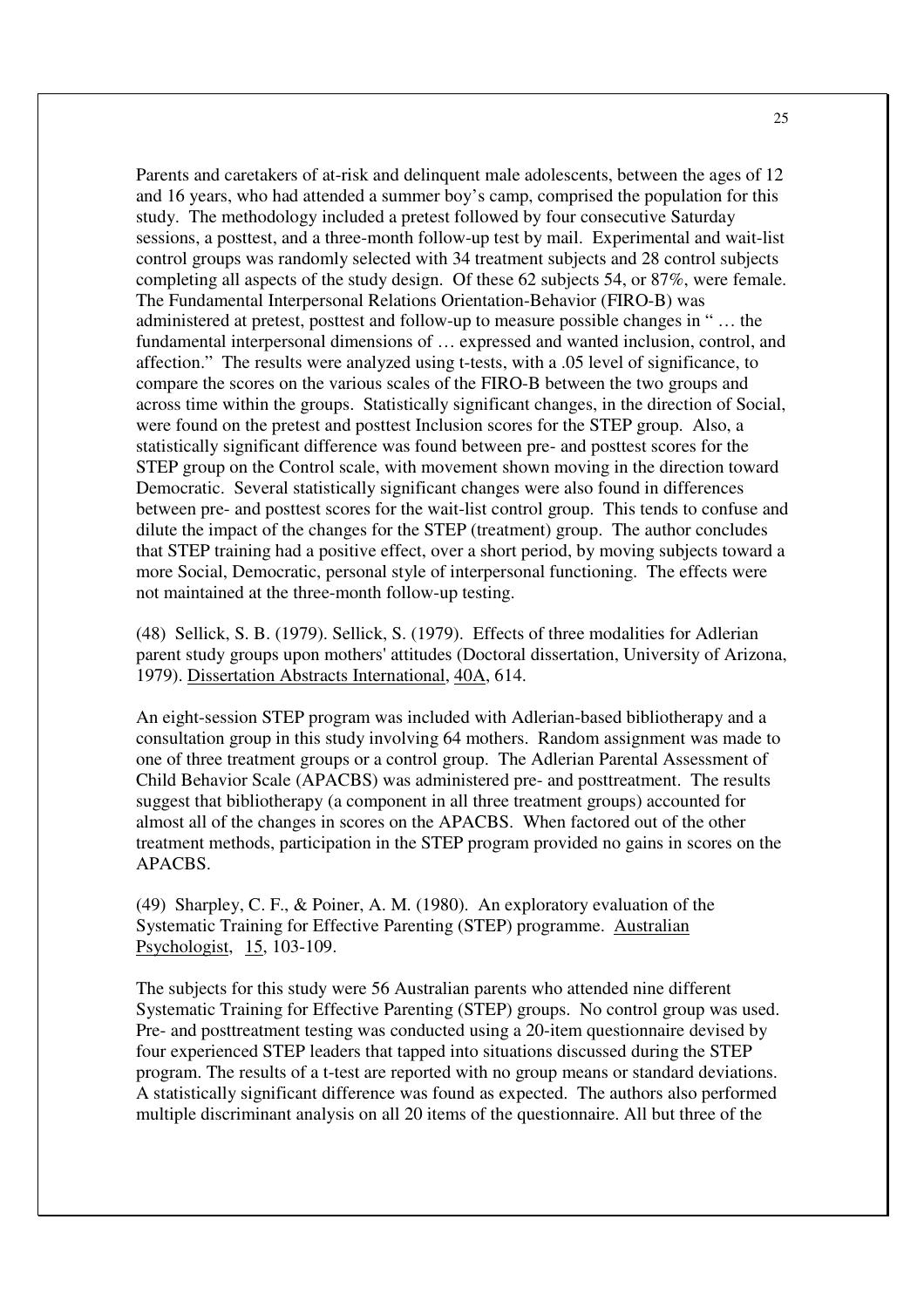items significantly discriminated between the pre- and posttest. The questionnaire is reproduced in the paper.

(50) Smith, D. M. (1993). Parent training and guided imagery: Comparison of a traditional and a modified STEP program (Doctoral dissertation, University of North Texas, 1993). Dissertation Abstracts International, 54/12A, 4333.

The author used a shortened 8-week STEP program with two treatment groups – one traditional STEP group  $(n=14)$  and one imagery-modified STEP group  $(n=14)$  – with one dropout comparison group  $(n=10)$ . The guided imagery consisted of "centering exercises" for focus and concentration, structured imagery of Adlerian concepts, and open-ended role-assumption imagery for clarifying personal values, the perspectives of others, and concept practice." The 5 scales of the Parent Attitude Survey (PAS) were the primary dependent variables with expectations that the STEP-Imagery (STEP-Im) group would demonstrate greater attitude changes from pretest to posttest than the other groups. Other expectations addressed the number of STEP handbook chapters read by the two treatment groups and the number of times STEP concepts were practiced with a target child. The PAS pretest scores were used as covariates in an ANCOVA statistical analysis of the data. The results showed that the STEP-Im group showed statistically significantly greater gains ( $p < .0005$ ) than the dropout control group on four of the five scales of the PAS (differences on the Acceptance scale showed significance at the .07 level). The STEP-Im group also achieved greater attitude change than the traditional STEP group (p < .005) with the greatest differences found on the Trust and Understanding scales. No differences were found between the two treatment groups on the number of STEP classes attended or the number of reading assignments completed. The most important finding was that the members of the STEP-Im group practiced the STEP concepts approximately twice as often as did the members of the traditional STEP group.

(51) Snow, J. N., Kern, R. M. & Penick, J. (1997). The effects of STEP on patient progress in an adolescent day hospital. Individual Psychology, 53(4), 388-395.

Children and adolescents (n=119) in a day hospitalization program for a variety of emotional and behavioral problems, along with their parents, were the participants in this study. The purpose of the study was to measure the impact that the STEP program – for the parents – had on (1) the success rate of patients (children and adolescents, whose ages ranged from 5 to 18 years) in the day treatment program, and (2) the average length of stay before stabilization and discharge. A chi-square test revealed that a significantly larger number of patients graduated when one or more parents were involved in the STEP program ( $p < .007$ ); 42.1% versus only 12.5% when the patient's parents did not participate in STEP in addition to the standard family treatment program. In addition, the results showed that patients who had parents involved in STEP were involved in their treatment program nearly twice as long as patients whose parents were not involved in STEP. The authors conclude that when patients' parents are involved with STEP, the patients are more likely to successfully complete the treatment program and enhancing the benefit they receive.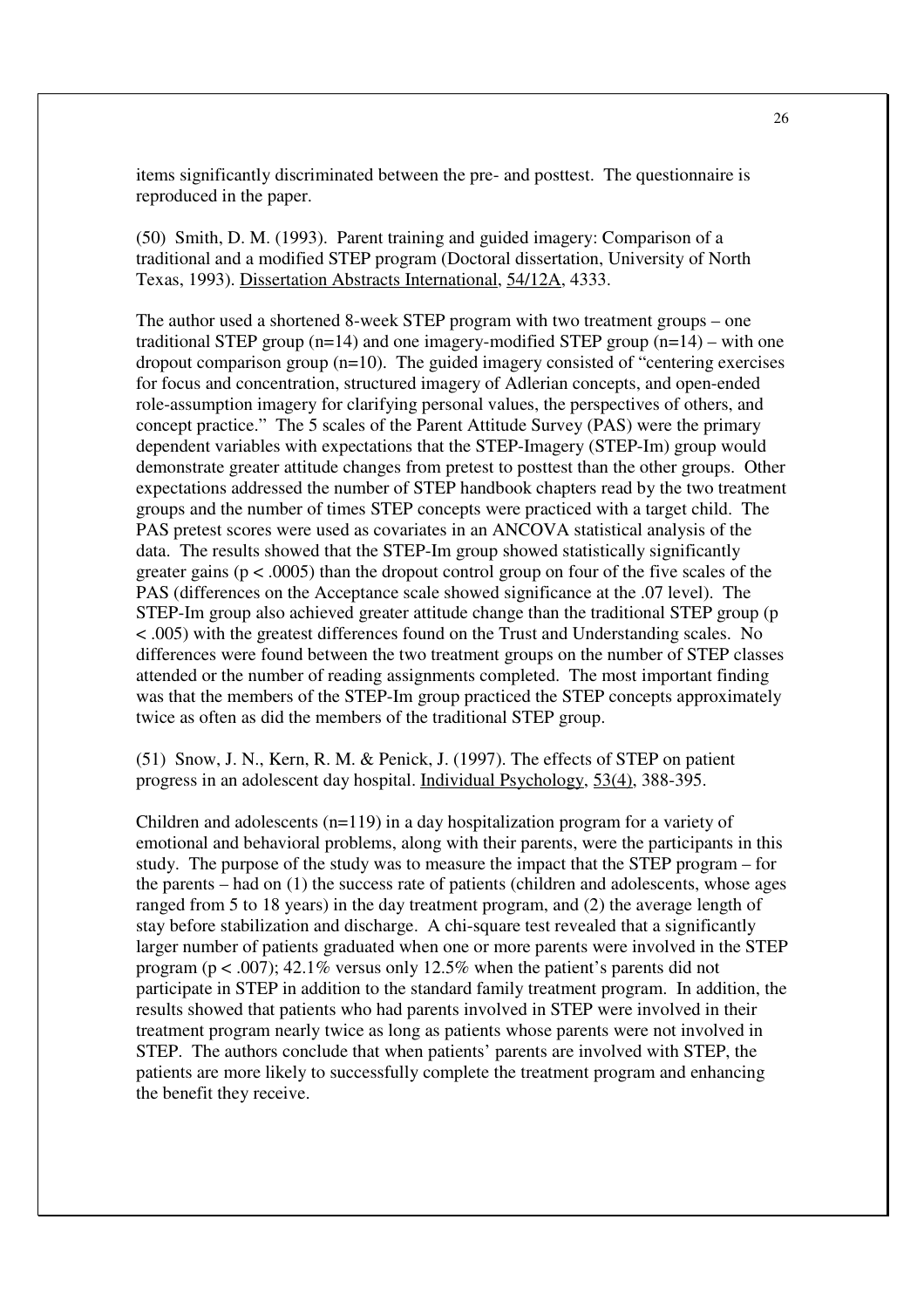(52) Summerlin, M. L. B. (1978). The effect of parental participation in a Systematic Training for Effective Parenting group on a child's self-concept (Doctoral dissertation, University of Houston, 1978). Dissertation Abstracts International, 39/07A, 4155.

Volunteer parents (n=50) were randomly assigned to either the experimental group (a sixsession study group of Systematic Training for Effective Parenting, STEP) or the wait-list control group. Posttreatment scores on the five scales of the Parent Attitude Survey (PAS) and the combined scales of the Primary Self-Concept Inventory (PSCI) were used as the dependent measures. Group means and standard deviations are reported. A multivariate analysis of variance was computed and statistically significant differences were found between the two groups of parents on the Acceptance and Trust Subscales of the PAS and between the two groups of children on the PSCI. Parents of kindergarten and second-grade students were sampled.

(53) Thompson, M. J. (1997). The effectiveness of Systematic Training for Effective Parenting at Family and Child Treatment of Southern Nevada (Masters thesis, University of Nevada, Las Vegas, 1997). Masters Abstracts International, 35/05, 1536.

Twenty-four subjects (50% male and 50% female) who enrolled in STEP courses at Family and Child Treatment (FACT) volunteered to take part in this research project. A dropout control group was planned but the author was unable to collect posttest data from the dropout group. A pre-, posttest methodology was employed using the Competence and Conflict subscales of the Self-Report Family Inventory (SFI), clinicians' ratings of their responses to four problem scenarios using the Global Assessment of Relational Functioning (GARF) scale, and the Client Rating Counselor Outcome (CRCO) scale. The STEP program was presented in six weekly sessions. In order to be included in the treatment group a participant must have completed five or six of the classes. Over 26% of the subjects stated that they were either court-ordered to attend or court-referred. The data were analyzed using dependent sample t-tests. No statistically significant differences were found between pretest and posttest scores on either the Competence or the Conflict subscale of the SFI. However, the average GARF scores, as provided by two raters, were found to be significantly different ( $p < .001$ ), from pretest to posttest. In addition, the clients rated their feelings, behavior, self-understanding, and overall change as falling within the "moderately improved" to "much improved" range, as measured by the CRCO. The author concludes that, " … although the STEP program at FACT is effective in helping parents increase their knowledge about parenting skills, the application of those skills to affect change in the family environment at home remains unclear."

(54) Vesper, J. J. (1985). The effects of a parent group education program on attitudes and perceptions within family systems (Doctoral dissertation, University of Cincinnati, 1985). Dissertation Abstracts International, 46/05A, 1233.

Triads of parents and a target child were randomly assigned to a treatment (STEP) or a wait-list control group. Only the mothers received the STEP program, but all subjects were tested pre- and posttreatment using the Parent Attitude Survey (PAS), the Child's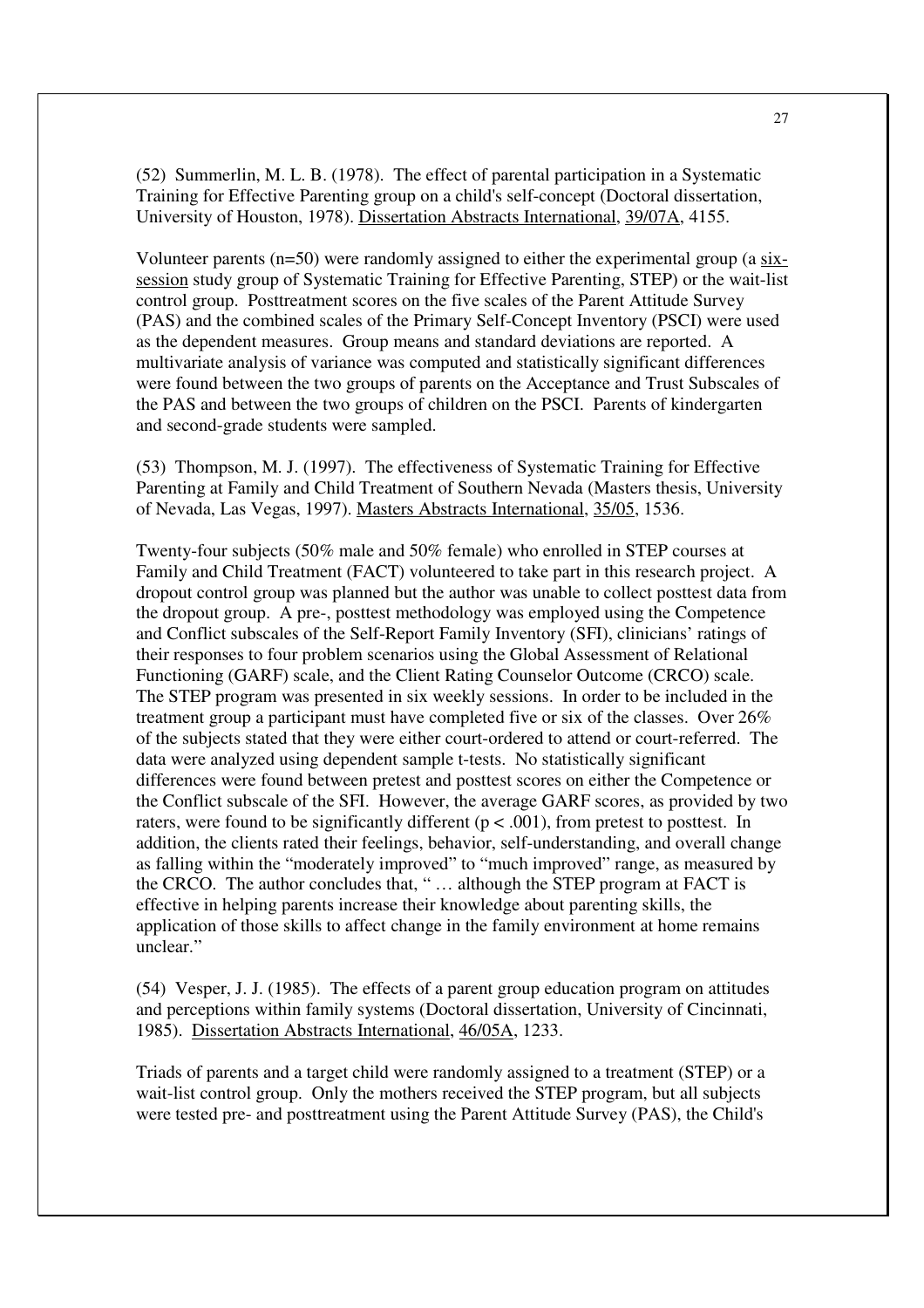Report of Parent Behavior Inventory (CRPBI) and posttreatment using the Adlerian Parental Assessment of Child Behavior Scale (APACBS). The mean ages of the parents and children were 35 years and 9 years respectively. The results of univariate analysis of covariance show statistically significant ( $p < 0.05$ ) differences between the scores for the STEP mothers and the control mothers on the Understanding and Trust scales of the PAS. Surprisingly, significant differences were found between the scores for the untreated STEP fathers and the control fathers on the Causation and Acceptance scales of the PAS. A statistically significant difference was also found between STEP and control group mother scores on the APACBS. Target children in the STEP group did not change their perceptions of either mother or father behaviors as measured by the CRPBI.

(55) Villegas, A. V. (1977). The efficacy of Systematic Training for Effective Parenting with Chicana mothers (Doctoral dissertation, Arizona State University, 1977). Dissertation Abstracts International, 38/03A, 1236.

Twenty-eight Chicana mothers, with a child between the ages of 4 and 14, were randomly assigned to either treatment (STEP) or control. The dependent measures, administered pre- and posttreatment, included the Adlerian Parental Assessment of Child Behavior Scale (APACBS) and a Parent Competency Instrument (PCI), which measured the subjects' knowledge of child development principles. A statistically significant difference in gain scores on the APACBS was found favoring the STEP group. However, the standard deviation for the pre-treatment APACBS scores was 6.54, considerably lower than the 19-27 standard deviation range for other studies using the APACBS. No significant difference between groups was found for scores on the PCI.

(56) Wantz, R. A., & Recor, R. D. (1984). Simultaneous parent-child group intervention. Elementary School Guidance and Counseling, 19, 126-131.

Eleven parents (mean age = 28 years) were self-selected through newspaper and radio advertisements to participate in a 6-week STEP program. No control group was used. The mean age of the target children in the study was approximately four years. The dependent measure, administered pre- and posttreatment, was the Adlerian Parental Assessment of Child Behavior Scale (APACBS). A statistically significant ( $p < .05$ ) improvement in the mean score on the APACBS was reported.

(57) Weaver, C. J. S. (1981). The effects of the STEP program on mothers from different socio-economic levels (Doctoral dissertation, University of Tennessee, 1981). Dissertation Abstracts International, 42/09A, 3926.

Equal numbers of volunteer mothers from two economic levels (lower to middle-lower and middle to upper-middle) were randomly assigned to either treatment (STEP) or control groups. The mothers selected target children. The dependent measures were administered pre- and posttreatment and included the Adlerian Parental Assessment of Child Behavior Scale (APACBS), the Attitude Toward the Freedom of Children Scale (ATFC-II), and the Children's Report of Parent Behavior Inventory (CRPBI). One-way ANCOVAs were used to analyze the data. On the APACBS scores, significant positive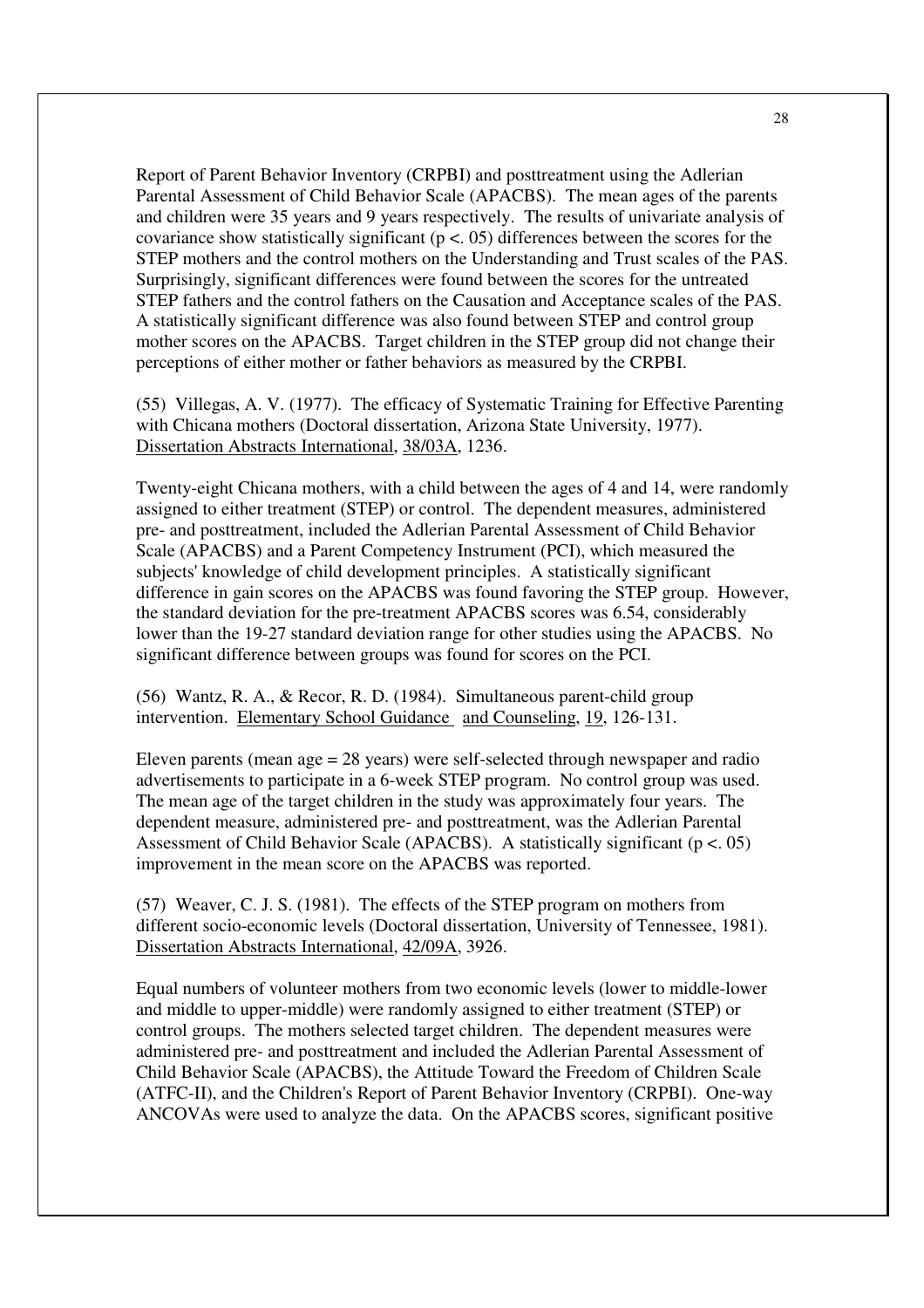changes were found for the upper SES group relative to their control group but not for the lower SES group. On the CRPBI, children of the upper SES group reported significant positive changes in their parents' behavior on only one of the six factors of the measure. The same result (but on a different factor) was reported by children of the lower SES group. The author reports no statistically significant changes on scores for the ATFC-II for either SES group. However, there are miscalculations in Table 6, page 44, of the study. Based on the pre- and posttest group means and the sums-of-squares values from the ANCOVA table, the F-value for lower SES group on the ATFC-II should have been 11.325 rather than .01, as reported. This corrected value would represent a statistically significant difference in scores ( $p = 0.013$ ), pre- to posttest, between the lower SES group and their control group on the ATFC-II.

(58) Williams, R. E., Omizo, M. M., & Abrams, B. C. (1984). Effects of STEP on parental attitudes and locus of control of their learning disabled children. The School Counselor, 32, 126-133.

Thirty-eight volunteer parents with a "learning disabled" child (mean age  $= 10.5$  years) were randomly assigned to either a treatment (Systematic Training for Effective Parenting, STEP) or control group. The dependent measures (administered pre- and posttreatment) included the Parent Attitude Survey (PAS) and the Locus of Control Inventory for Three Achievement Domains (LOCITAD), for the children. Group means and standard deviations are reported for all scales of both measures for posttreatment only. The authors assert that t-tests revealed no statistically significant differences between the groups on the pretreatment scores on the LOCITAD and nonsignificant differences on the pretreatment scores for the PAS scales. Statistically significant posttreatment differences, between the scores for the treatment and control groups, were found on three of five scales of the PAS (Acceptance, Trust, and Causation) and four of six domains of the LOCITAD. The six domains of the LOCITAD were collapsed in computing an effect size for this analysis.

(59) Wilmes-Reitz, M. E. (1983). Systematic Training for Effective Parenting: The relationship of training methodology and parent characteristics to outcome variables (Doctoral dissertation, California School of Professional Psychology, 1983). Dissertation Abstracts International, 44/02B, 620.

This study compares a standard STEP program with a modified STEP program (with role-playing) using a nonrandom and unmatched control group. Only mothers were included in the treatment. The mean ages of the mothers and their target children were 35 years and 10 years respectively. The dependent measure, administered pre- and posttreatment, included the Parent Attitude Research Instrument (PARI-Q4) and the Child's Report of Parent Behavior Inventory (CRPBI). No differences were found between the two STEP groups on either outcome variable. No group means or standard deviations are reported. The author reports that significant differences were found on any dependent variable scores between the combined trained parents (both STEP groups) and the control parents.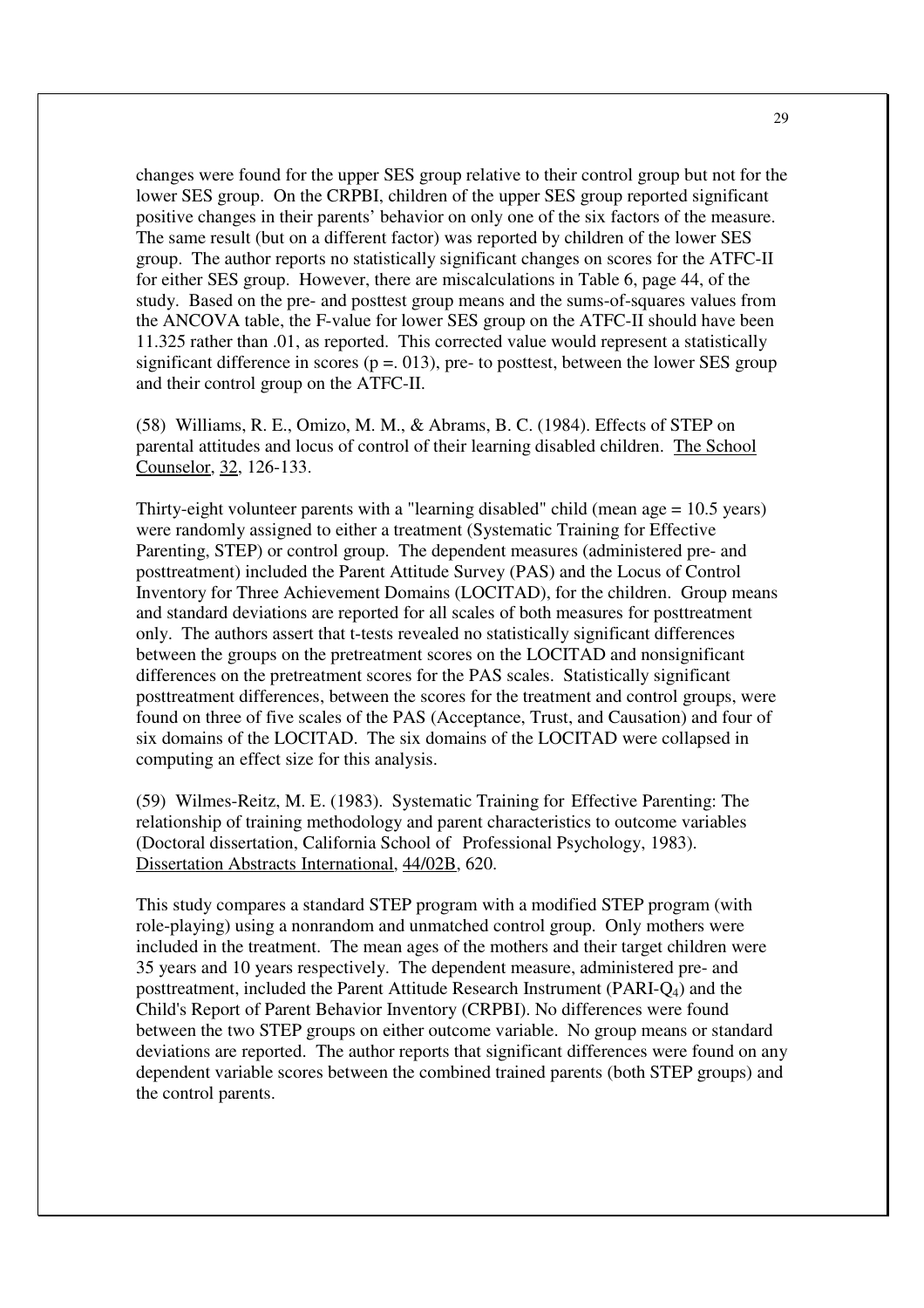(60) Wilson, N. K. (1991). Helping recovering drug-addicted mothers to build healthy families by enhancing parenting skills and providing opportunities for bonding (Doctoral practicum report). Fort Lauderdale: Nova University. (ERIC Document Reproduction Service No. ED 337 726)

The author describes a practicum designed to enhance the parenting skills of drugaddicted recovering women (n=8) over an 8-month period. The Systematic Training for Effective Parenting (STEP) program was used and the results evaluated using the Walker Problem Behavior Identification Checklist (Walker). Completion of assignments was treated as part of the extended recovery program. Data for each child are presented and the average decrease in score on the Walker was 5%. This fell far short of the objective of an average drop of 20% for the scores on the Walker. All of the women reported feelings of higher value as a parent.

(61) Winans, T. R. (1982). The effect of group parent training on marital satisfaction and on compatibility between spouses: An application and investigation of systems theory (Doctoral dissertation, University of Mississippi, 1982). Dissertation Abstracts International, 43/06A, 2119.

Twenty couples comprised the units of investigation for this study with no control group. Pre-, posttreatment dependent measures included the Locke-Wallace Marital Adjustment Test (MAT) and the Fundamental Interpersonal Relations Orientation - Behavior (FIRO-B). Differences in group means were tested using correlated t-tests. No statistically significant differences ( $p < 0.05$ ) were found between groups on any of the three scales of the FIRO-B. The author reports a statistically significant difference between group means for the scores on the MAT. However, the reported pre- and posttreatment group means and standard deviations result in an effect size (standardized mean difference) of only +0.25. In order for a mean difference standard error equaling +1.76 (as reported) to have been computed, the correlation coefficient for the pretest and posttest scores would have to have been equal to approximately .92 ( $r = 92$ ). This is highly improbable and casts some doubt on the veracity of this significant difference.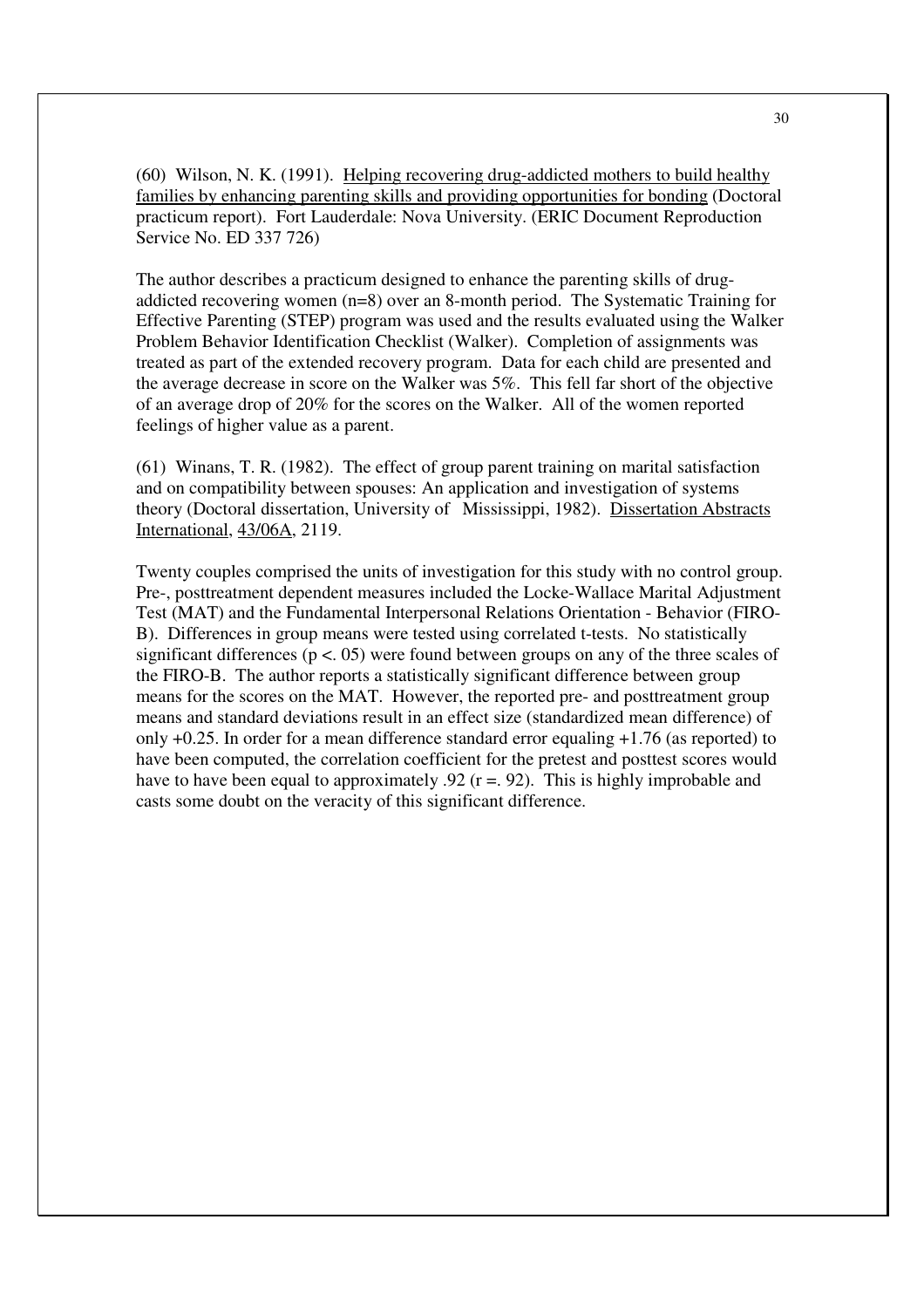## *Narrative Descriptions of STEP Research Reviews*

Burnett, P. C. (1988). Evaluation of Adlerian parenting programs. Individual Psychology, 44, 63-76.

This literature review assesses the outcomes of Adlerian parenting programs (STEP and Parent Study Groups, PSG). Twenty-one studies between 1975 and 1986 are included. The author describes design characteristics, treatment, dependent measures with outcome (+, 0, or -), and the statistical tools used to analyze the results. A claim is made for strong support for the effectiveness of Adlerian parenting programs. However, many of the dependent measure results were coded with a NO" (no change) or a "-" (negative change). No detailed data from the studies are presented.

Croake, J. W. (1983). Adlerian parent education. Counseling Psychologist, 11, 65-71.

This author reviews the basic theories and tenets of Adlerian Parent Education, including the STEP adaptation of Adlerian theory and Dreikurian methods. The author's Research section decries the lack of standardization between and within the various programs, particularly referring to the limited training of most of the leaders. They include a brief summary of research results for studies that measured both attitude and perceived behavioral changes in the parents and children. No data are presented, only a description of the instruments used to measure changes in attitudes and behaviors.

Dembo, M. H., Sweitzer, M., & Lauritzen, P. (1985). An evaluation of group parent education: Behavioral, PET, and Adlerian programs. Review of Educational Research, 55, 155-200.

This review covers 48 investigations (15 behavioral, 18 Parent Effectiveness Training, 10 Adlerian parent education, and 5 comparative studies) into the efficacy of parent education. The tabular headings include experimental and control group numbers, group leader information, treatment and design methodologies, measurement instrument used, and the results in the form of a plus or minus. No hard data are reported. The authors conclude that, "Parent educators need to develop more valid and reliable dependent measures assessing various parental behaviors....... New measures oriented toward educational outcomes and sensitive to the new roles of mothers and fathers would be a welcomed contribution to the field." (P. 191)

Gibson, D. G., (1993). A meta-analytical review of the literature on the efficacy of the Systematic Training for Effective Parenting (STEP) program (Doctoral dissertation, Utah State University, 1993). Dissertation Abstracts International, 55/02B, 629.

An analysis of previous reviews of the parent education literature revealed that few reviewers have incorporated sound methodological practice in their review process. Most reviewers included too few studies and ignored important information about the primary research studies that they reviewed. The Systematic Training for Effective Parenting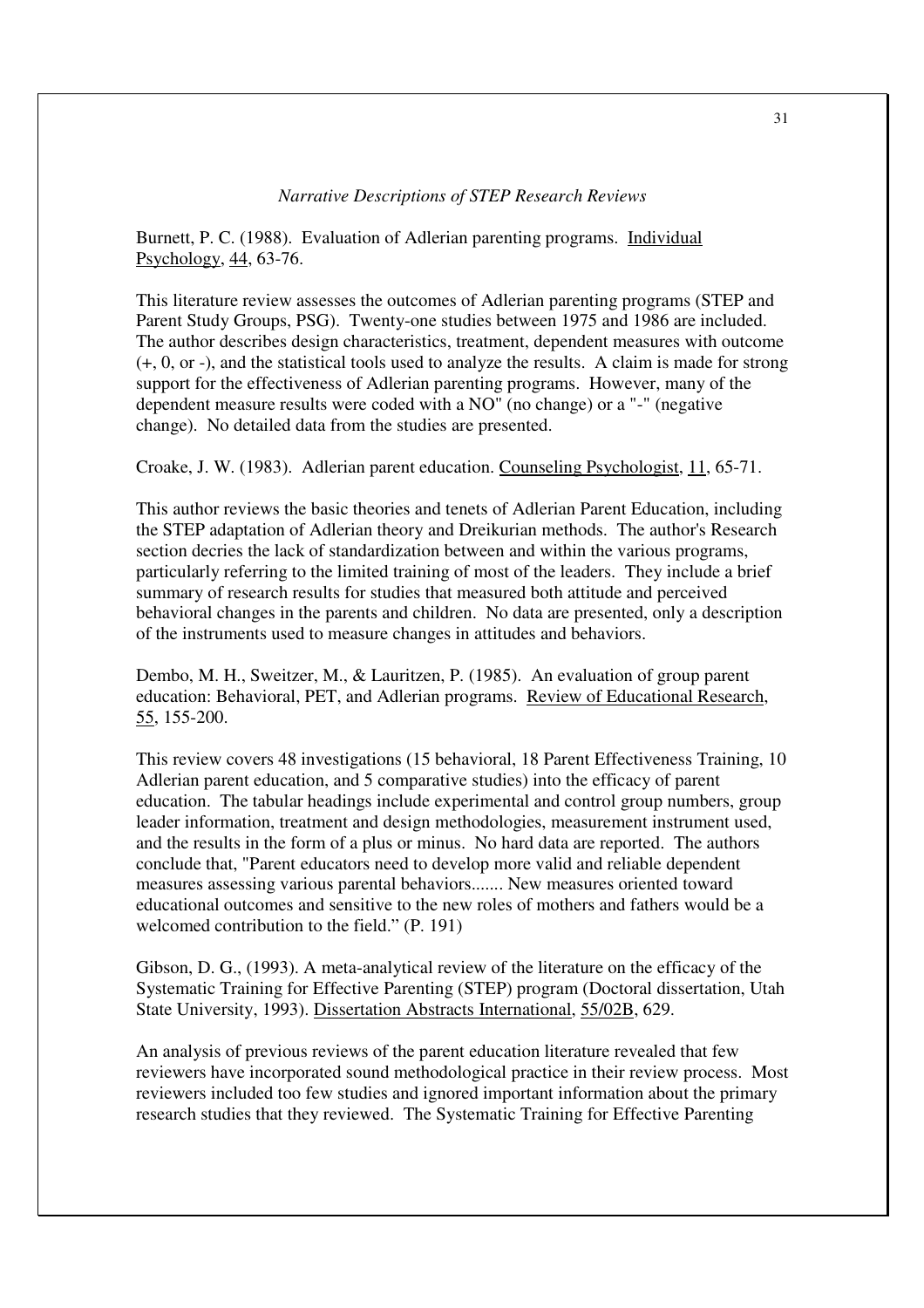(STEP) program has received less attention from reviewers than any of the other popular programs and information about its effectiveness is lacking. Forty primary research studies, addressing the effectiveness of the STEP program, were located and analyzed using the meta-analytic method of review. Research questions for this study addressed the issues of effectiveness in terms of parent and child attitude change, behavioral change, psychological functioning, changes in self-esteem, changes in the family environment, and changes in parent/child interactions. The variables that were coded and analyzed included the quality of the study, the publication source, socioeconomic status of the family, special parent characteristics (e.g., drug-addicted, abusive, Chicano, foreign), any children's handicaps (e.g., learning disabled, Title I), type of group leader (professional or nonprofessional), type of tapes used (audiotape or videotape), design methodology, type of program participants (e.g., only mothers, couples, mixed parent groups), age of parents, education of parents, and age of child(ren). The dependent variables were coded and categorized into nine categories for parent measures and five categories for child measures. Effect sizes were computed for both immediate effects (immediately following treatment) and follow-up effects (after a designated elapsed time). Moderate effect sizes were found which diminished with the passage of time. The STEP program was found to be more effective with couples than with mothers or with mixed parent groups. In addition, the program was found to be more effective with younger, less educated parents with younger children. Also, although representing only a few studies, it was found that exposure to the STEP program was associated with larger effect sizes for abusive and drug-addicted parents. Regression analyses were conducted for selected dependent measures, and raw score prediction formulas were constructed using the age of parents, age of children, and education of parents as predictor variables. Suggestions are made for future research directions in the area of parent education and, specifically, changes in the STEP program that might add to its effectiveness.

Krebs, L. L. (1986). Current research on theoretically based parenting programs. Individual Psychology, 42, 375-387.

This is a tabular summary of "current" research on (1) Behavioral, (2) Adlerian, and (3) P.E.T. parenting programs (1973-1984). A total of 22 studies are reviewed with column headings including "Orientation", "Focus", use of a comparison and/or control group, and "Results". The author provides a good source of references but no specific data are reported.

Medway, F. J. (1989). Measuring the effectiveness of parent education. In M. J. Fine (Ed.), The second handbook on parent education (pp. 237-255). San Diego, CA: Academic Press.

This chapter presents a review of empirical research on parent education effectiveness. The author has chosen to focus only on group interventions where parents, alone, are treated. His section headings include Methodological Problems and Issues and Approaches to Evaluating Parent Education Literature, and he finishes with a Meta-Analysis of Group Parent Education Studies. Medway's study-inclusion criteria are enumerated along with his specifications for the computation of effect sizes. Twenty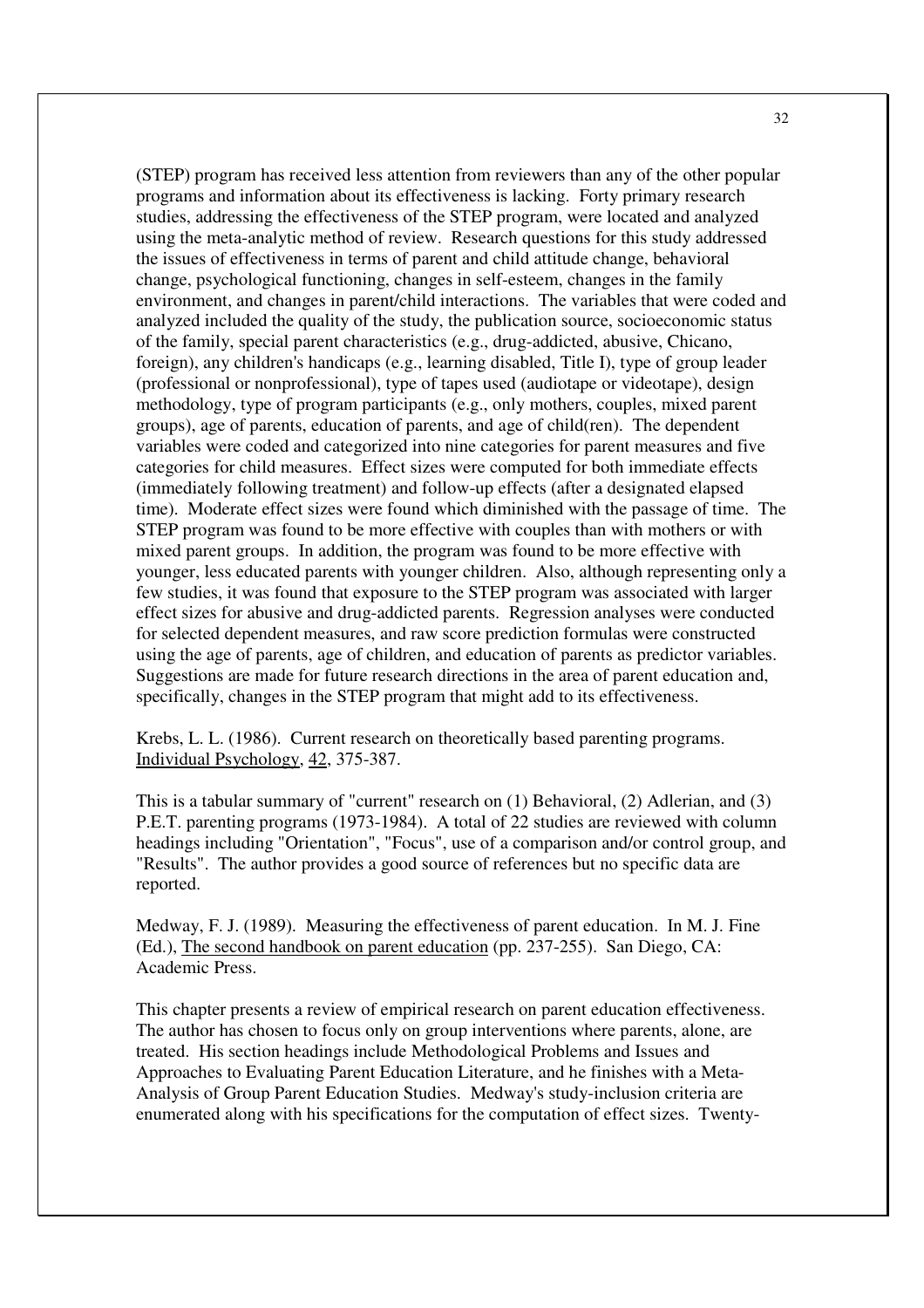seven outcome studies remained in his final study pool, which included 12 studies of behavioral parent training, 7 studies of Adlerian training (including 2 STEP studies), 5 studies of Parent Effectiveness Training (PET), and 3 comparative studies. The mean average effect size for the 24 studies involving a single program was +.90. Other mean effect sizes were reported as follows: for parent measures, +.76; for child measures, +.80; for attitude measures, +.70; for behavior measures, +.79. Footnote "bl' for Table 10.2 (page 250) is inaccurate. This meta-analysis with a limited number of studies presents an excellent framework and methodology for additional research in this area.

Schultz, C. L. (1985). Parent group education: A review of comparative studies. Australian Journal of Sex, Marriage and Family, 6, 5-13.

This article focuses on the lack of comparative studies in the parent education literature and summarizes the methodological problems in the eight studies that are cited (between the years 1975-1981). Several insightful recommendations are advanced including the need for longitudinal studies, the need for investigation into the use of combinations of methods, the need for refresher or booster courses, and the use of increased rigor in the investigation of the many unanswered questions in the parent group education area.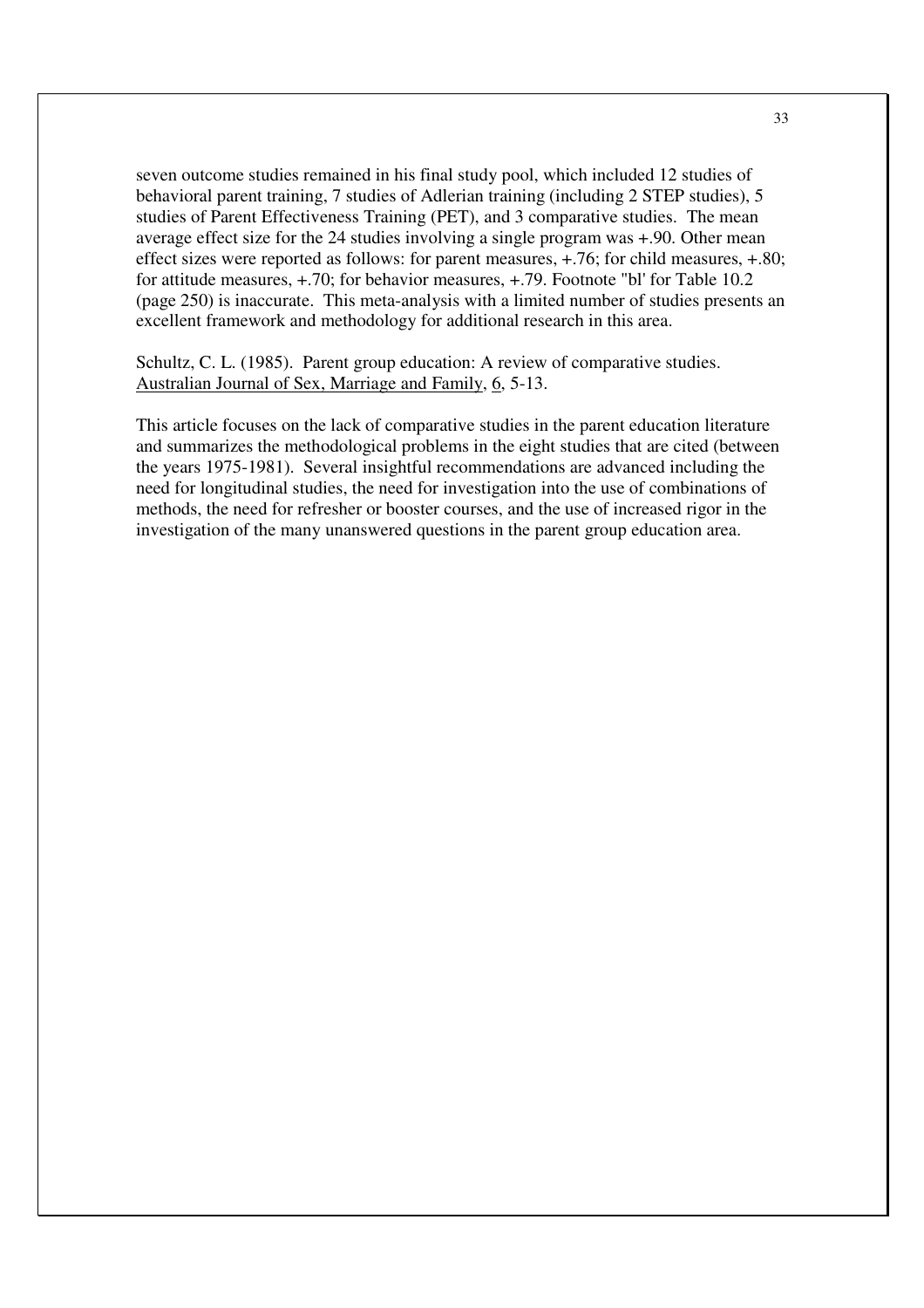## Section IV: Brief Summary of the STEP Research

It is evident from a perusal of the 61 primary research studies, that the STEP program has been used, and investigated, in a wide variety of contexts since its introduction by Don Dinkmeyer and Gary McKay almost 25 years ago. It is the most popular of the many parenting programs that are available commercially and, in this author's opinion, among the most thoroughly scrutinized by the educational and psychological research communities.

Table 1 and Appendices A and B provide detailed views of the 61 primary research studies that comprise this monograph. Although "normal" parent populations are most often the target for STEP parenting research studies, the program has also been used successfully with special populations such as Head Start parents, drug-addicted parents, foster parents, Title I families, disadvantaged single mothers, middle class parents, abusive parents, Chicana parents, Mexican-American parents, and parents from Appalachia, Canada, Puerto Rico, Australia. In addition, STEP program research has looked at parents of anti-social children, low-GPA students, "problem" children, LD children, developmentally-delayed children, children with disabilities, low self-concept children, special needs children, "transitional" children, and parents of adolescents who were involved in day hospitalization for emotional and behavioral problems. There seems to be no population of parents or children that have not benefited from the Adlerian principles developed in the various STEP programs.

The primary question that the researchers investigate, in relation to a parenting program, is, "Does it work?" And, by extension, does it work across different populations of both parents and children. In research terms this translates into inquiries into efficacy and generalizability. The efficacy of the STEP program is addressed in almost all of the studies and reviews included in this paper. The success of the program with various populations, as measured by the wide array of instruments listed in Appendix A, has been reliably established, although there are several examples within the studies where the changes in knowledge, attitude, behavior, etc. did not reach the desired level of statistical significance.

A meta-analytic approach to the efficacy of the STEP program was completed in 1993 (Gibson, 1993) and involved 40 studies. Adding 21 more studies to the mix has not altered the conclusions that emerged from analyzing the 40 primary research studies in 1993. The serious researcher and practitioner might review the results of that STEP meta-analysis in order to maximize the benefits of their research and/or exposure to STEP parent education. Briefly, we find short-term significant positive changes in many areas, such as attitudes toward democratic parenting, empathy toward children, utilization of STEP tools (e.g., Goals of Misbehavior, Reflective Listening, Natural and Logical Consequences, Family Meetings, etc.), family functioning and stress levels, parents' and children's self-concept, and children's misbehavior as observed by parents and others, that are not necessarily sustained over time, as reported in the 13 studies that collected follow-up data on dependent measures.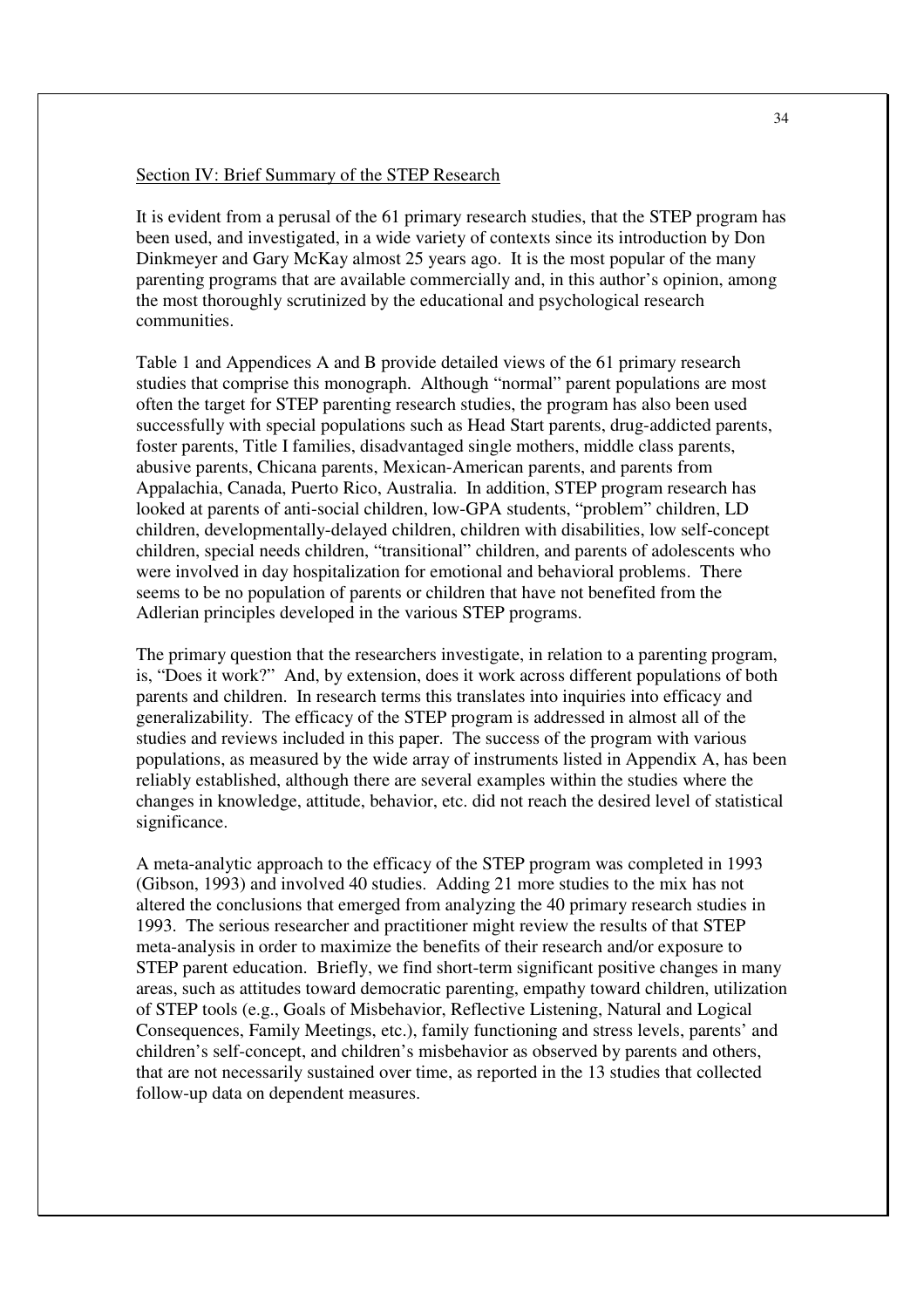For the practitioner who is offering the STEP program to a group of parents and/or writing proposals to obtain funding for the program, the Index for Classification of Research Studies, found at the end of this monograph, should prove helpful. Information about the 61 studies is categorized to enable the reader to refer to specific populations, demographics within populations, different research methodologies, and types of dependent measures used to assess the effectiveness of the STEP program. The bold numbers following each category refer the reader to the Narrative Descriptions of the 61 studies.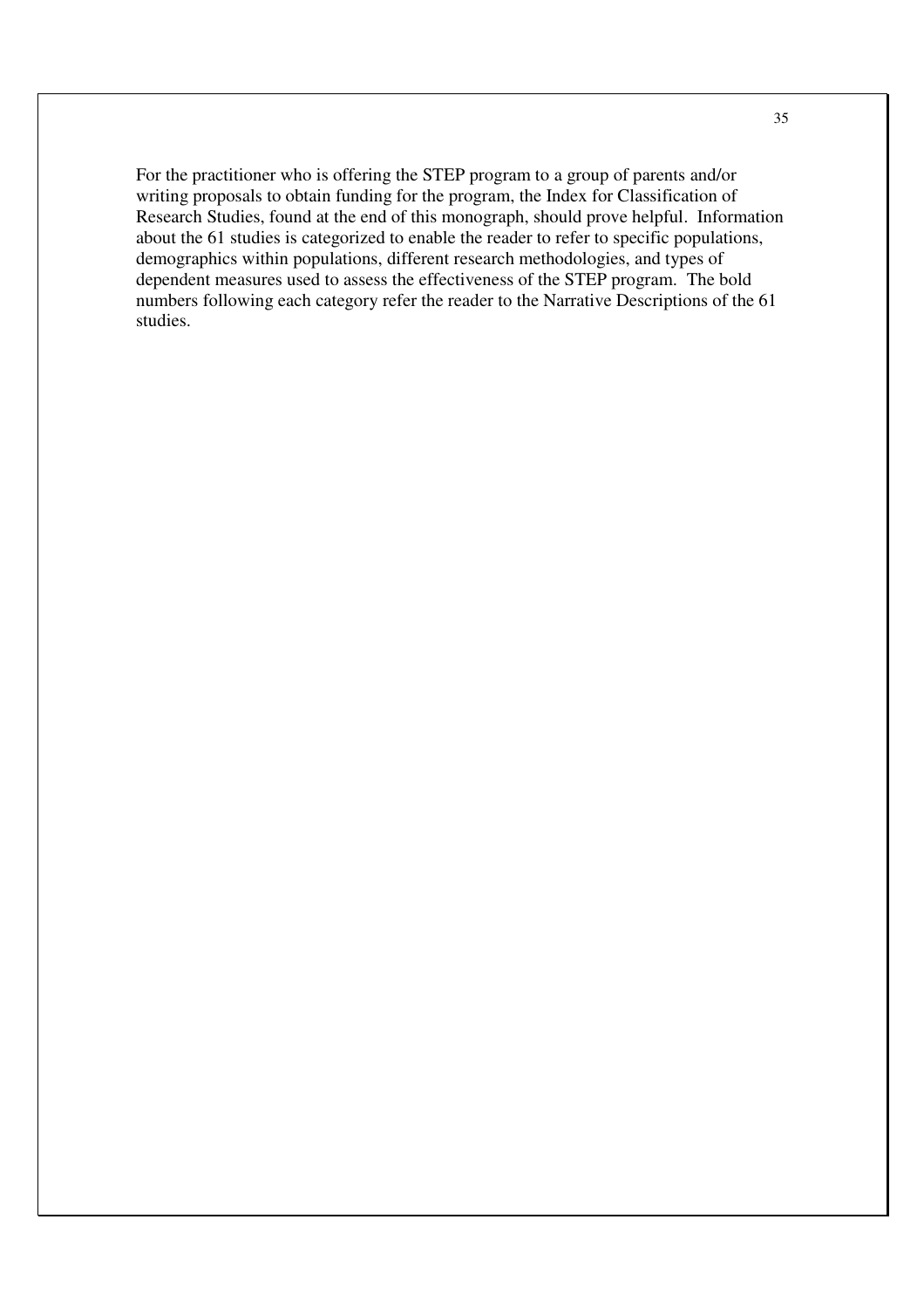| Citation                   | Subjects & Methods                                         | *Dependent Measures                    |
|----------------------------|------------------------------------------------------------|----------------------------------------|
| Allen, et al., 1997        | Head Start parents/children<br>Ethnographic study          | Themes from interviews                 |
| Bauer, 1977                | normal parents/child. (n=79)<br>non-random control group   | TSCS, APACBS                           |
| Bellamy, 1979              | normal mothers/child. (n=22)<br>matched control group      | Becker, TJT,<br><b>PAS</b>             |
| Bradley, 1993              | normal parents $(n=20)$<br>non-random control group        | PQ                                     |
| Brooks et al., 1988        | Canadian parents $(n=59)$<br>non-random control group      | PAS, CAAP,<br><b>STEP Ques.</b>        |
| Campbell & Sutton,<br>1983 | normal parents $(n=150)$<br>comparison group               | ATCRS, FES, CBC                        |
| Catania, 1985              | drug-addicted parents $(n=80)$<br>random control group     | PARI, APACBS,<br><b>SCPRS</b>          |
| Clark, 1983                | foster parents $(n=24)$<br>random control group            | PPAS, STC                              |
| Clarkson, 1978             | normal parents/child. (n=36)<br>non-random control group   | Gates-MacDever.,<br>APACBS, MSC        |
| Cronauer, 1981             | normal parents/child. (n=48)<br>random control group       | PHCSCS, PARI,<br><b>APACBS, QPBS</b>   |
| de Sherbinin, 1981         | Title I families $(n=21)$<br>non-random control group      | APACBS, PPNS,<br>MPSC, Gates-MacDever. |
| Dodley, 1981               | anti-social children $(n=30)$<br>no control group          | STEP Ques., JBC, FES                   |
| <b>Esters</b> , 1980       | low GPA students $(n=22)$<br>matched control group         | GPA, PHCSCS, CBRF                      |
| Fair, 1995                 | disadvantaged single mothers<br>Unmatched control $(n=17)$ | course evaluations<br>(qualitative)    |

Table 1 - Brief Description of Studies Included in this Monograph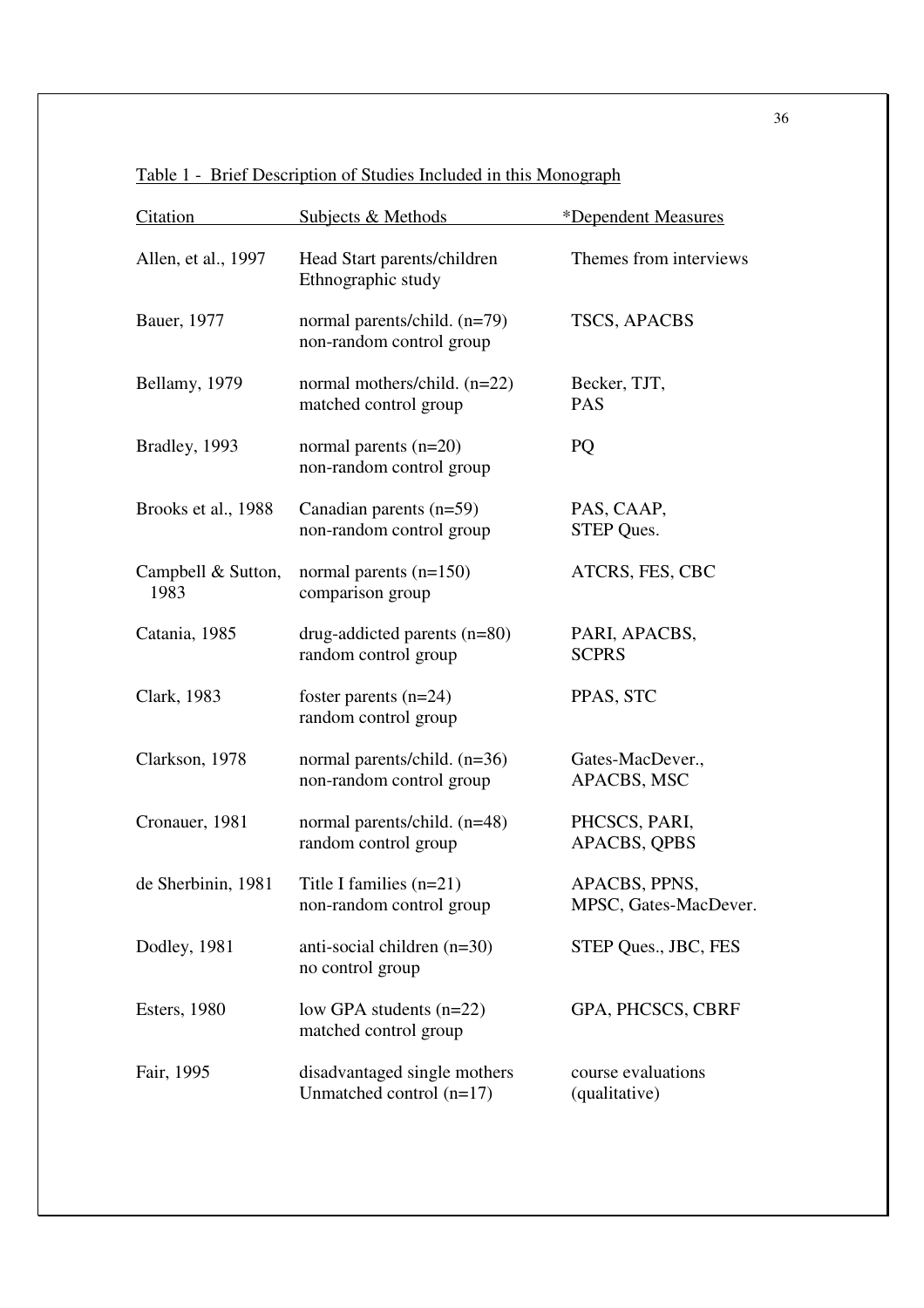| Citation                         | Subjects & Methods                                                | *Dependent Measures             |
|----------------------------------|-------------------------------------------------------------------|---------------------------------|
| Falzone, 1993                    | normal parents $(n=113)$<br>non-random comparison group           | FES, PSS, BAP                   |
| Gillette, 1989                   | Puerto Rican, low-income mothers<br>Random control group $(n=24)$ | <b>APACBS</b>                   |
| Goldstein, 1990                  | normal parents/child. (n=28)<br>random control group              | QFLQ                            |
| Good, 1997                       | none, descriptive only                                            | none                            |
| Gould, 1979                      | "problem" children $(n=18)$<br>no control group                   | PHCSCS, Walker, PSP             |
| Gruen, 1978                      | normal couples/child. $(n=24)$<br>non-random control group        | ATFC-II, CRPS,<br><b>APACBS</b> |
| Hammet et al., 1981              | mothers/LD children $(n=46)$<br>random control group              | PAS, PSCI                       |
| Jackson, 1982                    | normal mothers/child. (n=45)<br>random control group              | PHCSCS, PAR,<br><b>CRPBI</b>    |
| Kozlowski, 1979                  | normal parents/child. (n=28)<br>random control group              | PAS, Rokeach                    |
| Krieg, 1985                      | normal & LD children $(n=30)$<br>non-random control group         | APACBS, PAS                     |
| LaFountain, 1987                 | devel. delayed child. $(n=22)$<br>random control group            | CSI, PSI, CWLS                  |
| Landerholm &<br>Lowenthal, 1993) | middle class parents $(n=13)$<br>no control                       | qualitative only                |
| Larrivee, 1982                   | normal mothers/child. (n=6)<br>no control group                   | Parent Ques.,<br>CEI, RCM       |
| Levenson, 1994                   | parents of children with<br>Disabilities $(n=14)$ ; no control    | PSI, PSI/SF                     |

Table 1 - Brief Description of Studies Included in this Monograph (continued)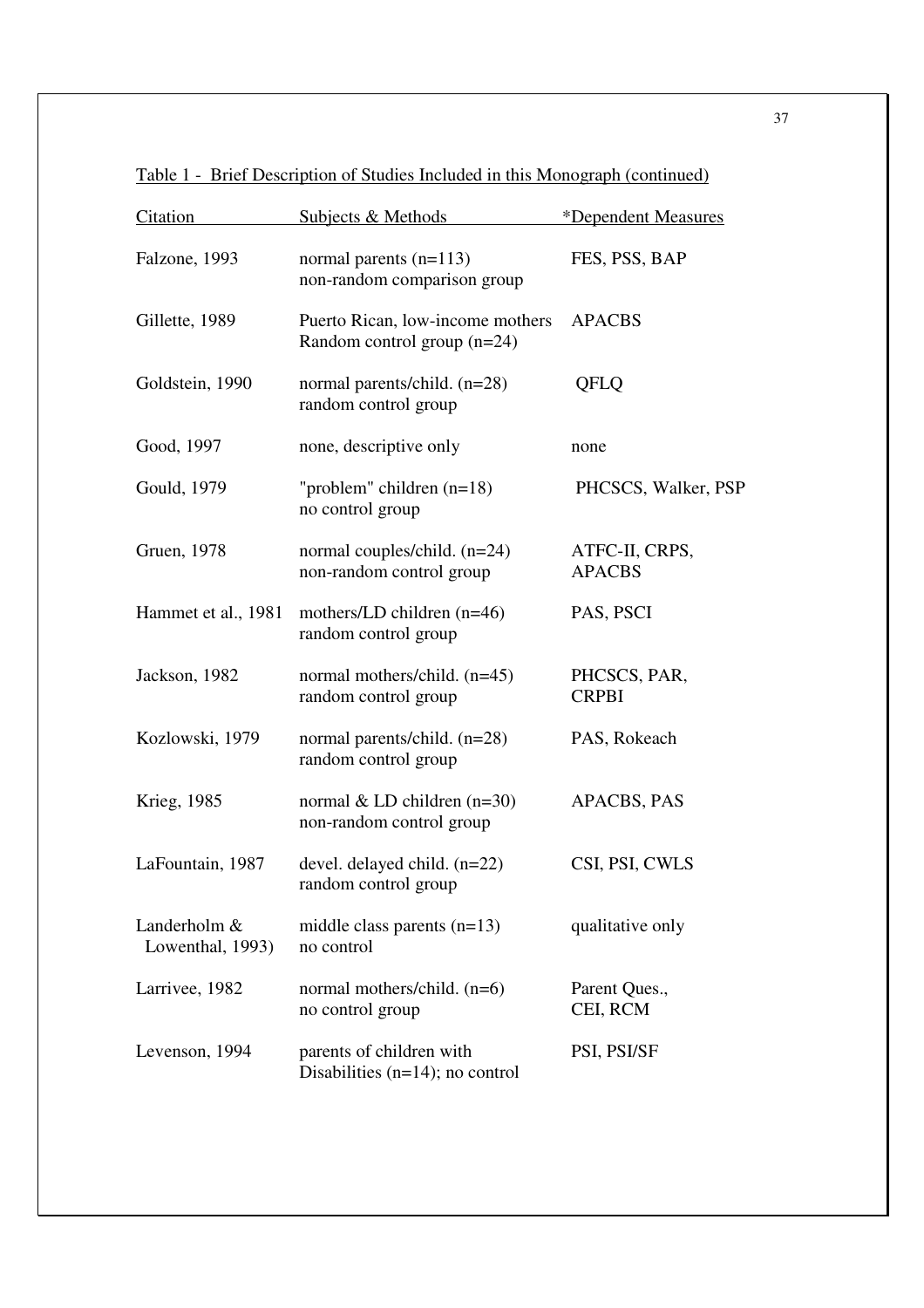| Citation                     | Subjects & Methods                                                     | *Dependent Measures                |
|------------------------------|------------------------------------------------------------------------|------------------------------------|
| Lifur-Bennett, 1982          | parents/LD children (n=60)<br>nonrandom control group                  | <b>PHCSCS</b><br>PARQ, MCBC        |
| Maez, 1987                   | Mexican-Amer. mothers (n=80)<br>random control group                   | PAS, TSCS                          |
| McInnis-Dittrich,<br>1996    | parents in Appalachia<br>no control group                              | informal only                      |
| McKay, 1976                  | normal mothers/child. (n=20)<br>random control group                   | <b>APACBS, MCIE</b>                |
| Meredith &<br>Benninga, 1979 | parents of low self-concept<br>children $(n=28)$ , random control      | F-Scale, ATFC, IFMF                |
| Messinger-Revell<br>1983     | parents of special needs child.<br>$(n=18)$ ; non-random control group | <b>PATSNY</b>                      |
| Miller, 1979                 | parents of handicapped child.<br>$(n=33)$ ; no control group           | ATFC-II, APACBS                    |
| Miller, 1987                 | normal parents/child. (n=24)<br>matched control group                  | PAS, PSCI, Walker                  |
| Misja, 1980                  | normal parents/child. (n=53)<br>non-random control group               | CRPS, PPS                          |
| <b>Moline</b> , 1979         | abusive parents $(n=24)$<br>matched control group                      | APACBS, ATFC,<br><b>STEP Ques.</b> |
| Naso, 1990                   | Spanish-speaking parents<br>no control group                           | qualitative only                   |
| Nolan-Stenseth,<br>1982      | normal parents/child. (n-24)<br>random control group                   | <b>TSCS, APACBS</b>                |
| Noller & Taylor<br>1989      | normal parents with or<br>without spouse $(n=62)$                      | DAS, PRPE, ACPS                    |
| <b>Nystul</b> , 1982         | Australian mothers $(n=28)$<br>random control group                    | ATFC-II, PARI-Q <sub>4</sub>       |

Table 1 - Brief Description of Studies Included in this Monograph (continued)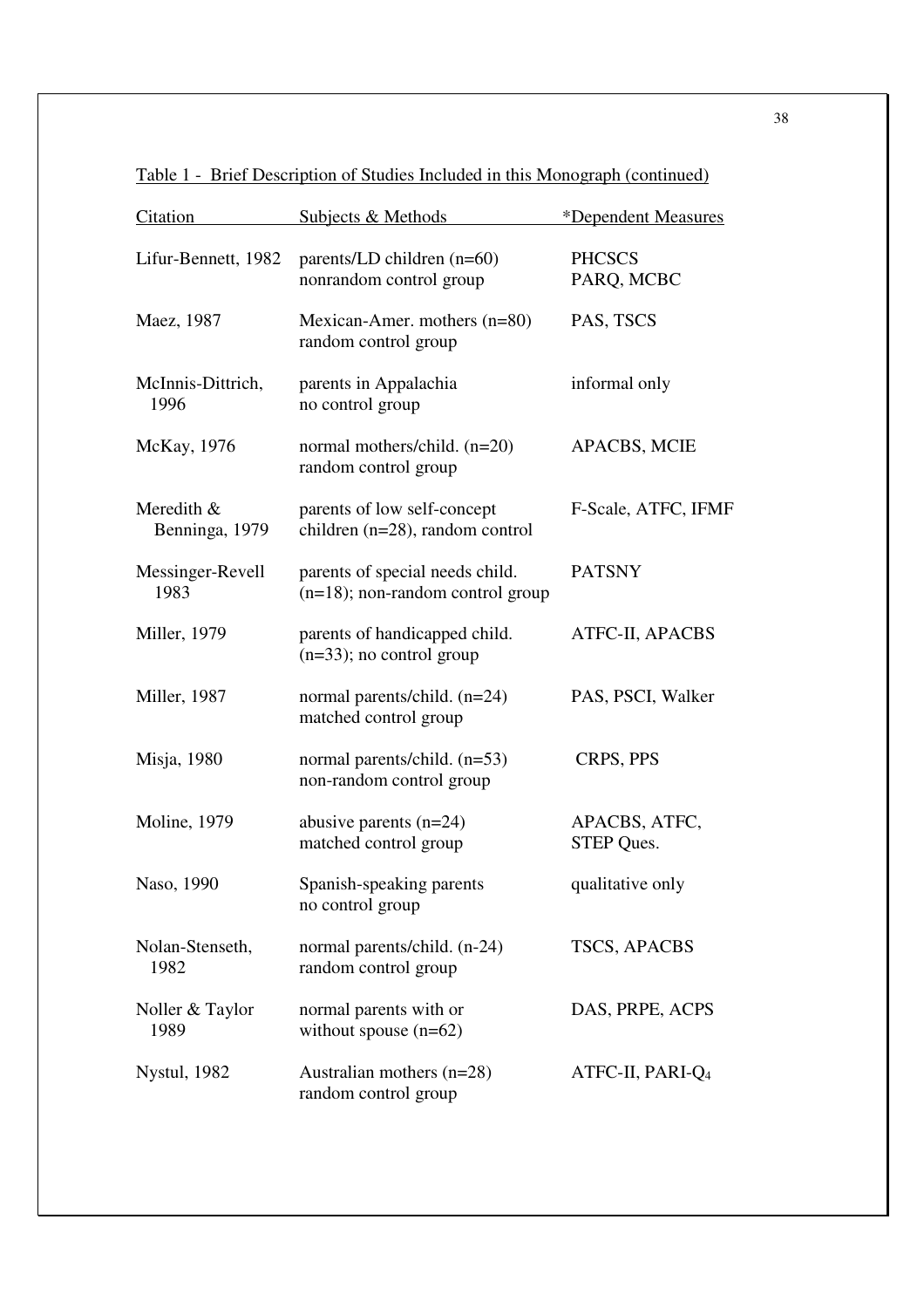| Citation                   | <b>Subjects &amp; Methods</b>                                                           | <i><b>*Dependent Measures</b></i> |
|----------------------------|-----------------------------------------------------------------------------------------|-----------------------------------|
| Orem, 1993                 | high school students<br>Two non-random control groups                                   | AAPI, CAP, SPAT                   |
| Radabaugh, 1981            | parents/LD child. $(n=46)$<br>random control group                                      | PAS, DSC                          |
| Ritchie & Partin.<br>1994  | School counselors $(n=213)$<br>no control group                                         | none; survey only                 |
| Saltzer, 1987              | "transitional" child. (n=20)<br>non-random control group                                | PHCSCS, TSCS                      |
| Schramm, 1990              | parents of delinquent male<br>adolescents; wait-list control                            | <b>FIRO-B</b>                     |
| Sellick, 1979              | normal mothers/child. (n=64)<br>random control group                                    | <b>APACBS</b>                     |
| Sharpley & Poiner,<br>1980 | Australian parents $(n=56)$<br>no control group                                         | <b>STEP Ques.</b>                 |
| Smith, 1993                | parents of elementary students<br>$(n=38)$ ; 2 treatment, non-random<br>control         | <b>PAS</b>                        |
| Snow, et al, 1997          | parents of child & adolescent<br>patients of a day hospitalization<br>program $(N=119)$ | success rates of<br>patients      |
| Summerlin, 1978            | normal parents/child. (n=50)<br>random control group                                    | PAS, PSCI                         |
| Thompson, 1997             | normal parents (21% court-<br>referred) $(n=24)$ ; no control group                     | SFI, GARF, CRCO                   |
| Vesper, 1985               | normal mothers/child. $(n=36)$<br>random control group                                  | PAS, APACBS,<br><b>CRPBI</b>      |
| Villegas, 1977             | Chicana mothers $(n=28)$<br>random control group                                        | APACBS, PCI                       |

Table 1 - Brief Description of Studies Included in this Monograph (continued)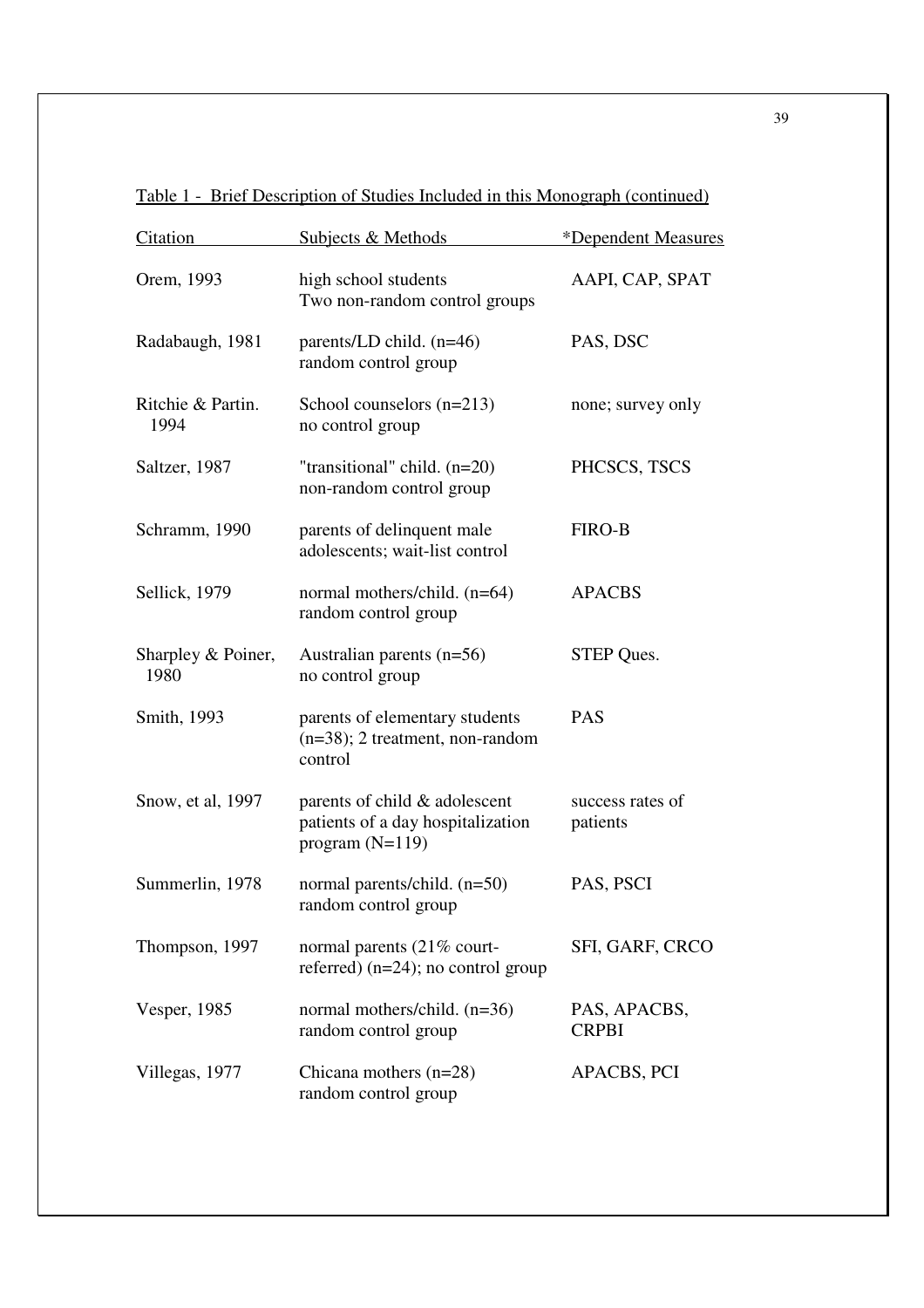| Wantz & Recor,<br>1984 | normal parents/child. $(n=11)$<br>no control group                            | <b>APACBS</b>                    |
|------------------------|-------------------------------------------------------------------------------|----------------------------------|
|                        | Table 1 - Brief Description of Studies Included in this Monograph (continued) |                                  |
| Citation               | Subjects & Methods                                                            | <i>*Dependent Measures</i>       |
| Weaver, 1981           | normal mothers/child. (n=20)<br>random control group                          | APACBS, ATFC-II,<br><b>CRPBI</b> |
| Williams et al., 1984  | parents/LD child. $(n=38)$<br>random control group                            | PAS, LOCITAD                     |
| Wilmes-Reitz,<br>1983  | normal mothers/child. $(n=56)$<br>non-random control group                    | PARI-Q <sub>4</sub> CRPBI        |
| Wilson, 1991           | drug-addicted recovering mothers<br>$(n=8)$ ; no control group                | Walker                           |
| Winans, 1982           | normal couples/child. $(n=20)$<br>no control group                            | MAT, FIRO-B                      |

\* The dependent measures are identified and categorized in Appendix A.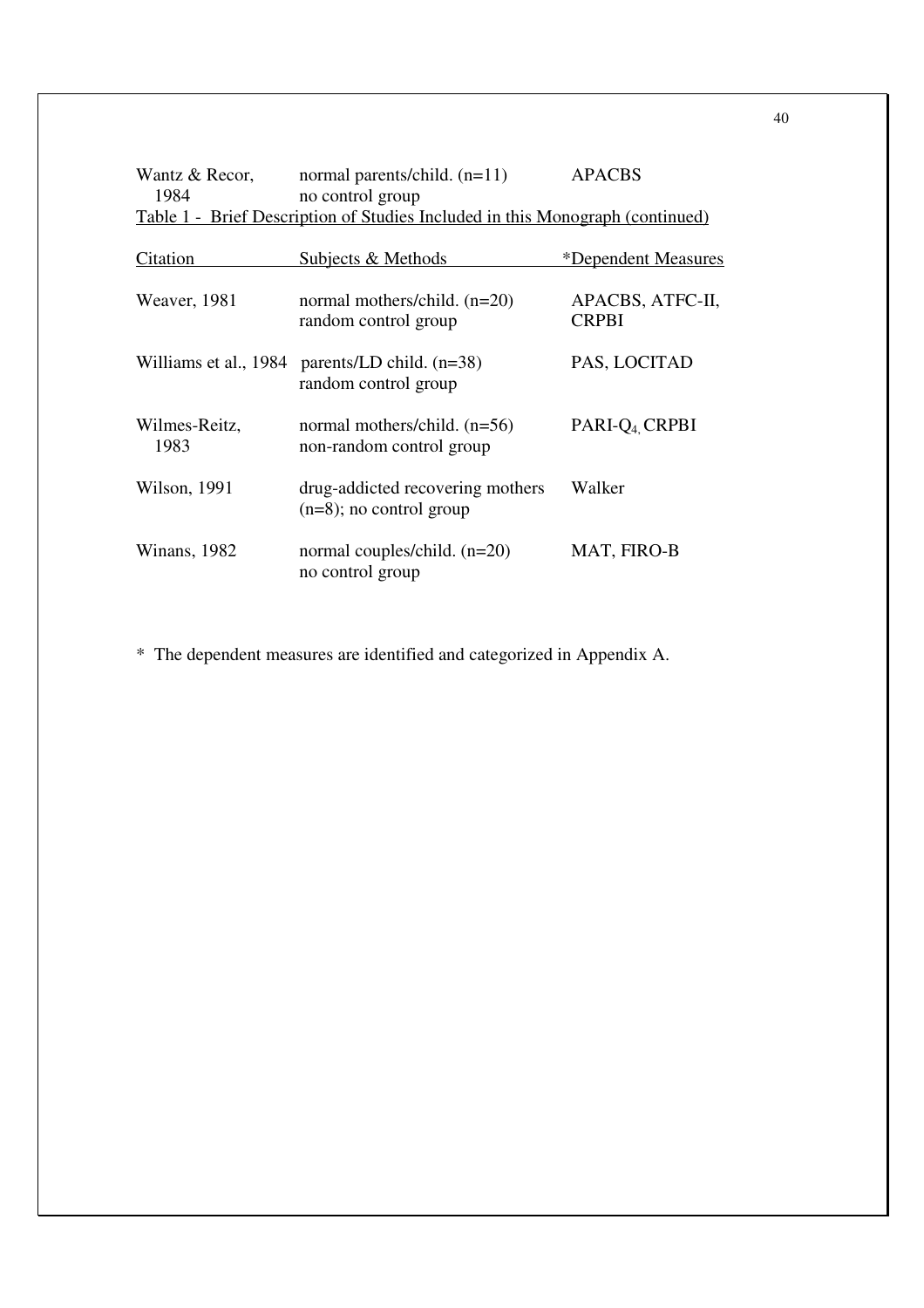## APPENDIX A

IDENTIFICATION AND CATEGORIZATION OF DEPENDENT MEASURES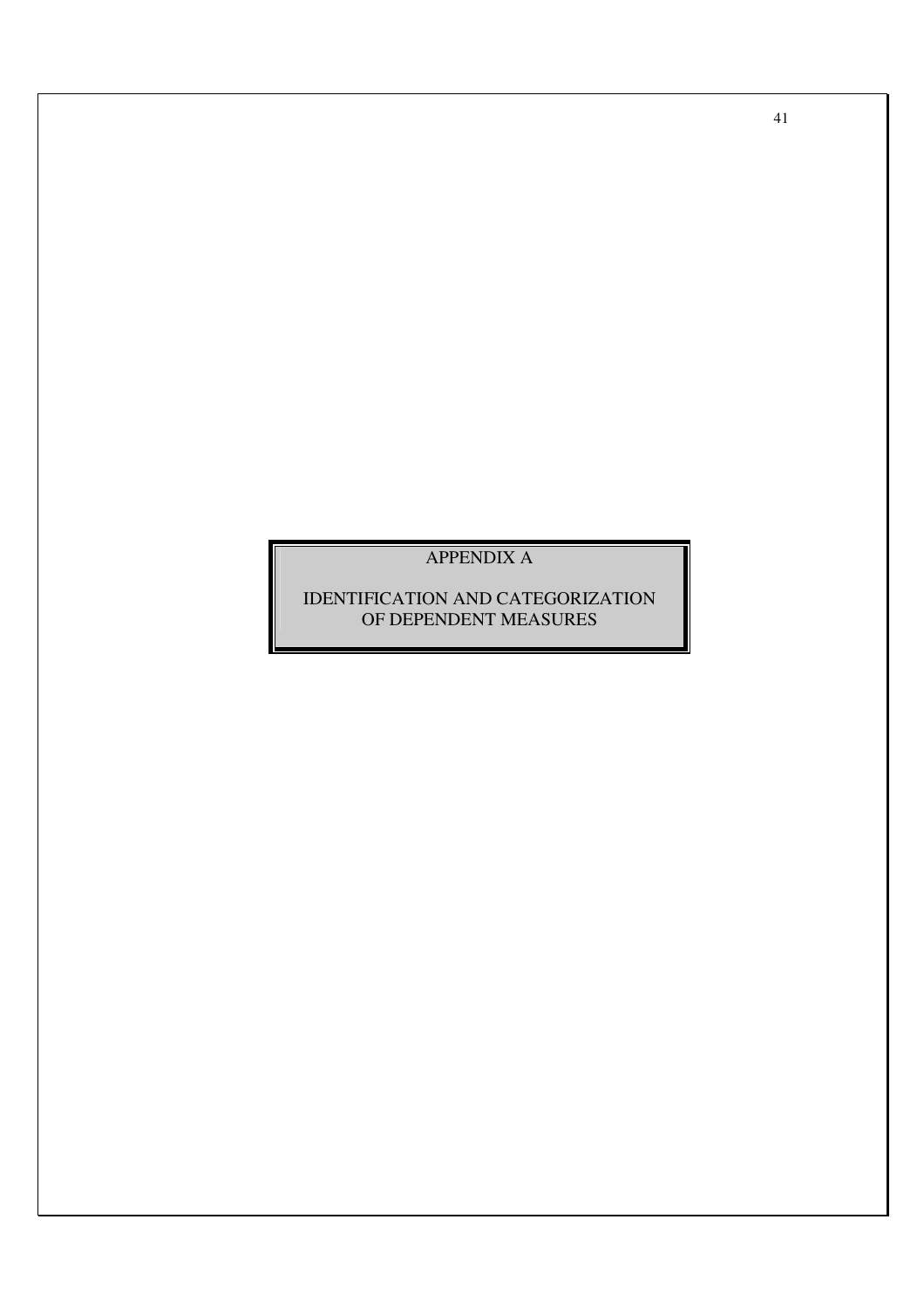# Identification and Categorization of Dependent Measures

# **PARENT MEASURES**

| Abbreviation             | Name of Instrument                                       |
|--------------------------|----------------------------------------------------------|
| AAPI                     | <b>Adult-Adolescent Parenting Inventory</b>              |
| <b>ACPS</b>              | Areas of Change in Parenting Scale                       |
| <b>ATCRS</b>             | Attitudes Toward Child Rearing Scale                     |
| <b>ATFC</b>              | Attitude Toward the Freedom of Children Scale            |
| ATFC-II                  | Attitude Toward the Freedom of Children Scale-II         |
| BAP                      | Being A Parent Scale                                     |
| CAP                      | Child Abuse Potential Inventory                          |
| <b>CEI</b>               | <b>Concept Evaluation Instrument</b>                     |
| <b>CRPBI</b>             | Child's Report of Parent Behavior Inventory              |
| <b>CRCO</b>              |                                                          |
|                          | <b>Client Rating Counseling Outcome</b>                  |
| <b>CRPS</b>              | <b>Child Rearing Practices Scale</b>                     |
| <b>CSI</b><br><b>DAS</b> | Coopersmith Self-Esteem Inventory                        |
|                          | <b>Dyadic Adjustment Scale</b>                           |
| <b>CWLS</b>              | Coping With Loss Scale<br>F-Scale                        |
| F-Scale                  |                                                          |
| <b>FES</b>               | <b>Family Environment Scale</b>                          |
| <b>FIRO-B</b>            | Fundamental Interpersonal Relations Orientation-Behavior |
| GARF                     | Global Assessment of Relational Functioning scale        |
| <b>MAT</b>               | Locke-Wallace Marital Adjustment Test                    |
| <b>MCIE</b>              | Mother/Child Interaction Exercise                        |
| PARI- $(Q_4)$            | Parent Attitude Research Instrument                      |
| <b>PARQ</b>              | Parent Acceptance-Rejection Quest.                       |
| <b>PAS</b>               | Hereford's Parent Attitude Survey                        |
| <b>PATSNY</b>            | Parent Attitude Towards Special Needs Youngsters         |
| <b>PCI</b>               | Parent Competency Instrument                             |
| <b>PPAS</b>              | Porter Parental Acceptance Scale                         |
| <b>PRPE</b>              | Parents' Ratings of Program Effectiveness                |
| PQ                       | <b>Parenting Questionnaire</b>                           |
| <b>PSI</b>               | Parenting Stress Index AND Parenting Skills Inventory    |
| <b>PSI/SF</b>            | Parenting Stress Index/Short Form                        |
| <b>PSP</b>               | Perceptual Survey for Parents                            |
| <b>PSS</b>               | <b>Parent Satisfaction Scale</b>                         |
| QFLQ                     | Quinn's Family Life Questionnaire                        |
| <b>RCM</b>               | <b>Response-Class Matrix</b>                             |
| Rokeach                  | <b>Rokeach Dogmatism Scale</b>                           |
| <b>SCPRS</b>             | Swanson Child-Parent Relationship Scale                  |
| SFI                      | Self-Report Family Inventory                             |
| <b>SPAT</b>              | <b>STEP Parenting Assessment Technique</b>               |
| <b>STC</b>               | Sensitivity to Children Questionnaire                    |
| STEP Ques.               | <b>Step Evaluation Questionnaire</b>                     |
| TJT                      | Taylor-Johnson Temperament Analysis Profile              |
| <b>TSCS</b>              | Tennessee Self-Concept Scale                             |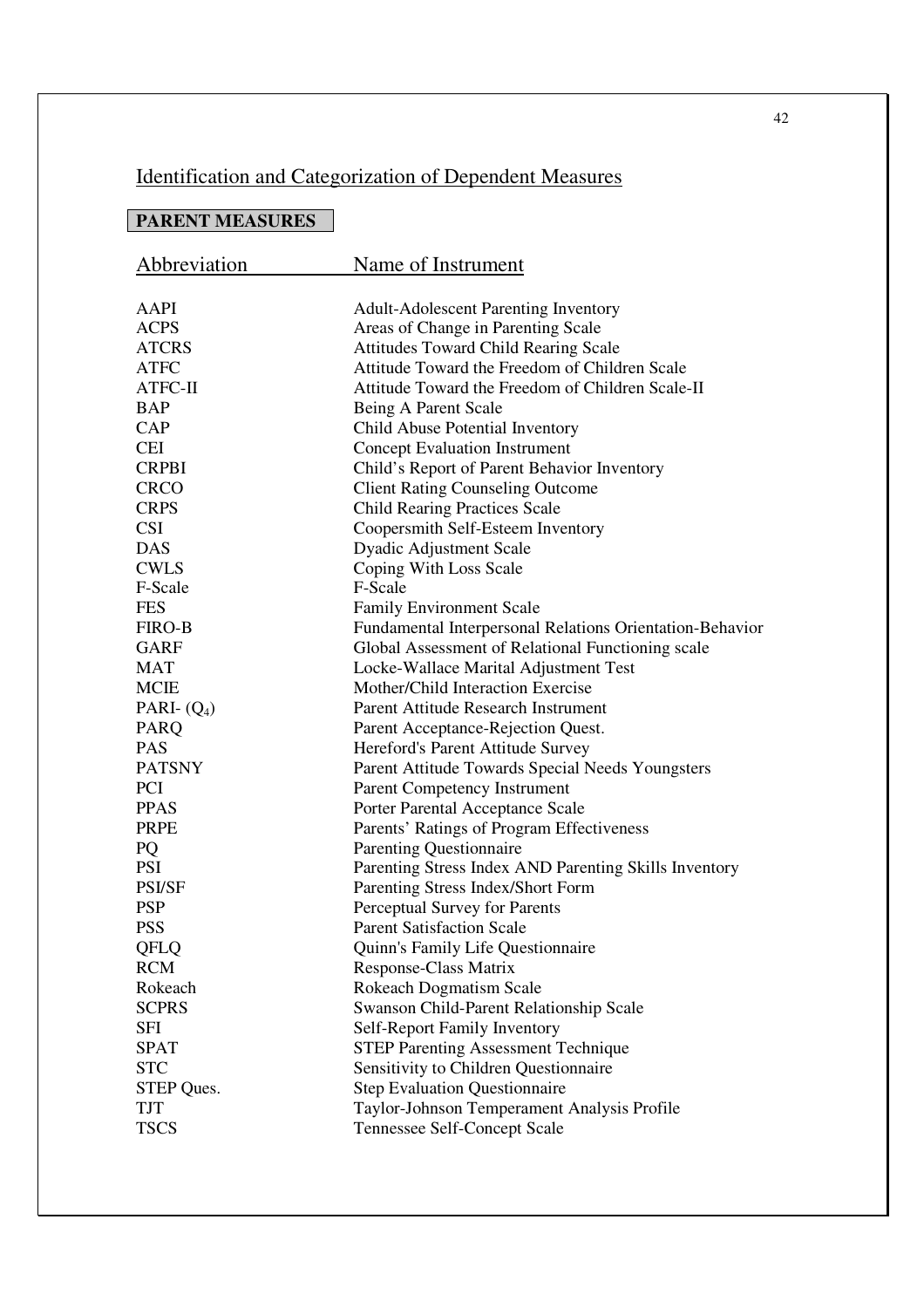# Identification and Categorization of Dependent Measures (continued)

# **CHILD MEASURES**

| Abbreviation   | Name of Instrument                                       |
|----------------|----------------------------------------------------------|
|                |                                                          |
| <b>APACBS</b>  | Adlerian Parental Assessment of Child Behavior Scale     |
| <b>Becker</b>  | Becker Bipolar Adjective Checklist                       |
| <b>CAAP</b>    | Child & Adolescent Adjustment Profile                    |
| <b>CBC</b>     | <b>Child Behavior Checklist</b>                          |
| <b>CBRF</b>    | Coopersmith Behavior Rating Form                         |
| Dever.         | Devereau Elementary School Behavior Rating Scale         |
| <b>DSC</b>     | Dimensions of Self-Concept                               |
| Gates-Mac      | Gates-MacGinitie Reading Test                            |
| <b>IFMF</b>    | "I Feel  Me Feel" Self-Concept Appraisal                 |
| <b>JBC</b>     | <b>Jesness Behavior Checklist</b>                        |
| <b>LOCITAD</b> | Locus of Control Inventory for Three Achievement Domains |
| <b>MCBC</b>    | Missouri Children's Behavior Checklist                   |
| <b>MPSC</b>    | McDaniel-Piers Self-Concept Scale                        |
| <b>MSC</b>     | Measures of Self-Concept                                 |
| Parent Ques.   | <b>Parent Questionnaire</b>                              |
| <b>PHCSCS</b>  | Piers-Harris Children's Self-Concept Scale               |
| <b>PPNS</b>    | Pre-Primary Nowicki-Strickland Internal/External Scale   |
| <b>PPS</b>     | <b>Parental Perception Survey</b>                        |
| <b>PSCI</b>    | Primary Self-Concept Inventory                           |
| QFLQ           | Quinn's Family Life Questionnaire                        |
| <b>QPBS</b>    | Quay-Peterson Behavior Scale                             |
| <b>RCM</b>     | Response-Class Matrix                                    |
| Walker         | Walker Problem Behavior Identification Checklist         |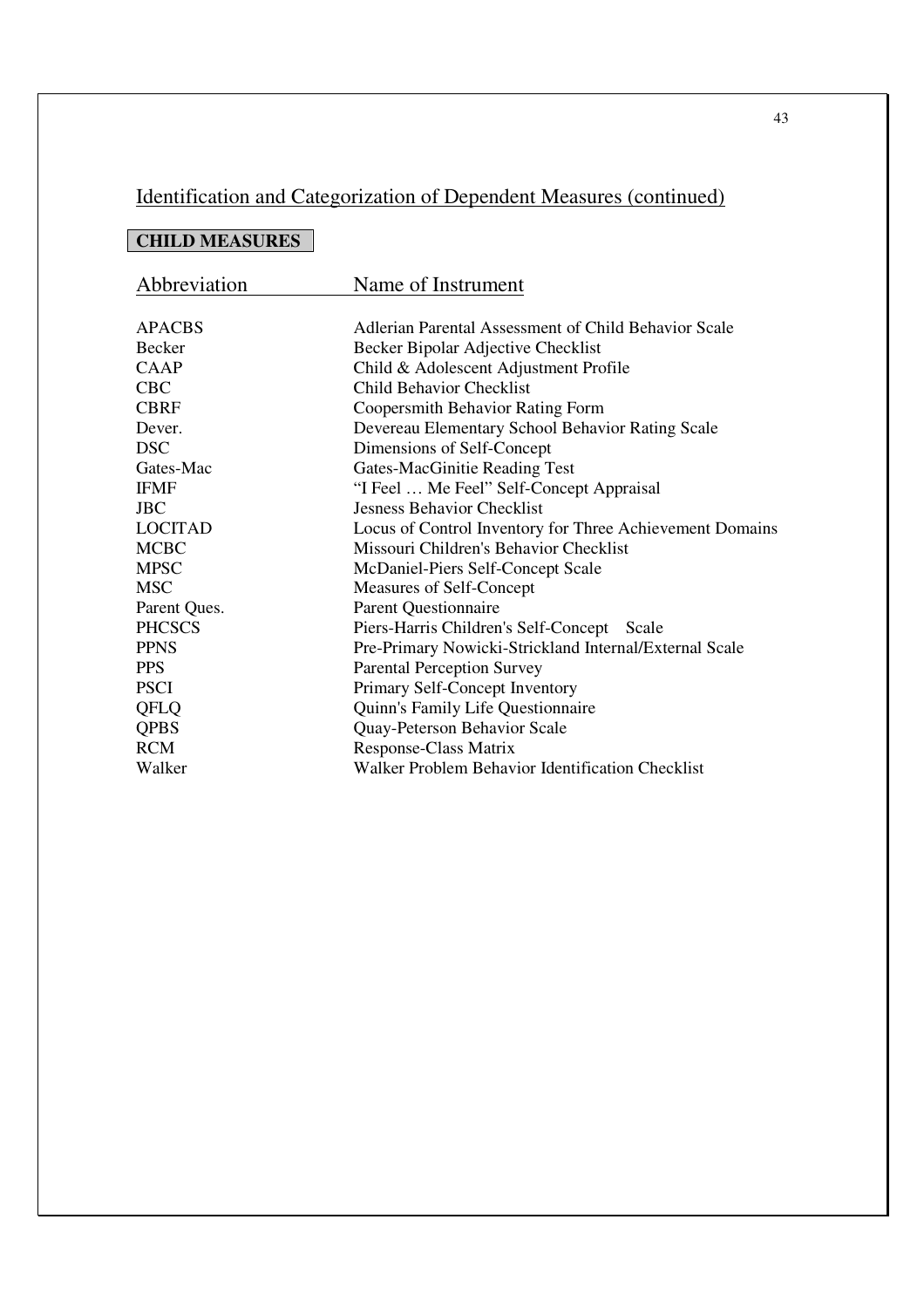## APPENDIX B

## INDEX FOR CLASSIFICATION OF RESEARCH STUDIES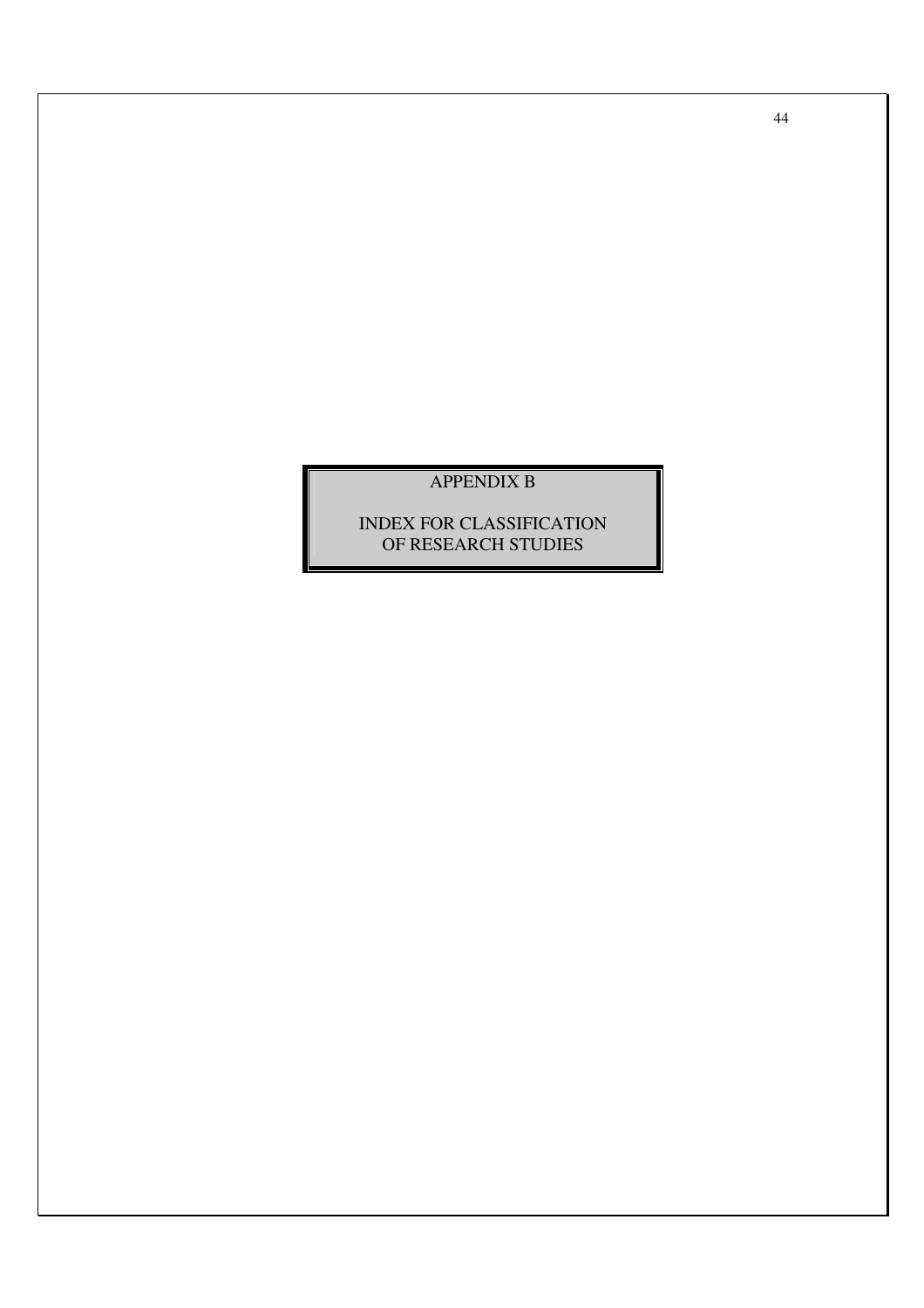## **INDEX FOR CLASSIFICATION OF RESEARCH STUDIES**

(research studies fitting each category are represented by **bold** numbers – refer to Narrative Descriptions)

- A. Research Subjects
	- **1.** Special population characteristics represented
		- a. Parents (e.g., court-referred, court-ordered, low income, special ethnic group, teenage mothers, foster parents, etc.) **7, 8, 14, 16, 30, 31, 38, 39, 42, 49, 53, 55, 60**
		- b. Children (e.g., learning disabled, conduct disordered, hearing impaired, hyperactive, antisocial, court-referred, etc.) **11, 12, 13, 19, 21, 24, 25, 29, 34, 35, 44, 46, 47, 51, 58**
	- 2. Detailed demographics provided
		- a. Age of parents **4, 7, 12, 15, 17, 22, 24, 25, 27, 29, 30, 38, 40, 41, 47, 53, 54, 56, 57, 59**
		- b. Age or grade of children **2, 4, 5, 7, 9, 10, 11, 12, 13, 16, 17, 19, 20, 21, 23, 24, 26, 27, 28, 29, 30, 32, 33, 34, 36, 38, 40, 43, 44, 46, 47, 49, 51, 52, 54, 56, 58, 59, 60**
		- c. Socioeconomic or ethnic information **4, 7, 9, 10, 11, 12, 13, 16, 21, 23, 24, 25, 26, 27, 29, 30, 32, 33, 37, 38, 40, 41, 42, 43, 44, 47, 50, 52, 54, 55, 57, 58, 59, 61**
		- d. Educational level of parents **6, 7, 12, 15, 22, 24, 27, 29, 30, 38, 40, 54, 56, 57, 59**
	- 3. Research participants
		- a. Parents only **2, 4, 5, 6, 7, 8, 9, 10, 11, 12, 13, 15, 23, 24, 25, 29, 33, 34, 35, 36, 37, 38, 40, 41, 44, 46, 49, 51, 52, 53, 56, 58**
		- b. Parent(s) and children **17, 19**
		- c. Mothers only **3, 14, 16, 21, 22, 27, 30, 32, 42, 48, 54, 55, 57, 59, 60**
		- d. Couples **20, 61**
		- e. Other (students, school psychologists) **43, 45**
- B. Research Methodology
	- 1. Control group description
		- a. None **12, 19, 27, 28, 39, 41, 45, 49, 53, 56, 60, 61**
		- b. Unmatched and nonrandom assignment **4, 5, 6, 9, 11, 14, 15, 20, 22, 24, 29, 33, 34, 36, 37, 46, 50, 52, 54, 59**
		- c. Matched/equivalent (nonrandom) assignment **2, 3, 13, 38, 43**
		- d. Random assignment **7, 8, 10, 16, 17, 21, 22, 23, 25, 30, 32, 40, 42, 44, 47, 48, 52, 54, 55, 57, 58**
	- 2. Dependent measure pattern
		- a. Posttreatment only **14, 21, 22, 25, 26, 30, 34, 38, 39, 40, 42, 44, 46, 51, 52, 58**
		- b. Posttreatment and follow-up **31**
		- c. Pretreatment and posttreatment **2, 8, 10, 11, 12, 15, 16, 19, 20, 24, 27, 28, 32, 33, 35, 36, 37, 38, 46, 48, 49, 50, 53, 54, 55, 56, 57, 59, 60, 61**
		- d. Pretreatment, posttreatment and follow-up **3, 4, 5, 6, 7, 9, 13, 17, 23, 29, 41, 43, 47**